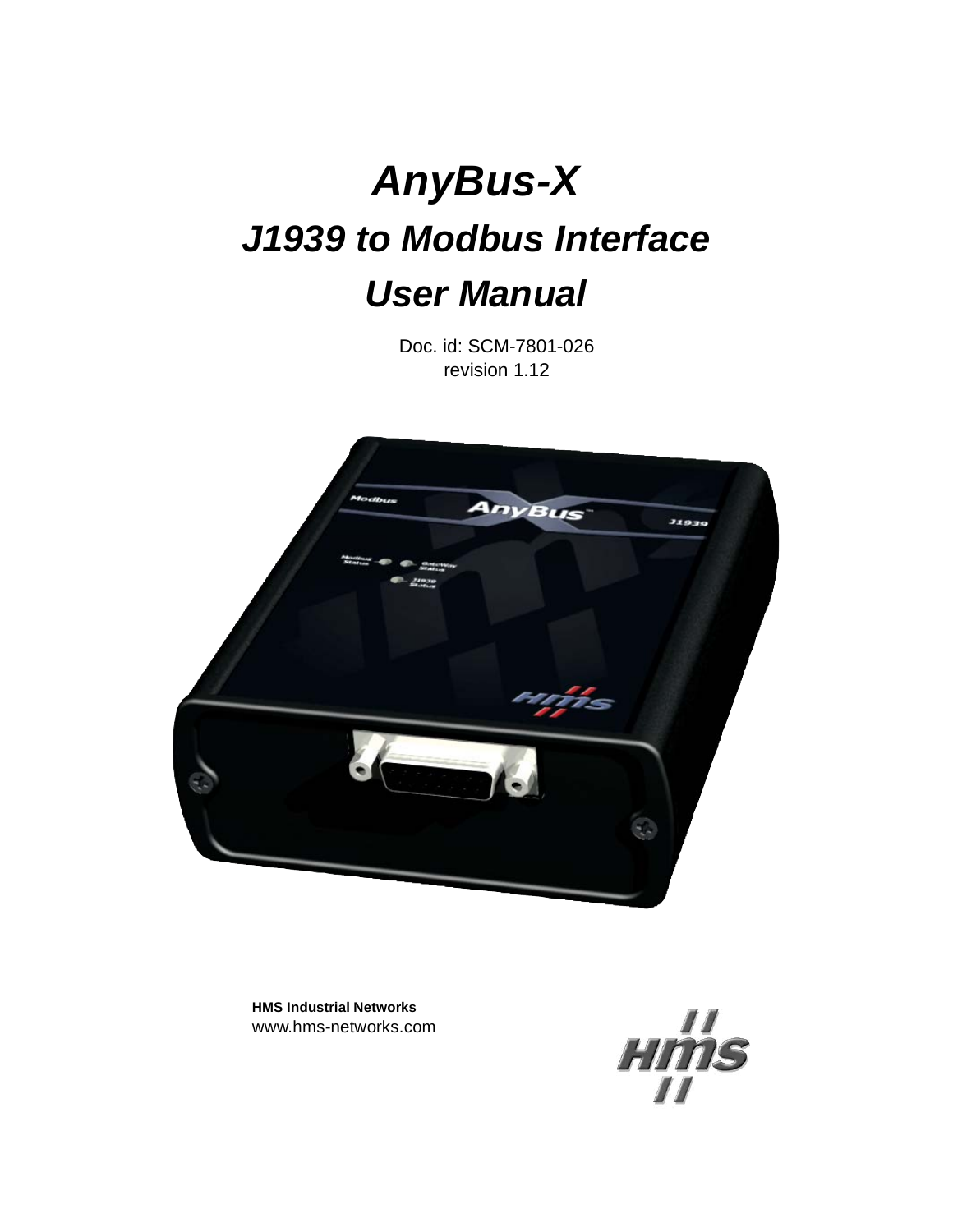# **Table of Contents**

| AnyBus-X Module Description 1-1             |
|---------------------------------------------|
|                                             |
|                                             |
|                                             |
|                                             |
|                                             |
|                                             |
|                                             |
|                                             |
|                                             |
|                                             |
| AnyBus-X Configuration Tool (BWConfig)  3-1 |
|                                             |
|                                             |
|                                             |
|                                             |
|                                             |
|                                             |
|                                             |
|                                             |
|                                             |
|                                             |
|                                             |
|                                             |
|                                             |
|                                             |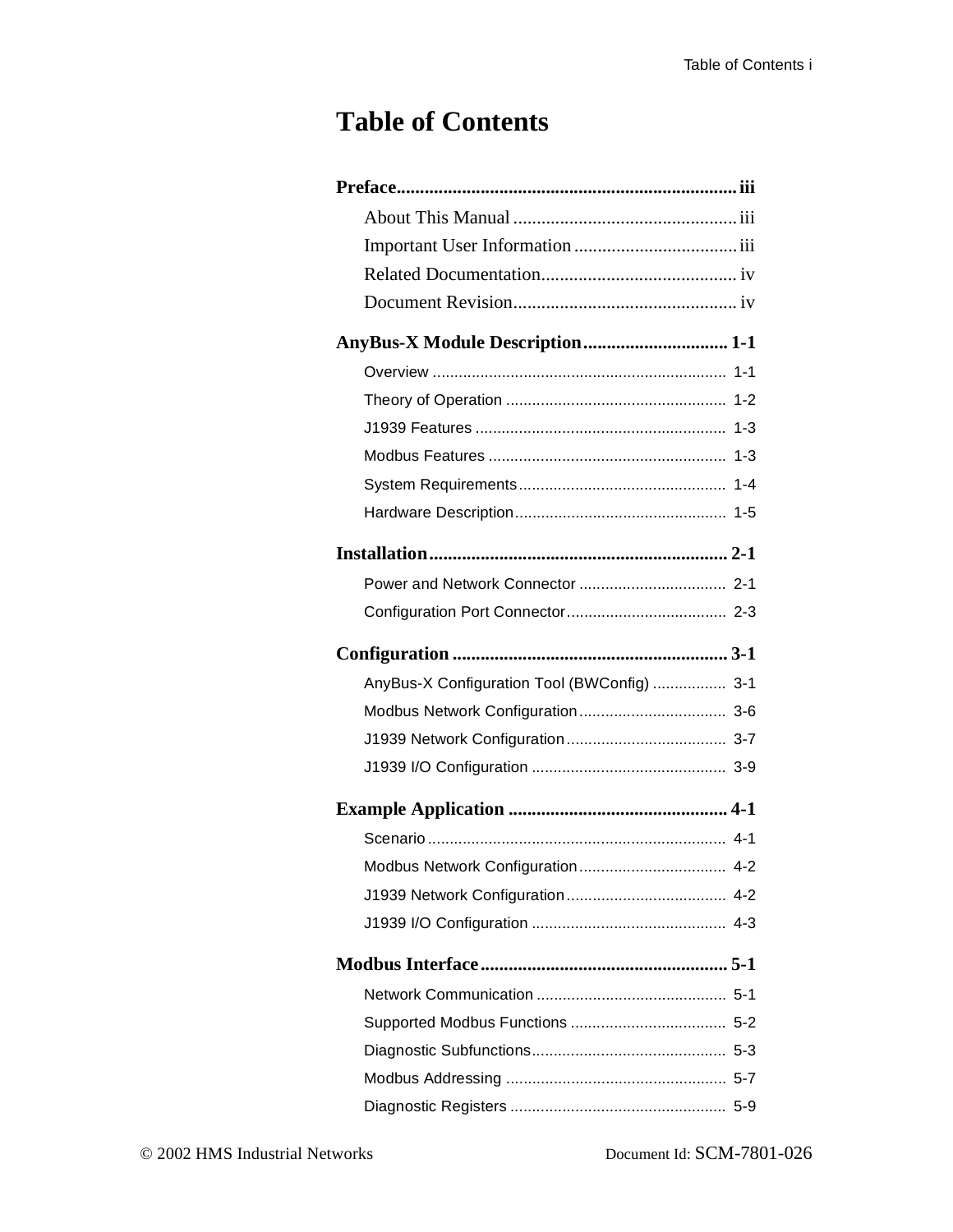| Transport Protocol for Large Messages 6-6   |
|---------------------------------------------|
|                                             |
|                                             |
|                                             |
|                                             |
|                                             |
|                                             |
|                                             |
|                                             |
|                                             |
|                                             |
|                                             |
|                                             |
|                                             |
| Power and Network 15-Pin D-Subminiature 9-1 |
| Configuration 25-Pin D-Subminiature 9-2     |
|                                             |
|                                             |
|                                             |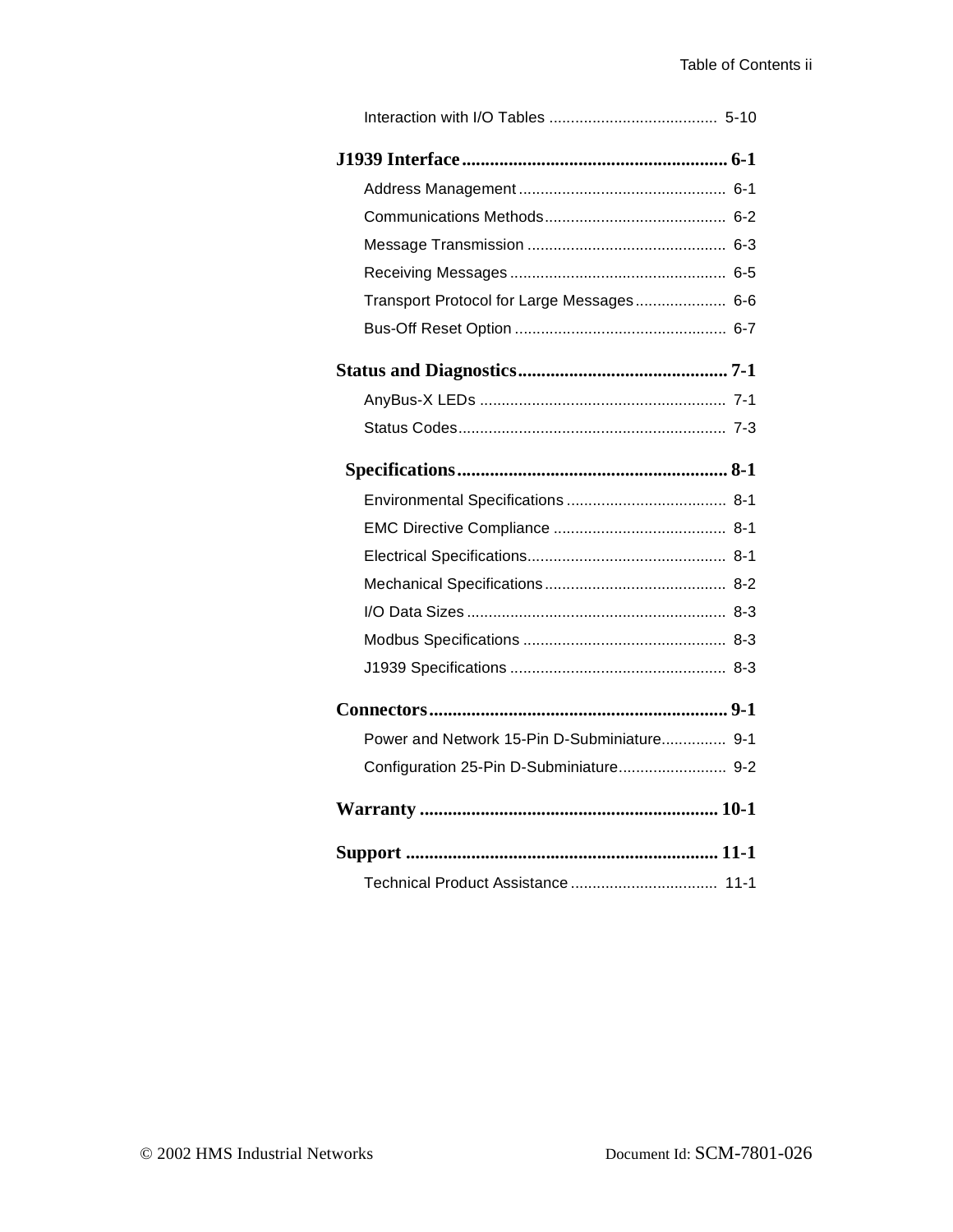## **Preface**

#### <span id="page-3-1"></span><span id="page-3-0"></span>**About This Manual**

This manual discusses the use of the AnyBus-X J1939 to Modbus Interface. It describes how to install, configure, and operate the module.

#### <span id="page-3-2"></span>**Important User Information**

The data and illustrations found in this document are not binding. We reserve the right to modify our products in line with our policy of product development. The information in this document is subject to change and should not be considered as a commitment by HMS Industrial Networks. HMS Industrial Networks assumes no responsibility for errors that may appear in this document

There are many applications of the AnyBus-X module. Those responsible for the use of this device must satisfy themselves that all necessary steps have been taken to verify an application meets all performance and safety requirements including any applicable laws, regulations, codes, and standards.

The illustrations and samples in this guide are intended solely for the purpose of example. HMS Industrial Networks does not assume responsibility or liability for actual use based upon the examples shown in this publication.

Modbus is a trademark of Schneider Automation.

Microsoft, MS-DOS, and Windows are trademarks of Microsoft Corporation.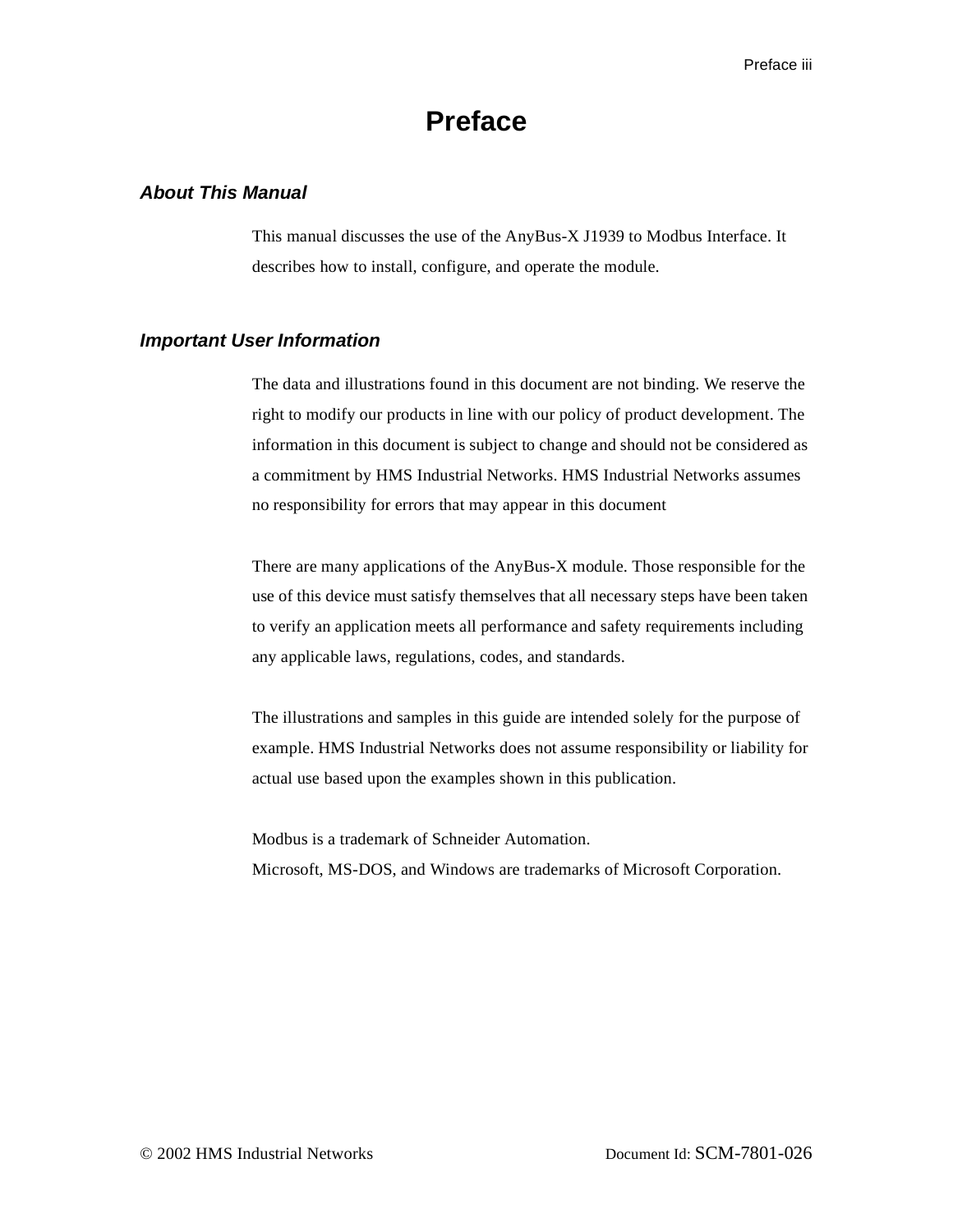## <span id="page-4-0"></span>**Related Documentation**

| <b>Document Name</b>                     | Author                      | <b>Web Page</b> |
|------------------------------------------|-----------------------------|-----------------|
| Modicon Modbus Protocol Reference Manual | <b>Schneider Automation</b> | www.modicon.com |
| J1939 Recommended Practice               | <b>SAE</b>                  | www.sae.org     |

**Table 1-1 Related Documentation**

## <span id="page-4-1"></span>**Document Revision**

| Date             | <b>Revision</b> | <b>Change Description</b>           |
|------------------|-----------------|-------------------------------------|
| 2002-09-06       | 1.00            | <b>Initial Release</b>              |
| 2002-12-12       | 1.10            | First revision                      |
| $2002 - 12 - 13$ | 111             | Minor corrections                   |
| 2003-01-07       | 1.12            | Updated company related information |

**Table 1-2 Document Revision Log**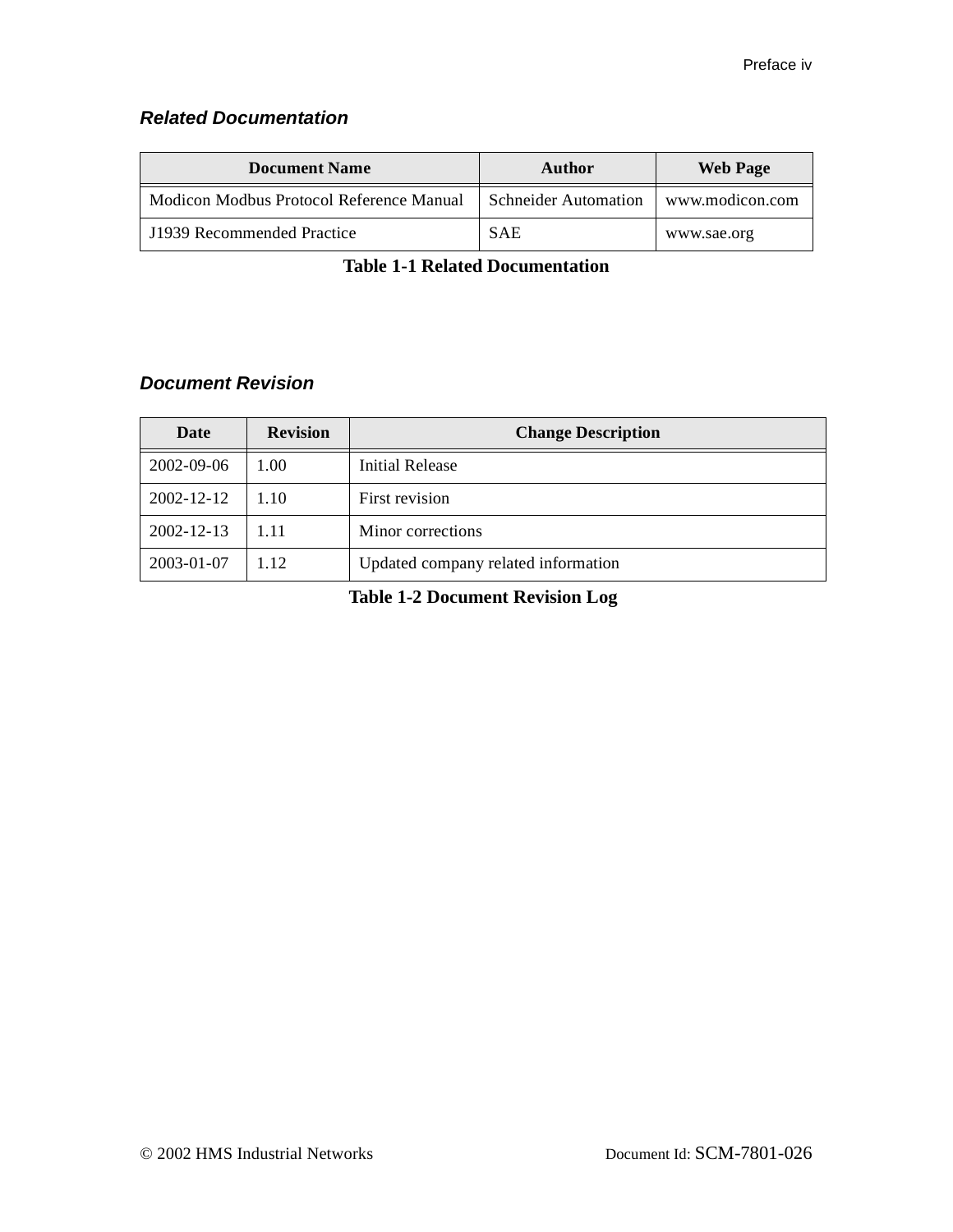## **AnyBus-X Module Description**

## <span id="page-5-1"></span><span id="page-5-0"></span>**Overview**

The AnyBus-X J1939 to Modbus Interface (AnyBus-X) allows you to monitor and control data on a J1939 heavy duty vehicle network using a Modbus RTU master device. Data from J1939 messages are mapped to I/O table locations, making them addressable using standard Modbus read and write commands.

Examples of AnyBus-X applications:

- An interface used on a diesel generator package to access engine parameters from a Programmable Logic Controller (PLC).
- An on-vehicle gateway used to interface the J1939 vehicle network to an on board industrial automation based control system.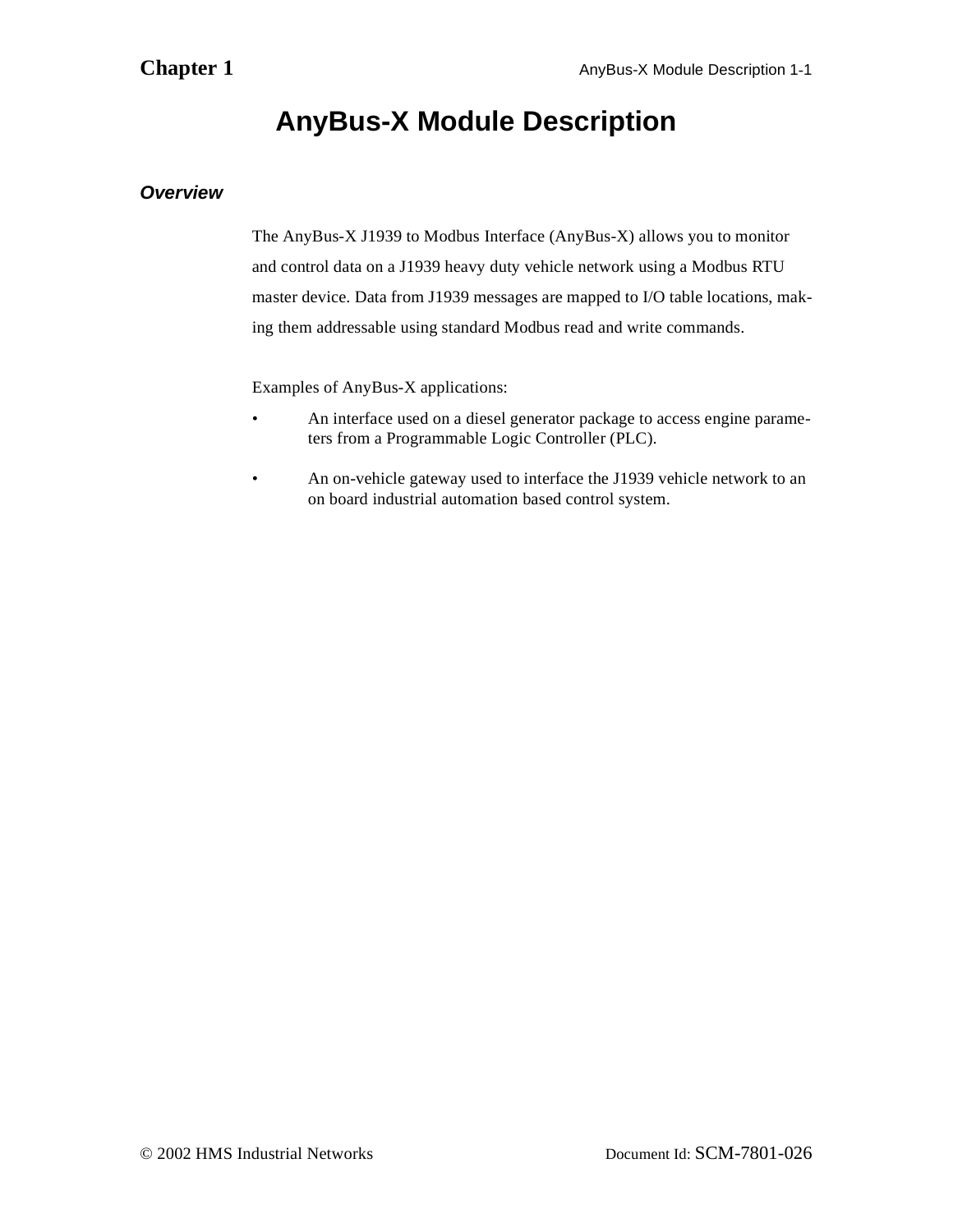### <span id="page-6-0"></span>**Theory of Operation**

The AnyBus-X provides centralized data storage, the "PassageWay<sup>TM</sup>", for data that is shared between the J1939 and Modbus networks. Data is placed into the PassageWay by one network interface, allowing the data to be read through the other network interface.



**Figure 1-1 AnyBus-X PassageWay Operation**

The AnyBus-X appears as a single device on either network using standard protocol mechanisms. No special, or extended, protocol features are required of the devices on either network to read and write the data flowing through the Passage-Way; all cross-network activity is transparent to the devices on either network.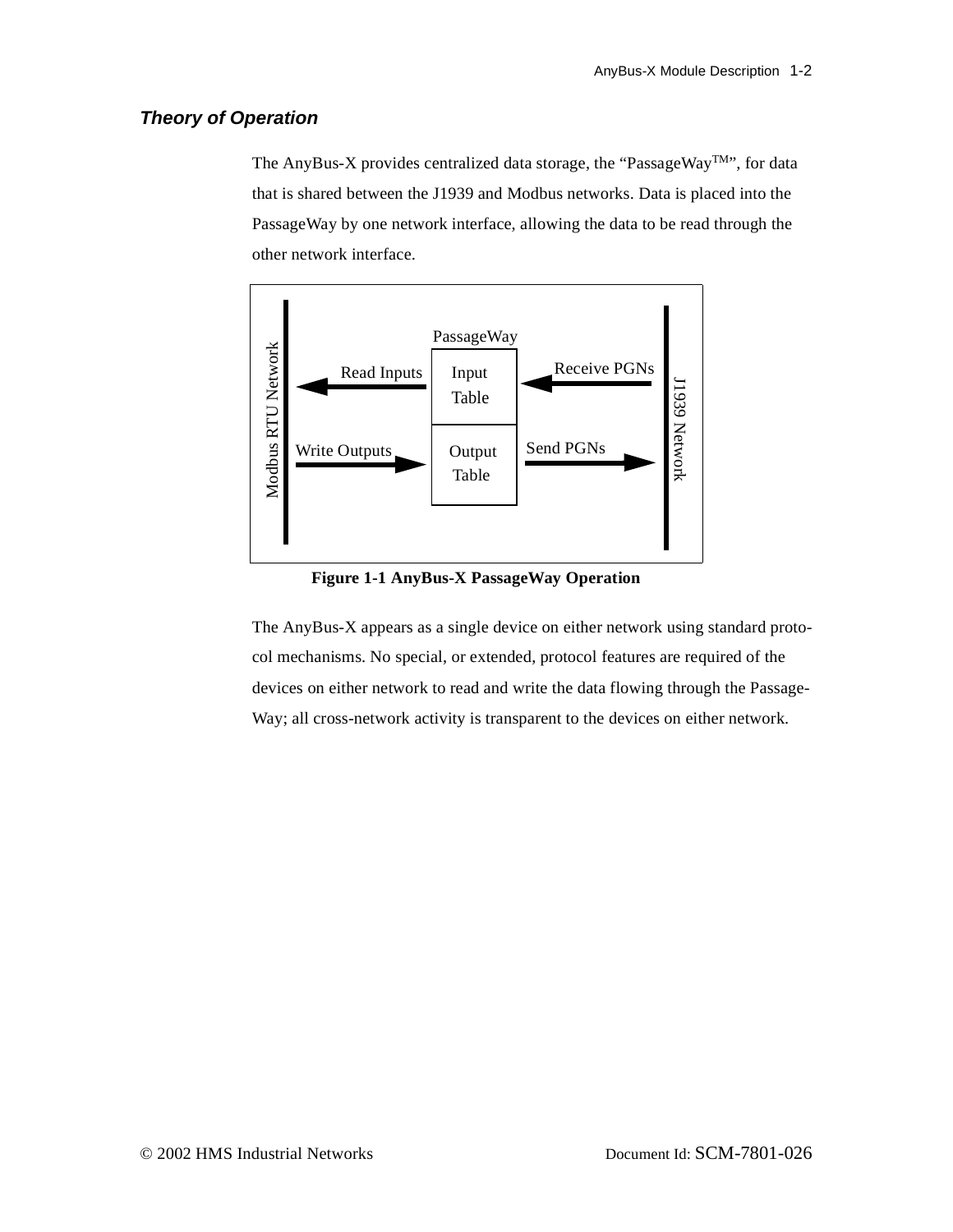## <span id="page-7-0"></span>**J1939 Features**

- Transmission and reception of all types of J1939 messages, including PDU1, PDU2, broadcast and destination specific.
- Complete network address management including address claim, protection, and yield on higher priority conflict.
- Network address can be self-configurable over a range of addresses.
- J1939 Transport Protocol for transmission and reception of large messages (9 - 1785 bytes). Both connection based (RTS/CTS) and broadcast (BAM) are supported.
- Configurable CAN bus-off reset option will reset the network interface and attempt to return to online when a CAN bus-off condition is detected.

## <span id="page-7-1"></span>**Modbus Features**

- Modbus RTU slave.
- RS-485 half-duplex (2 wire) serial interface.
- Configurable baud rates of 4800, 9600, and 19200 bps.
- Configurable for no, odd, or even parity and 1 or 2 stop bits.
- Support of all commonly used Modbus functions for reading and writing I/O data and diagnostics.
- Overall module, Modbus, and J1939 status and diagnostics accessible through Modbus diagnostic functions and addressable registers.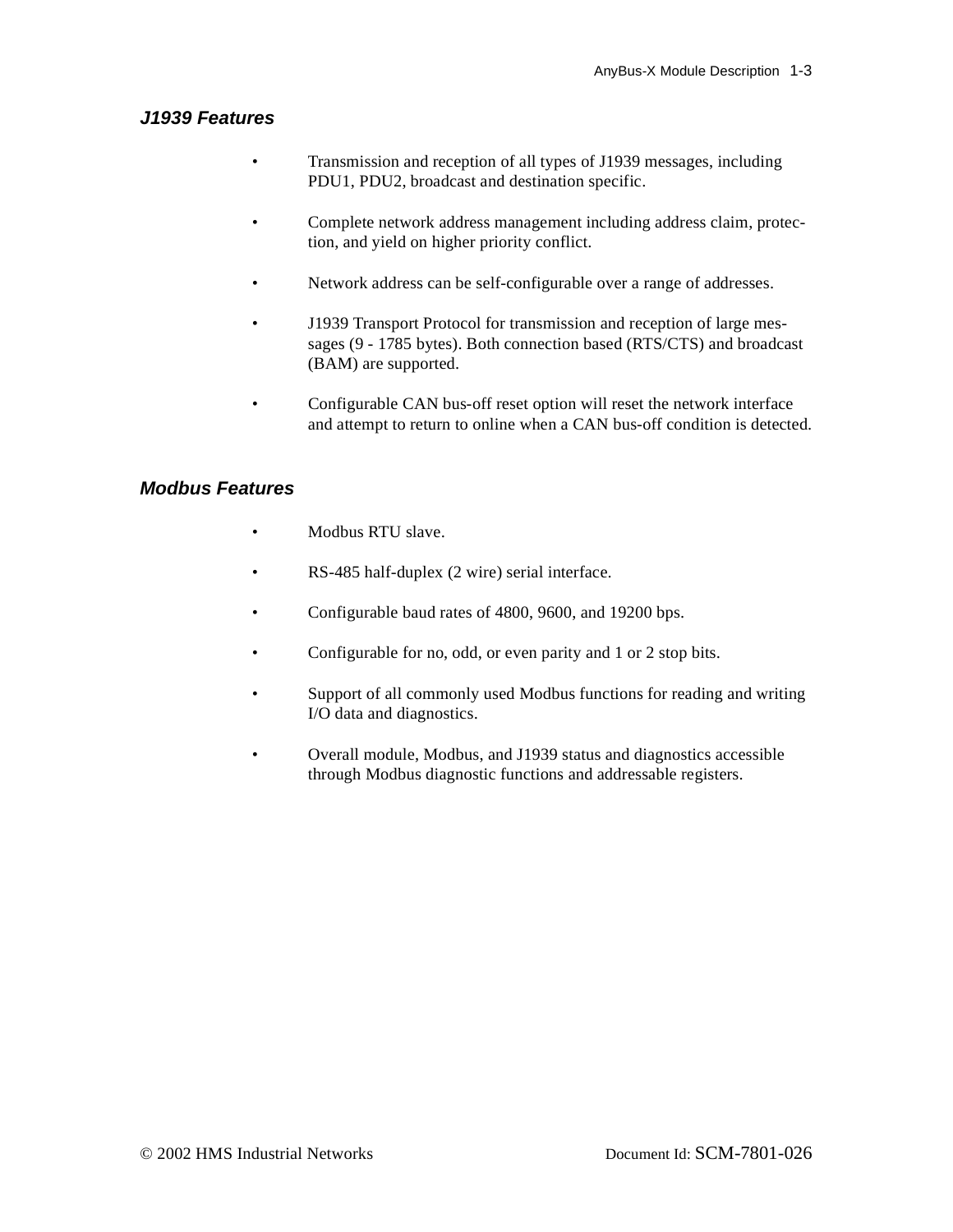## <span id="page-8-0"></span>**System Requirements**

The following hardware and software components are needed to use the AnyBus-X J1939 to Modbus Interface.

## **Required Hardware**

- AnyBus-X AnyBus-X module.
- J1939 network connection.
- Modbus RTU network connection.
- Modbus RTU master device.
- 24 VDC power connection
- PC to execute AnyBus-X Configuration Tool (BWConfig).
- RS-232 null-modem cable to connect PC running BWConfig to the Any-Bus-X.

#### **Optional Hardware**

• DIN rail to mount the AnyBus-X.

#### **Required Software**

- AnyBus-X Configuration Tool software (BWConfig) to configure the AnyBus-X.
- BWConfig requires that the PC be running Microsoft Windows 95, 98, NT, or 2000.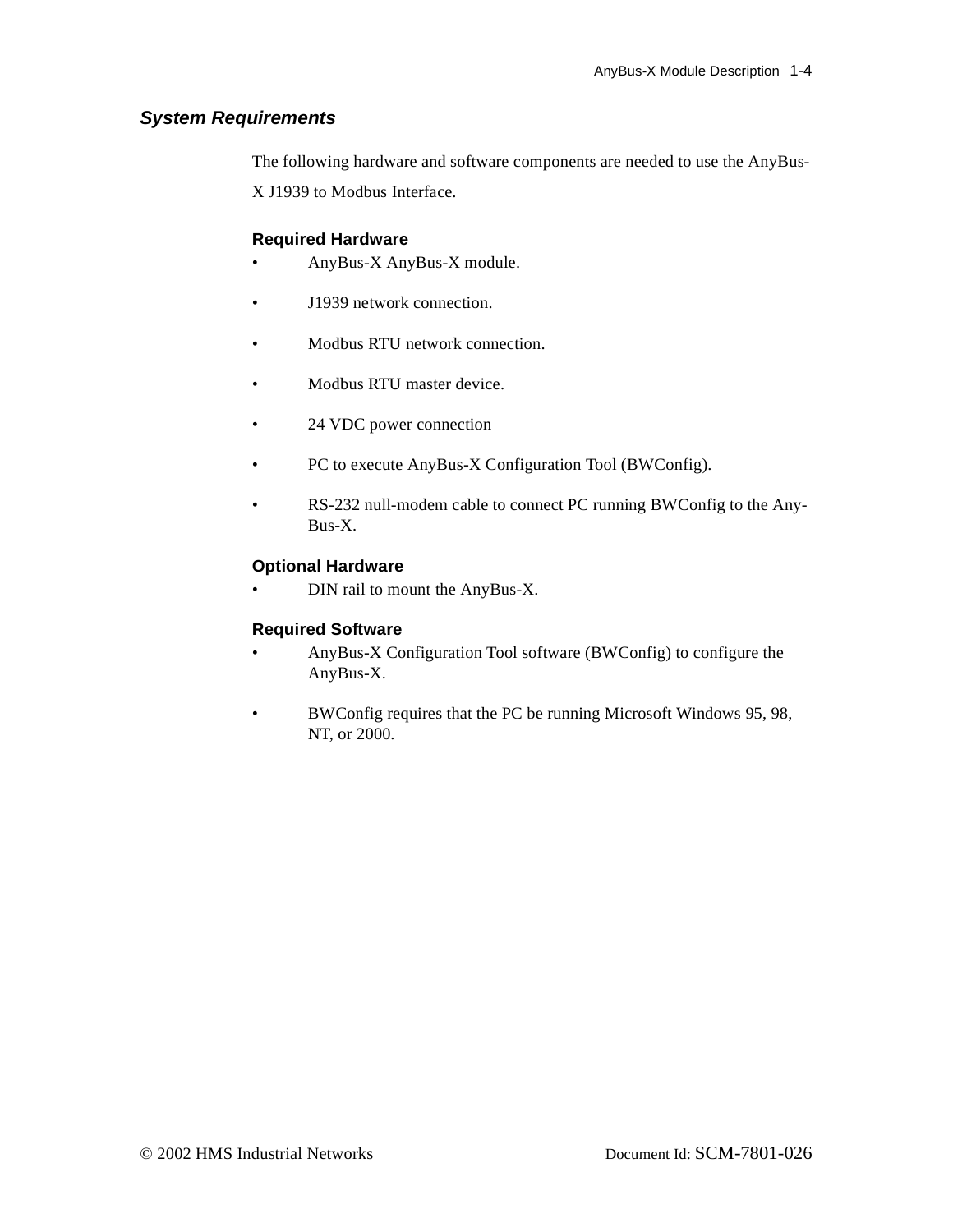#### <span id="page-9-0"></span>**Hardware Description**

The AnyBus-X J1939 to Modbus Interface has a 15-pin D-Subminiature connector for power and network connections. This connector has pins for module power, J1939 CAN connections, and Modbus RS-485 connections. See ["Installa](#page-10-2)[tion" Page 2-1](#page-10-2) for details on using this connector.

A 25-pin D-Subminiature connector is provided for connection to a PC running the AnyBus-X Configuration Tool. This is a standard RS-232 DTE connection and will require a null-modem cable (pins 2 and 3 swapped) to connect the module to a PC serial port. See ["Installation" Page 2-1](#page-10-2) for details on using this connector.

The front of the module has a set of 3 LEDs that are used for status indication. These LEDs provide visual status for the overall module, the J1939 interface, and the Modbus interface. See ["Status and Diagnostics" Page 7-1](#page-46-2) for details on how the LEDs are used.

The back of the module has a DIN rail mount to allow the module to be mounted on a DIN rail.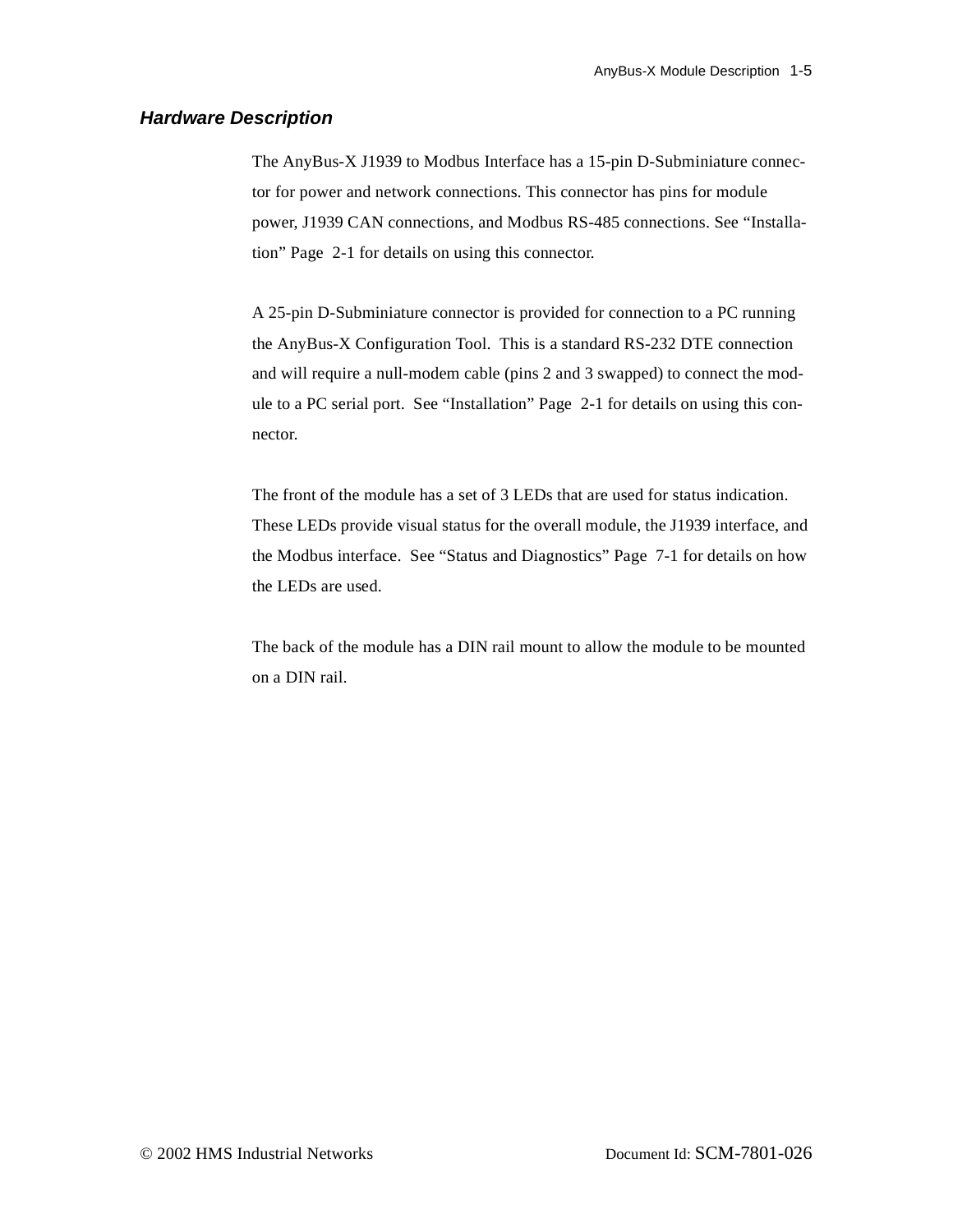## <span id="page-10-2"></span>**Installation**

## <span id="page-10-1"></span><span id="page-10-0"></span>**Power and Network Connector**

The power and network connector is the 15-pin D-Subminiature female connector on the end of the AnyBus-X. Connections to be made are illustrated in [Figure 2-1](#page-10-3).



**Figure 2-1 Power and Network Connector**

## <span id="page-10-3"></span>**Power Connection**

The AnyBus-X requires 24 volts DC power. Power is applied to pins 9 and 10 of the 15-pin D-Sub connector. The module will start immediately when power is applied (There is no On/Off switch on the module).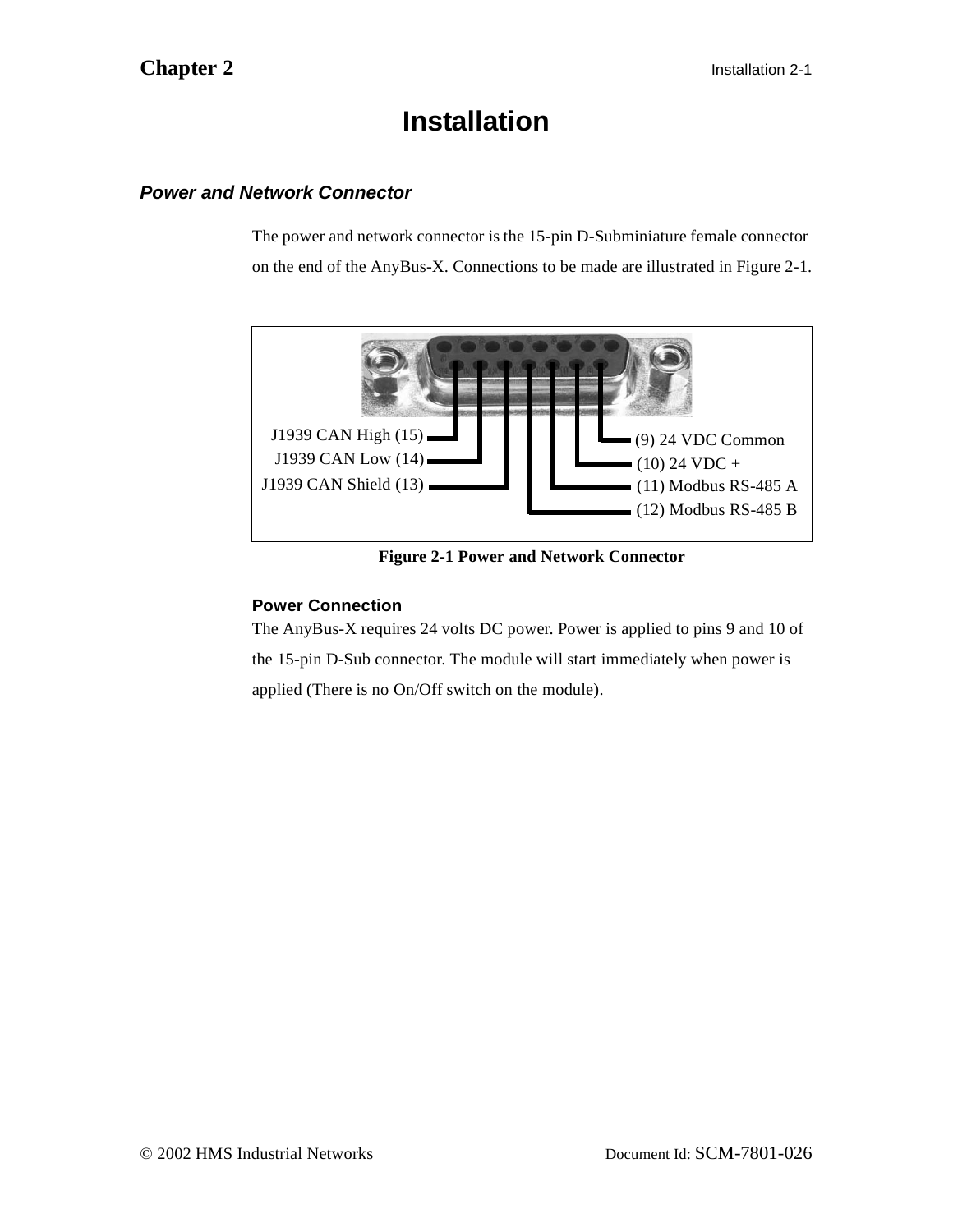#### **Modbus Network Connection**

The RS-485 signals for the Modbus network are connected to pins 11 and 12 of the 15-pin D-Sub connector. The "A" signal should be connected pin 11, the "B" to pin 12.

The A and B signal lines should be connected to the A and B connections respectively on all devices on the network. The signal lines should not be swapped on any device connection.

Note: Some RS-485 equipment uses "+" and "-" descriptors to label the signal lines. The "-" corresponds to "A". The "+" corresponds to "B".

#### **J1939 Network Connection**

The J1939 CAN lines are connected to pins 14 and 15, with the CAN shield connected to pin 13 of the 15-pin D-Sub connector. CAN Low is connected to pin 14, CAN High to pin 15.

The CAN High and Low signal lines should be connected to the CAN High and Low connections respectively on all devices on the network. The signal lines should not be swapped on any device connections.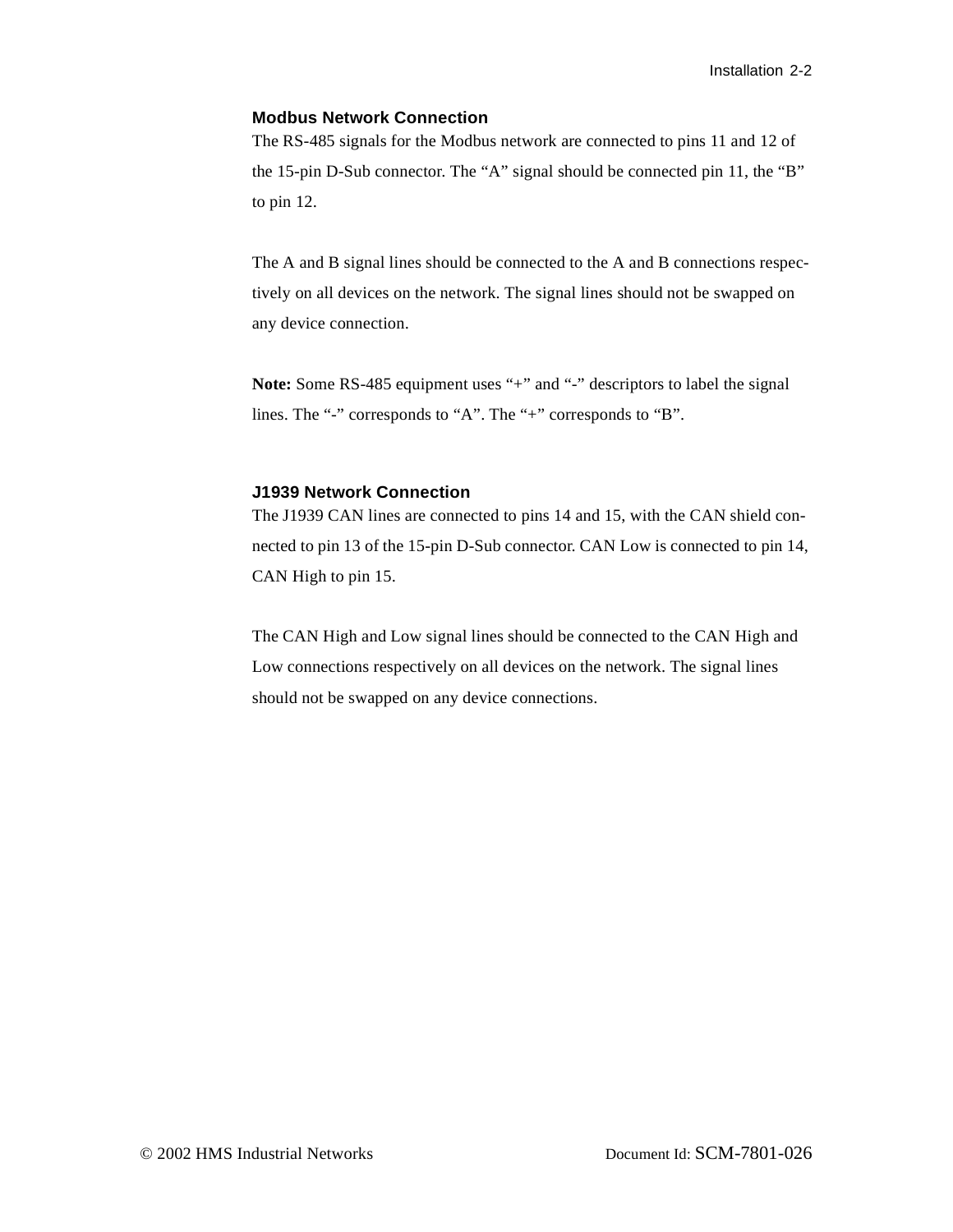### <span id="page-12-0"></span>**Configuration Port Connector**

The configuration port is the 25-pin D-Subminiature female connector on the end of the AnyBus-X. The connector has a standard RS-232 DTE pin configuration. The connections to be made are shown in [Figure 2-2.](#page-12-1)



**Figure 2-2 Configuration Port Connector**

<span id="page-12-1"></span>The AnyBus-X is connected to a PC for configuration using a null-modem cable. A null-modem cable has pins 2 and 3 swapped so that the PC's Transmit line is connected to the AnyBus-X's Receive line, and the PC's Receive line is connected to the AnyBus-X's Transmit line.

**Note:** The AnyBus-X does not make use of the modem control signals specified for a DTE connector. Connecting the module through devices, such as isolation modules, which assume control of these lines may cause the BWConfig communications to be unreliable.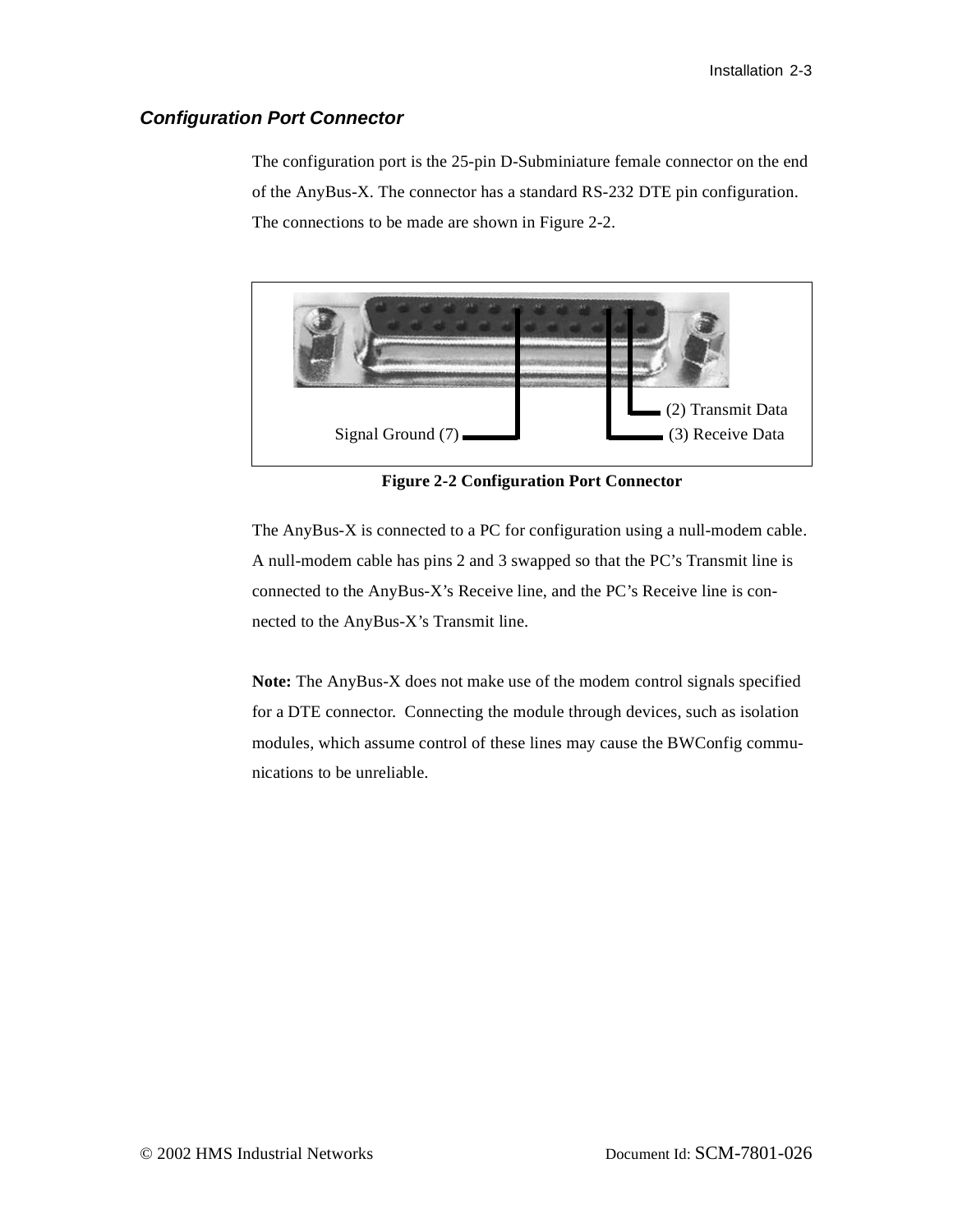# <span id="page-13-2"></span>**Configuration**

<span id="page-13-0"></span>This chapter describes how the AnyBus-X J1939 to Modbus Interface is configured using the AnyBus-X Configuration Tool (BWConfig). Detailed descriptions of each configurable parameter in the AnyBus-X are provided as well as how they are set in the tool.

The next chapter walks the reader through the configuration of an example application to illustrate how the configurable parameters are used in a real-world application.

## <span id="page-13-1"></span>**AnyBus-X Configuration Tool (BWConfig)**

The AnyBus-X Configuration Tool allows you to configure the parameters associated with the Modbus and J1939 network interfaces as well as to set up the contents and layout of the I/O table.

BWConfig is a Microsoft Windows application that communicates with a Any-Bus-X over a standard RS-232 serial link using the PC serial port. BWConfig is compatible with Microsoft Windows 95, 98, NT and 2000.

## **Installing the Tool**

Install BWConfig from the CD by running *Setup.exe* which is found in the CD's root directory.

If you have downloaded BWConfig from the web site, unzip the downloaded file into a temporary directory and run *Setup.exe* which is found in the temporary directory.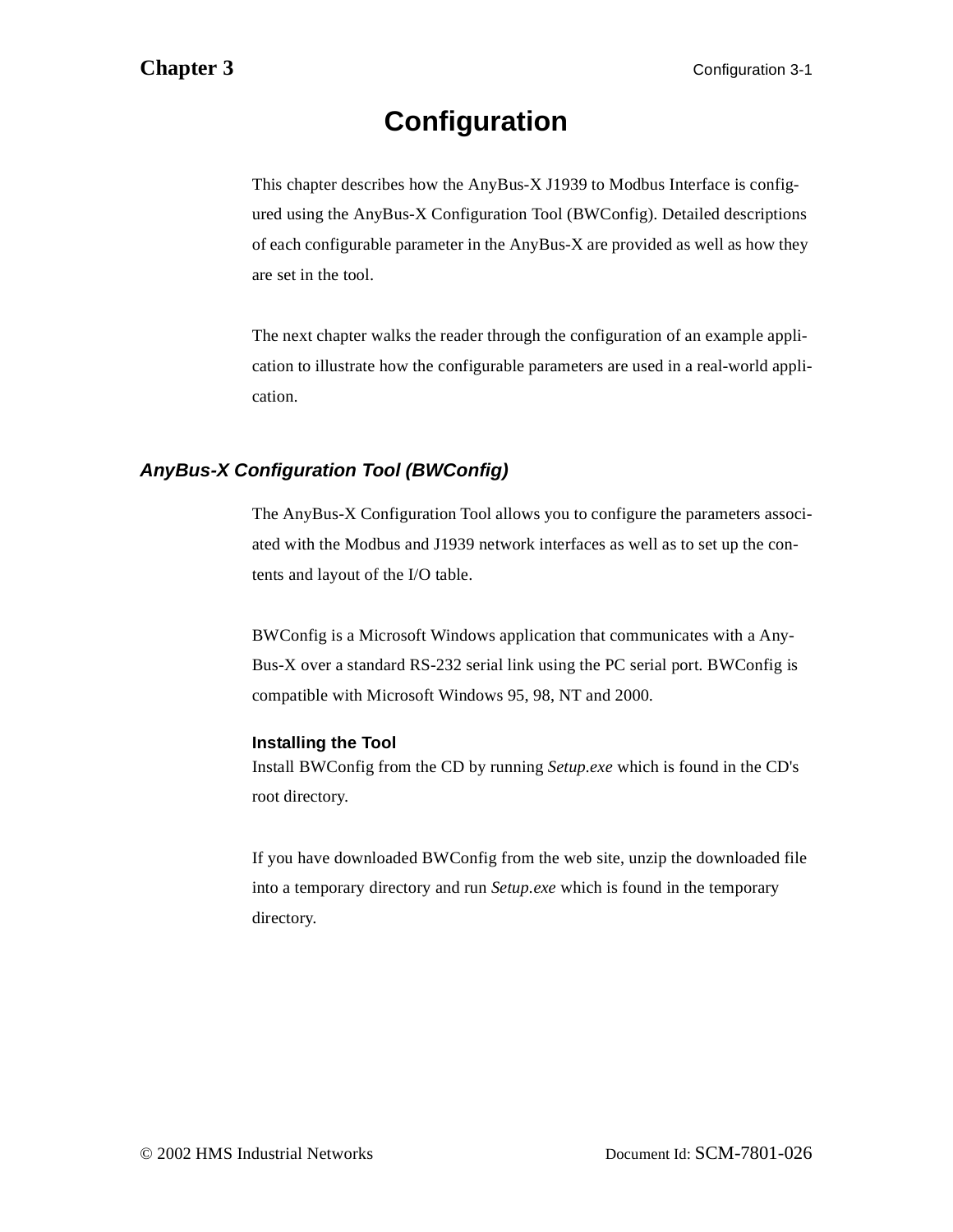### **Connecting to the AnyBus-X Module**

Connect the PC running BWConfig to the AnyBus-X module using a standard Null-Modem (pins 2 and 3 swapped) serial cable between the PC serial port and the 25-pin D-Sub connector on the module. It does not matter which PC serial port you use, BWConfig will scan each available port and detect the connection automatically.

#### **Starting the Tool**

Launch BWConfig from the *AnyBus-X Configuration* folder in the Windows Start Menu.

When BWConfig is started, it will attempt to locate a AnyBus-X module on one of the PC serial ports. If a module is found, the status area of the tool will be updated to show the module type and status of the module that was located.

If a module is not connected to the PC, or is powered off, when the tool is started, the status area will indicate that no module was detected. Make sure that the module is powered and the connection is made, then press the Refresh button on the BWConfig tool bar; this will cause the tool to rescan the serial ports for a module.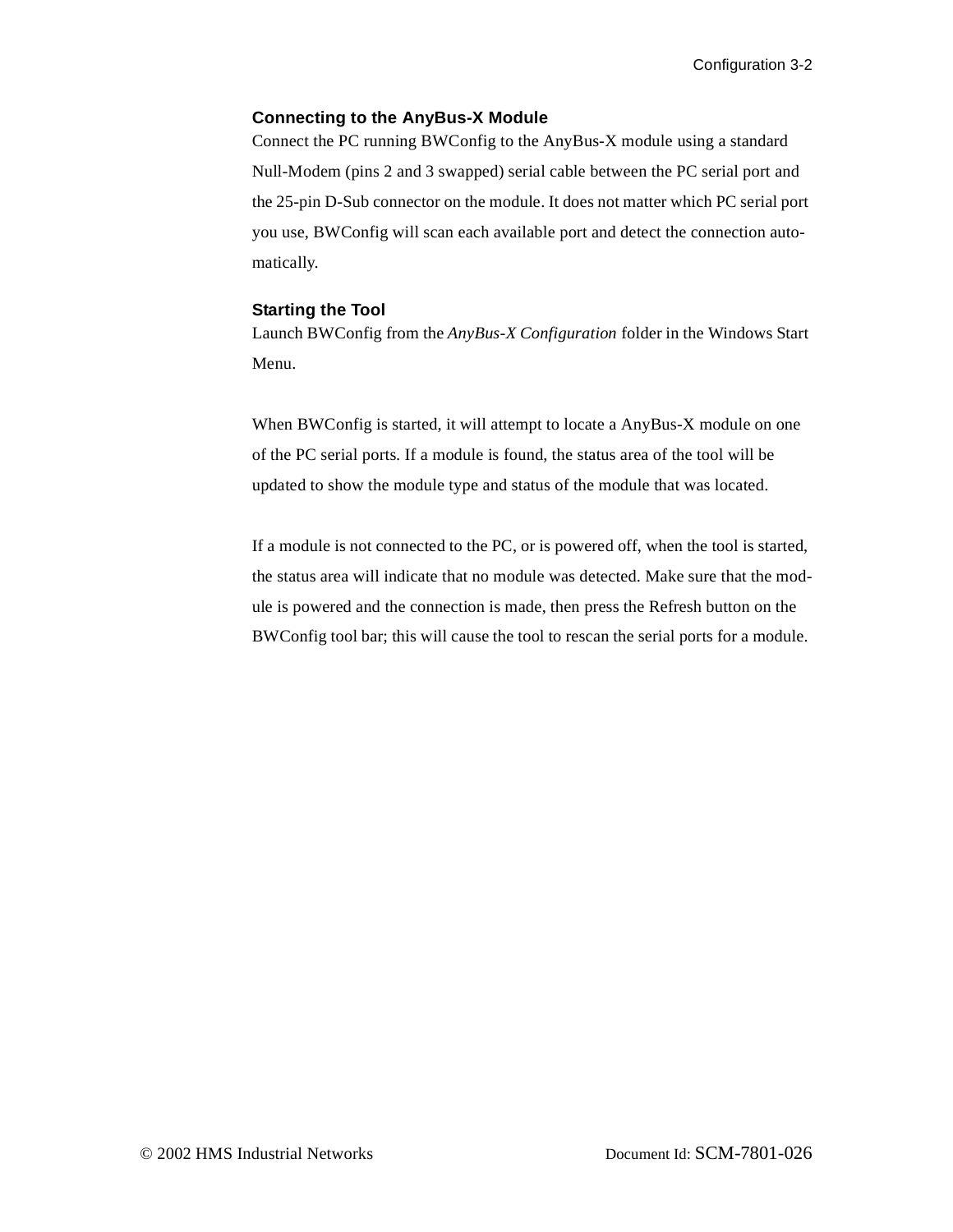## **BWConfig User Interface**

The AnyBus-X Configuration Tool's user interface is shown in [Figure 3-1.](#page-15-0)

| $ \Box$ $\times$<br>BridgeWay Configuration - Untitled                                                                                                                                                              |
|---------------------------------------------------------------------------------------------------------------------------------------------------------------------------------------------------------------------|
| View Configuration I/O Flash Help<br><b>File</b>                                                                                                                                                                    |
| ?<br>G H<br>0 1 4 <sup>4</sup> 1 6 6 7<br>▯                                                                                                                                                                         |
| BridgeWay Configuration                                                                                                                                                                                             |
| J1939 to Modbus Interface<br>Client:<br>J1939<br>Serial Number:<br>A0004D10<br>Device:                                                                                                                              |
| Run<br>Modbus Slave<br>Firmware Revision: 1.1<br>Mode:<br>Server:                                                                                                                                                   |
| No Error<br>Error:                                                                                                                                                                                                  |
| Modbus Configuration:                                                                                                                                                                                               |
| <b>Network</b><br>10<br>Offline<br>No Error<br>Status:<br>Error:<br>Address:                                                                                                                                        |
| Watchdog<br>5000<br>19200<br>$\blacktriangleright$ Parity:<br>None<br>Baud Rate:<br>Stop Bits:<br>1<br>Timeout:                                                                                                     |
| J1939 Configuration:                                                                                                                                                                                                |
| Network Address List<br>Enable Bus-Off<br>Online<br>No Error<br>Error:<br>Status:<br>$\overline{128}$<br><b>CAN Reset</b>                                                                                           |
| Add<br>Address:<br><b>Network</b><br>Device                                                                                                                                                                         |
| 0000000000000000<br>128<br>Edit<br>Remove<br>Address:<br>NAME:                                                                                                                                                      |
|                                                                                                                                                                                                                     |
| J1939 Input I/O Table<br>J1939 Output I/O Table:                                                                                                                                                                    |
| Table<br>PGN<br>Update<br>Message<br>Table<br>PGN<br>Update   Message <br>Data<br>Target<br>Data<br>Target<br>Rate<br>Offset<br>Offset<br><b>Address</b><br>Rate<br>Offset<br>Offset<br>Length<br>Address<br>Length |
| $\overline{256}$<br>255<br><b>TÖÖ</b><br>$\overline{0}$ (0)<br>0(0,0)<br>$\overline{16}$ (<br>0(0<br>0(0,0)<br>$12$ (<br>4608<br>200<br>0                                                                           |
| 4608<br>200<br>0<br>16(2<br>$12$ (<br>$12$ (                                                                                                                                                                        |
|                                                                                                                                                                                                                     |
| NUM<br>Ready                                                                                                                                                                                                        |

<span id="page-15-0"></span>**Figure 3-1 BWConfig User Interface**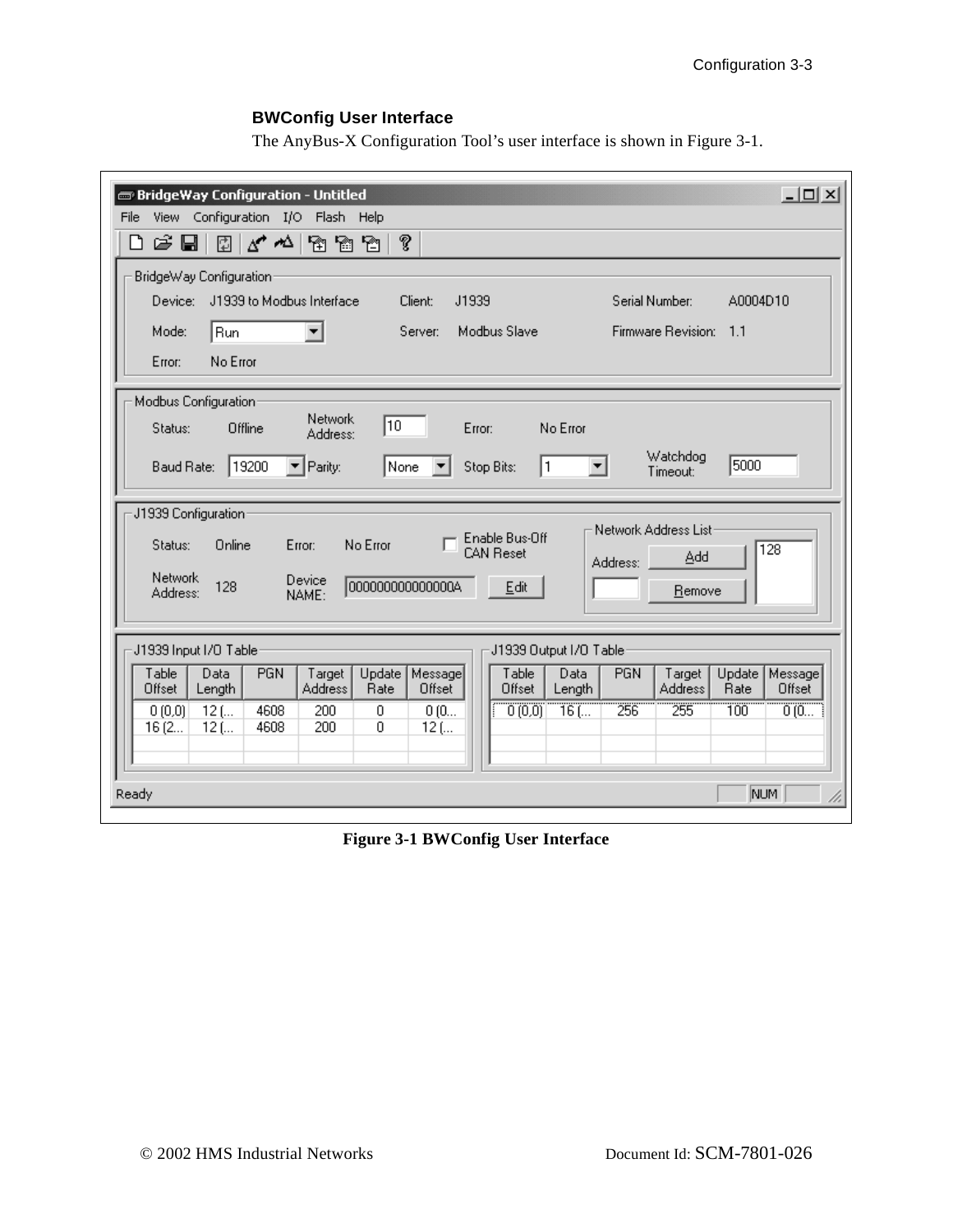## Display Panes

The BWConfig display is divided into 4 panes.

| (AnyBus-X) Bridgeway<br>Configuration | Module type and status information about the<br>AnyBus-X module that was detected. |
|---------------------------------------|------------------------------------------------------------------------------------|
| Modbus Configuration                  | Configuration of Modbus network parameters<br>and status of the network interface. |
| J1939 Configuration                   | Configuration of J1939 network parameters<br>and status of the network interface.  |
| J1939 I/O Configuration               | Configuration of the content and layout of the<br>$I/O$ tables.                    |

## **Tool Operations**

The following operations are available through the BWConfig menus and tool bar.

| Open File                    | Open a previously saved AnyBus-X configu-<br>ration.                                                                                                                                                                                                                                                       |
|------------------------------|------------------------------------------------------------------------------------------------------------------------------------------------------------------------------------------------------------------------------------------------------------------------------------------------------------|
| Save File                    | Save the current AnyBus-X configuration to a<br>file.                                                                                                                                                                                                                                                      |
| <b>Refresh Device Status</b> | Refresh the module identity and status infor-<br>mation. This will update the current status<br>information shown by the tool. This can also<br>be used to start the detection process if a mod-<br>ule has not been detected by the tool, or the<br>connection has been changed to a different<br>module. |
| <b>Upload Configuration</b>  | Read the configuration that is currently stored<br>in the AnyBus-X module. This will overwrite<br>any configuration that is displayed on the<br>tool's user interface.                                                                                                                                     |
| Download Configuration       | Send the configuration shown on the tool's<br>user interface to the AnyBus-X module.                                                                                                                                                                                                                       |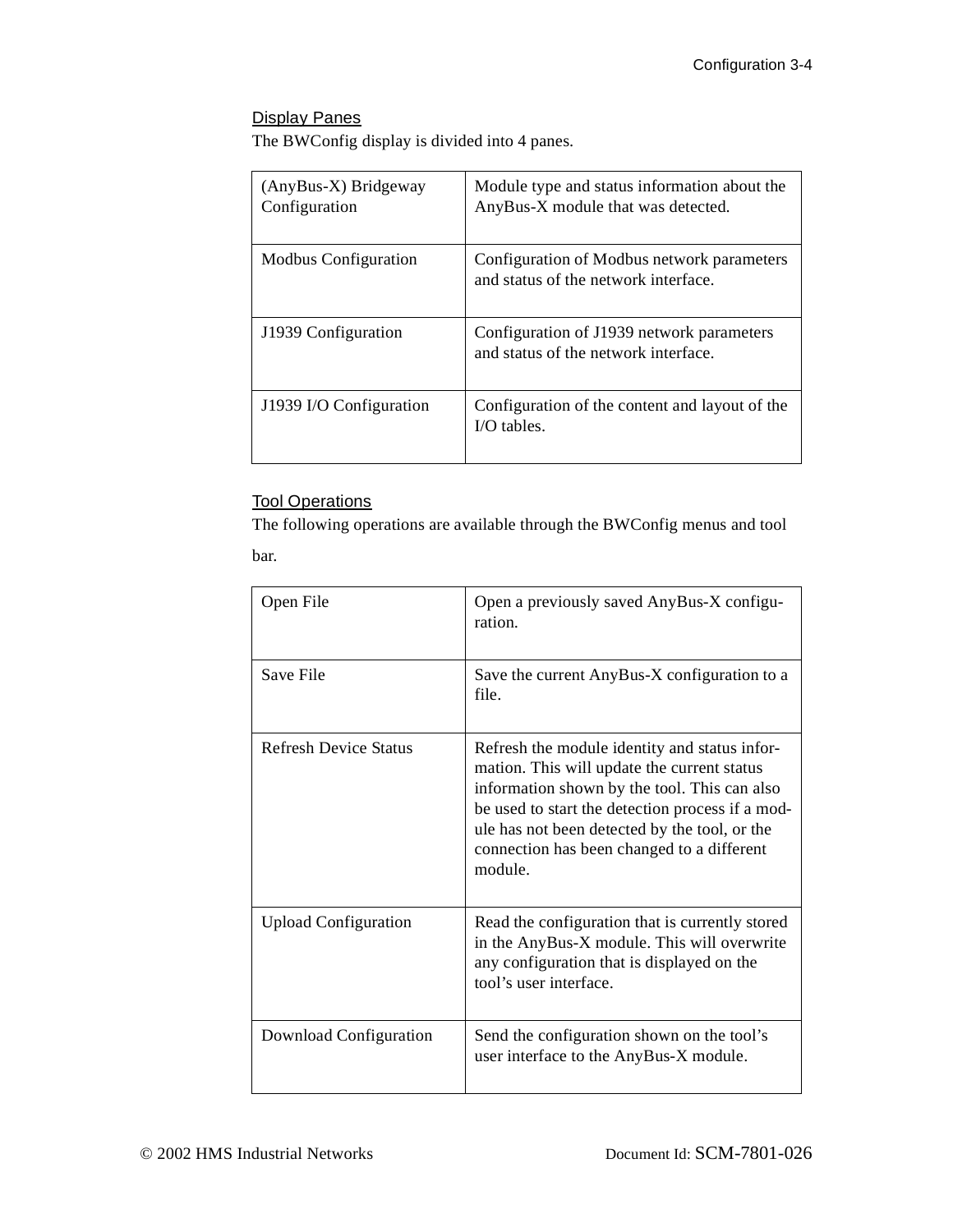| Add I/O Point    | Add a new input or output data point to the<br>J1939 I/O configuration.                                                                                                                            |
|------------------|----------------------------------------------------------------------------------------------------------------------------------------------------------------------------------------------------|
| Edit I/O Point   | Change the parameters associated with the<br>selected input or output data point in the<br>J1939 I/O configuration.                                                                                |
| Remove I/O Point | Delete the selected input or output data point<br>from the J1939 I/O configuration.                                                                                                                |
| Flash Update     | Perform a field upgrade of the AnyBus-X<br>module's firmware.<br><b>Note:</b> Care should be taken when upgrading<br>firmware, an incomplete update could cause<br>irreparable harm to the module. |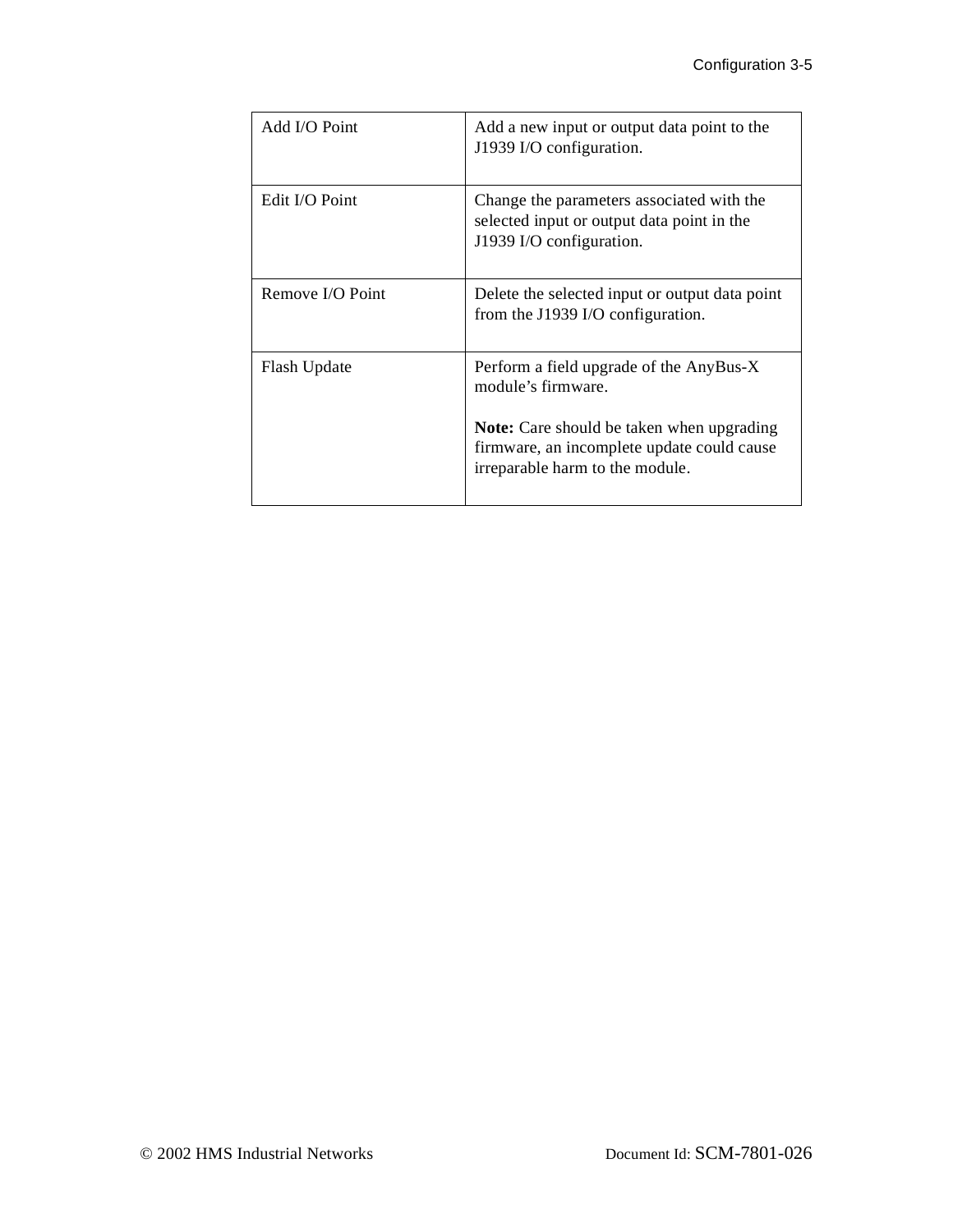## <span id="page-18-0"></span>**Modbus Network Configuration**

The Modbus network configuration contains the parameters used to control the behavior of the Modbus serial interface. The parameters are described in [Table 3-](#page-18-1) [1](#page-18-1) below. Refer to [Figure 3-1](#page-15-0) to see how each parameter is displayed on the user interface.

| <b>Parameter</b>       | <b>Description</b>                                                                                                                                                                                                                                          | <b>Allowable</b><br>Range |
|------------------------|-------------------------------------------------------------------------------------------------------------------------------------------------------------------------------------------------------------------------------------------------------------|---------------------------|
| <b>Network Address</b> | The address of the module on the Modbus net-<br>work. This is the slave address that the master<br>device will use when sending commands to<br>the module. All modules on the network must<br>have a unique address.                                        | $1 - 247$                 |
| <b>Baud Rate</b>       | The network baud rate. All devices on the net-<br>work must use the same baud/parity/stop bits<br>configuration.                                                                                                                                            | 4800<br>9600<br>19200     |
| Parity                 | The serial communication parity configura-<br>tion. All devices on the network must use the<br>same baud/parity/stop bits configuration.                                                                                                                    | None<br>Even<br>Odd       |
| <b>Stop Bits</b>       | The number of stop bits used in the serial<br>communication. All devices on the network<br>must use the same baud/parity/stop bits con-<br>figuration.                                                                                                      | 1 or 2                    |
| Watchdog<br>Time-out   | The time in milliseconds after receiving a<br>message from the master before the module<br>claims that it is not connected to a master.<br>This parameter does not have any effect on<br>operation, it is used to update the master con-<br>nection status. | $0 - 65535$               |

#### **Table 3-1 Modbus Network Configuration Parameters**

<span id="page-18-1"></span>**Note:** The Modbus serial interface is configured during AnyBus-X initialization. If the network configuration is changed, the module must be power cycled before the changes will take effect.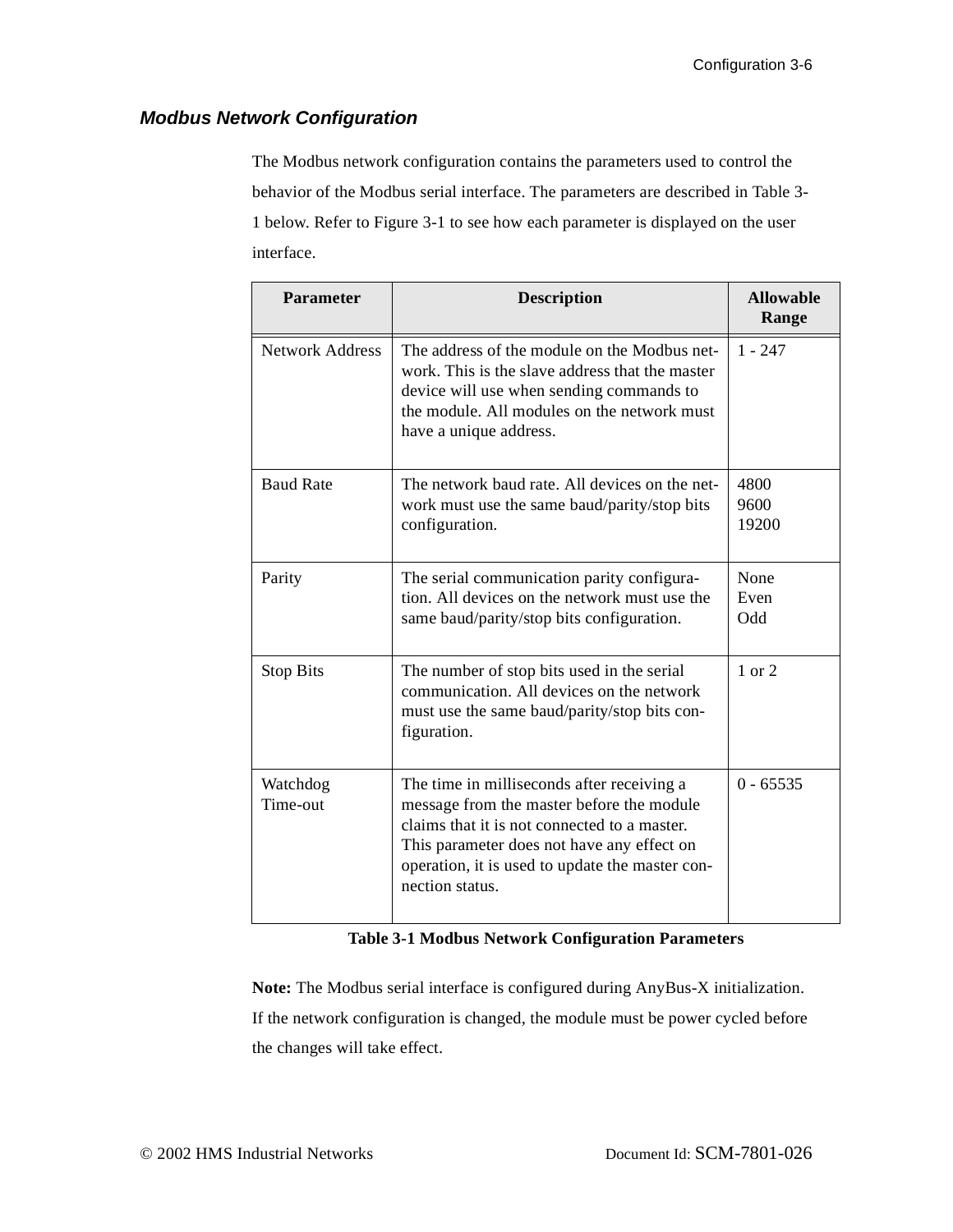## <span id="page-19-0"></span>**J1939 Network Configuration**

The J1939 network configuration contains the parameters used by the AnyBus-X for J1939 address management and other network interface options. The parameters are described in [Table 3-2](#page-19-1) below. Refer to [Figure 3-1](#page-15-0) to see how each parameter is displayed on the user interface.

| <b>Parameter</b>                          | <b>Description</b>                                                                                                                                                                                                                                                                                                                          | <b>Allowable</b><br>Range                                                                               |
|-------------------------------------------|---------------------------------------------------------------------------------------------------------------------------------------------------------------------------------------------------------------------------------------------------------------------------------------------------------------------------------------------|---------------------------------------------------------------------------------------------------------|
| Device NAME                               | The J1939 NAME to be used by the module in<br>address claim messages.<br>Each J1939 module should have a unique<br>NAME.<br>See the section "Setting the J1939 NAME"<br>below for details on how the NAME is config-<br>ured.                                                                                                               | See the<br>J1939-81<br>specification.                                                                   |
| <b>Network Address</b><br>List            | The list of addresses that the module is able to<br>use on the J1939 network.<br>The module will only claim a single address at<br>a time. This is the list of possible addresses<br>that it can use if it is unable to claim the first<br>address.<br>See "Address Management" on page 6-1 for<br>details on how the address list is used. | Each address<br>must be in<br>the range 1-<br>253.<br>Up to $10$<br>addresses<br>may be in the<br>list. |
| <b>Enable Bus-Off</b><br><b>CAN Reset</b> | If this option is enabled, the module will reset<br>the CAN controller and attempt to go back<br>online after a bus-off condition is detected.<br>If the option is disabled, the module will<br>remain offline after a bus-off condition until it<br>is power cycled.<br>For most applications, this option should be<br>left disabled.     | Enabled or<br>Disabled                                                                                  |

<span id="page-19-1"></span>**Table 3-2 J1939 Network Configuration Parameters**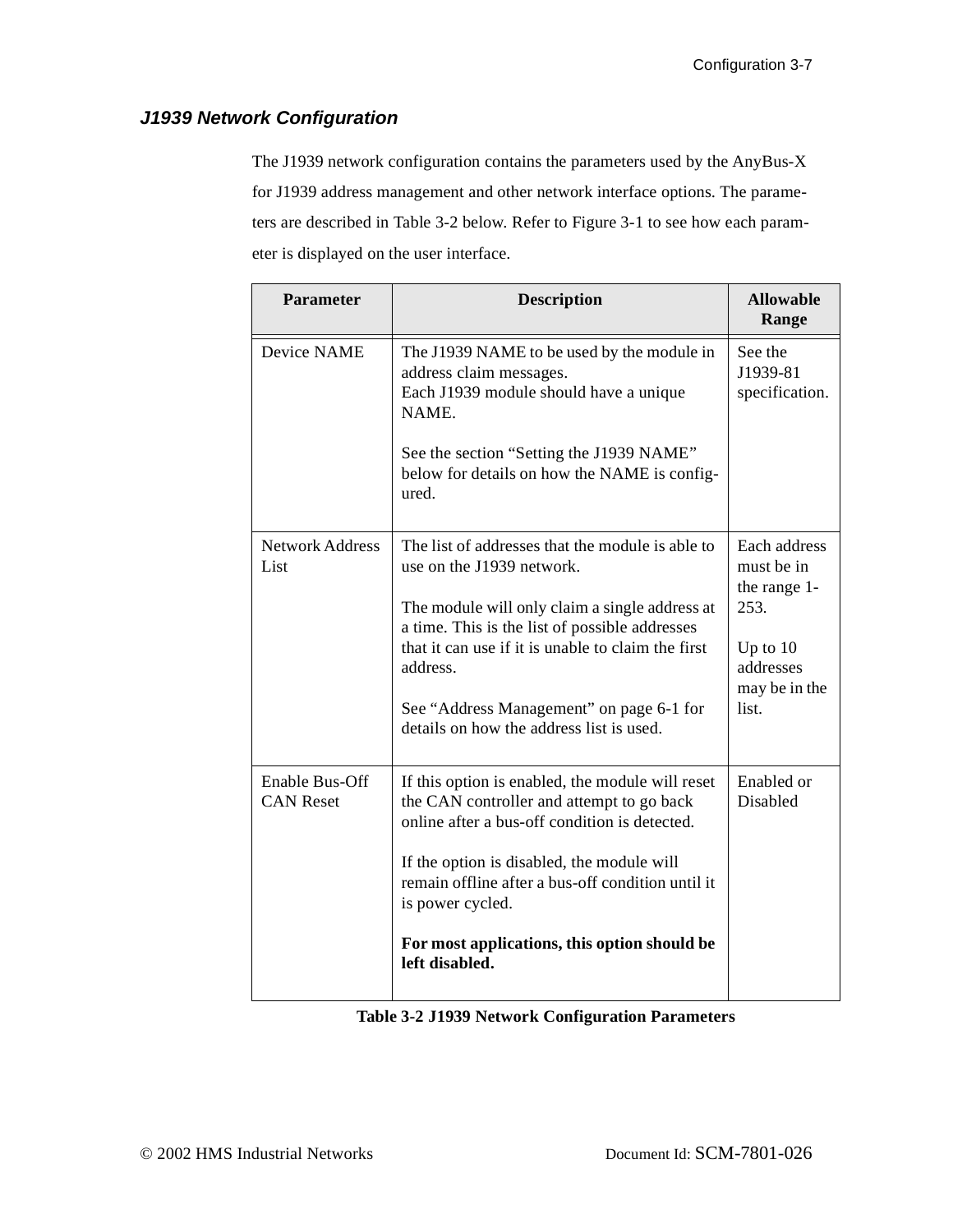**Note:** The J1939 interface is configured during AnyBus-X initialization. If the network configuration is changed, the module must be power cycled before the changes will take effect.

#### <span id="page-20-0"></span>**Setting the J1939 NAME**

The J1939 Device NAME dialog is shown in [Figure 3-2.](#page-20-1)

| J1939 Device NAME                     | $\vert x \vert$                                                                               |
|---------------------------------------|-----------------------------------------------------------------------------------------------|
| 8<br>Device NAME<br>00<br>Bytes (hex) | $7 - 1$<br>$6 -$<br>$5 \qquad 4$<br>3.<br>$2 -$<br>00<br>100<br>100<br>0A<br>100<br>00<br>100 |
| Device NAME Components (decimal)      |                                                                                               |
| Function                              | 10<br>0<br><b>Identity Number</b>                                                             |
| <b>Function Instance</b>              | Manufacturer<br>10<br>10<br>Code                                                              |
| Vehicle System                        | 10<br>10<br><b>ECU</b> Instance                                                               |
| Vehicle System<br>Instance            | 0<br>Arbitrary Address Capable                                                                |
| Industry Group                        | Global, applies to all                                                                        |
| QK                                    | Cancel<br>Apply                                                                               |
|                                       |                                                                                               |

**Figure 3-2 J1939 Device NAME Dialog**

<span id="page-20-1"></span>The NAME is a 64-bit value that must be unique for every module on a given J1939 network. The meaning and format of the data contained in the NAME value is defined in the J1939-81 specification.

The NAME value can be set 2 ways using the J1939 Device NAME dialog: directly or by component. To set the NAME value directly, simply type the desired value of each of the 8 bytes in hexadecimal using the top fields of the dialog. Each component of the NAME value is broken out and displayed in the lower fields of the dialog; components can be edited individually using these fields. Pressing the Apply button will update either set of fields to reflect the changes that were made.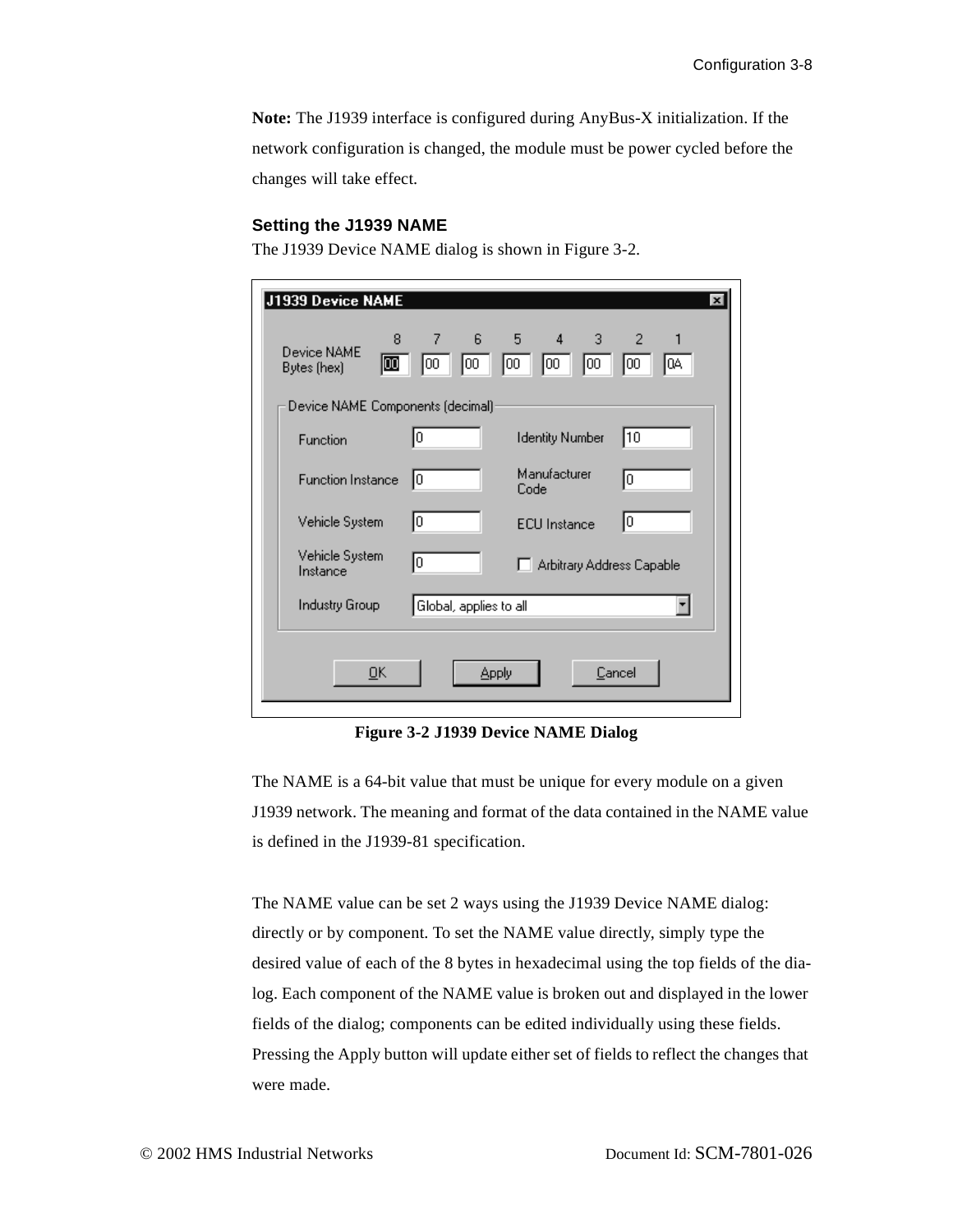### <span id="page-21-0"></span>**J1939 I/O Configuration**

The J1939 I/O configuration is used define the content and format of the I/O table. Data from J1939 messages that are to be monitoring or transmitted are mapped to locations within the Input or Output tables respectively.

#### **Inputs Versus Outputs**

The Input table holds data that is collected from the J1939 network and can be read by the Modbus master. Input data points are associated with data from messages that are received on the J1939 network.

The Output table holds data that is written by the Modbus master and will be transmitted on the J1939 network. Output data points are associated with data of messages that will be transmitted on the J1939 network.

#### **Data Point Parameters**

Each data point defines a single piece of data in the either the Input or Output table. The data point parameters are organized in columns in the J1939 I/O configuration editor, shown in [Figure 3-3](#page-21-1). Note that both Input and Output data points have the same parameters.

| Table<br>Offset | Data<br>Length | <b>PGN</b> | Target<br><b>Address</b> | Update<br>Rate | Message<br>Offset |
|-----------------|----------------|------------|--------------------------|----------------|-------------------|
| 0(0,0)          | 12(1,4)        | 4608       | 200                      | 0              | 0(0,0)            |
| 16(2,0)         | 12(1,4)        | 4608       | 200                      | 0              | 12(1,4)           |
|                 |                |            |                          |                |                   |
|                 |                |            |                          |                |                   |
|                 |                |            |                          |                |                   |
|                 |                |            |                          |                |                   |
|                 |                |            |                          |                |                   |
|                 |                |            |                          |                |                   |
|                 |                |            |                          |                |                   |
|                 |                |            |                          |                |                   |

#### **Figure 3-3 J1939 I/O Data Point Configuration**

<span id="page-21-1"></span>The parameters associated with I/O data points are described in [Table 3-3.](#page-22-0)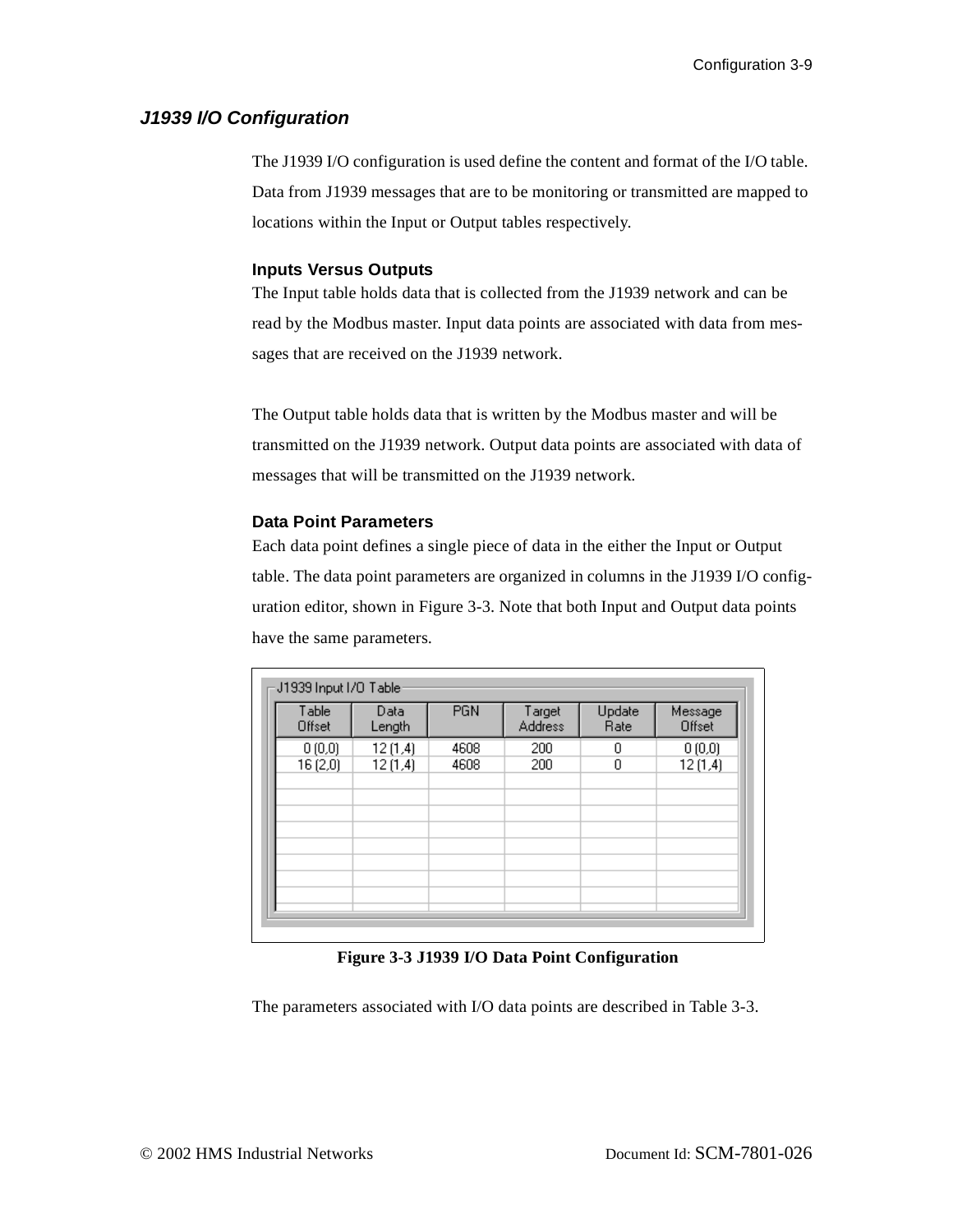| Parameter           | <b>Description</b>                                                                                                                                                                                                                                                      | <b>Allowable</b><br>Range      |
|---------------------|-------------------------------------------------------------------------------------------------------------------------------------------------------------------------------------------------------------------------------------------------------------------------|--------------------------------|
| <b>Table Offset</b> | The offset into the I/O data table. If this is an<br>input data point, the offset is into the Input<br>table; if this is an output data point, the offset<br>is into the Output table.                                                                                  | 0-16383 bits<br>$0-2047$ bytes |
|                     | The offset is in bits. It is displayed as both bits<br>and the corresponding byte and bit, shown as<br>(byte, bit).                                                                                                                                                     |                                |
|                     | When entering this value in the editor: A sin-<br>gle value will be interpreted as bits. 2 values<br>separated by a comma or a period will be<br>interpreted as a byte, bit combination. i.e. '16'<br>and '2,0' are equivalent entries.                                 |                                |
| Data Length         | The amount of the data to be transferred<br>between the I/O table and the J1939 message<br>data.                                                                                                                                                                        | 1-14280 bits<br>0-1785 bytes   |
|                     | The length is in bits. It is displayed as both<br>bits and the corresponding byte and bit, shown<br>as (byte, bit).                                                                                                                                                     |                                |
|                     | When entering this value in the editor: A sin-<br>gle value will be interpreted as bits. 2 values<br>separated by a comma or a period will be<br>interpreted as a byte, bit combination. i.e. '16'<br>and '2,0' are equivalent entries.                                 |                                |
| <b>PGN</b>          | The J1939 PGN associated with this data<br>point.                                                                                                                                                                                                                       | Any valid<br>J1939 PGN         |
|                     | If this is an input data point, the message data<br>from messages received with this PGN will be<br>transferred into the Input table. If this is an<br>output data point, a message with this PGN<br>will be built and transmitted using data from<br>the Output table. |                                |

## <span id="page-22-0"></span>**Table 3-3 J1939 I/O Data Point Parameters**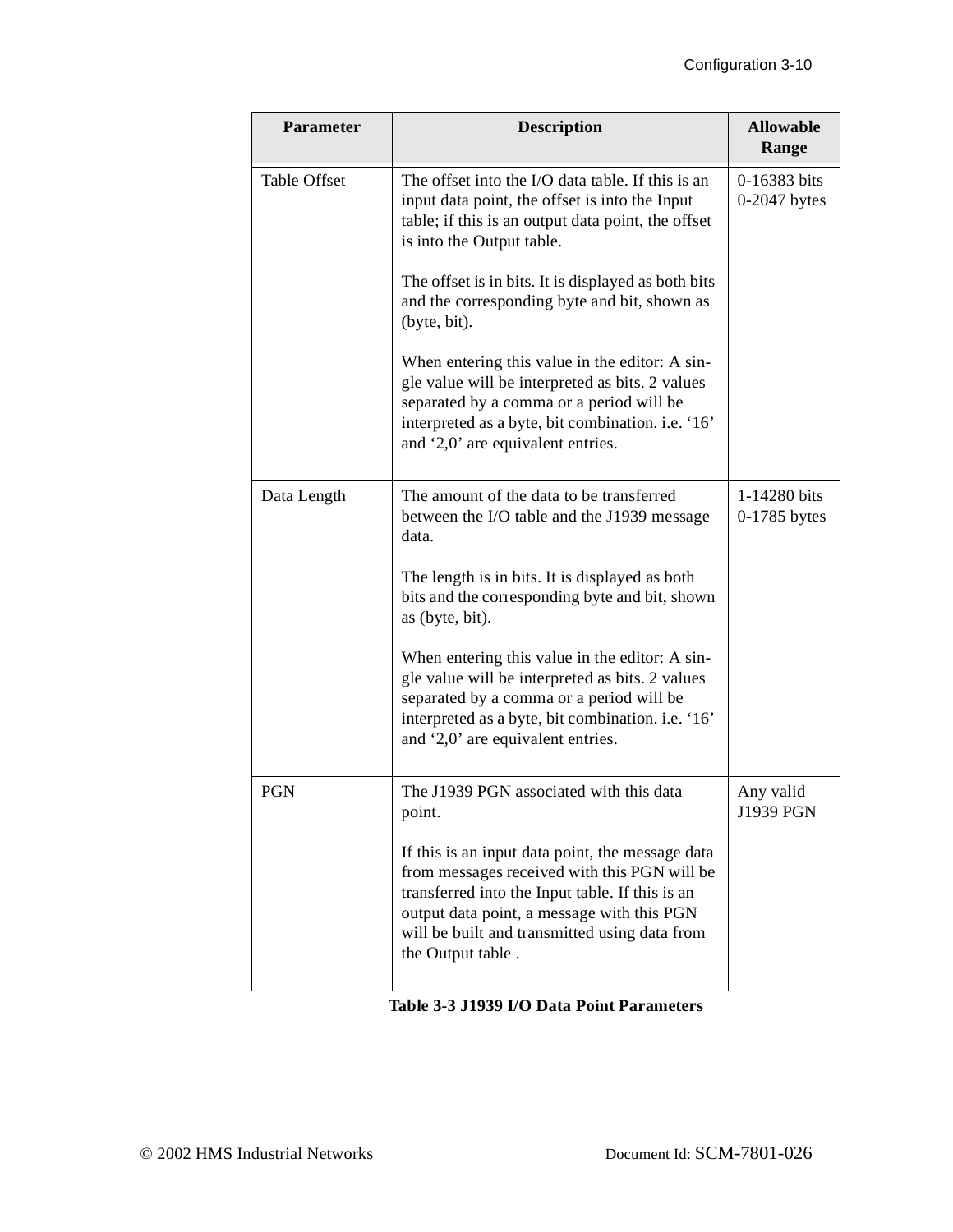| <b>Parameter</b>      | <b>Description</b>                                                                                                                                                                                                                                                                                                                                                                                                 | <b>Allowable</b><br>Range |
|-----------------------|--------------------------------------------------------------------------------------------------------------------------------------------------------------------------------------------------------------------------------------------------------------------------------------------------------------------------------------------------------------------------------------------------------------------|---------------------------|
| <b>Target Address</b> | The J1939 network address associated with<br>the data point.                                                                                                                                                                                                                                                                                                                                                       | $1-253, 255$              |
|                       | If this is an input data point, messages<br>received must match both the PGN and source<br>address to be used for this data point. If the<br>Target Address is 255, any message with a<br>matching PGN, regardless of source address<br>will be accepted.                                                                                                                                                          |                           |
|                       | If this is an output data point, the destination<br>address of the transmitted message will be set<br>to the Target Address. The message will be<br>broadcast if the Target Address is set to 255.                                                                                                                                                                                                                 |                           |
| <b>Update Rate</b>    | The desired update rate for the data point in<br>milliseconds.                                                                                                                                                                                                                                                                                                                                                     | $0 - 65535$               |
|                       | If this is in input data point, the data point is<br>expected to be updated (a message received<br>with matching PGN and address) within the<br>configured Update Rate. If no update is<br>received within the configured time, the mod-<br>ule will request the data point's PGN by trans-<br>mitting a Request PGN to the Target Address.<br>If the Update Rate is set to 0, the PGN will<br>never be requested. |                           |
|                       | If this is an output data point, this is the rate at<br>which the associated message will be trans-<br>mitted on the network. If the Update Rate is<br>set to 0, the message will only be transmitted<br>when a Request PGN is received for the con-<br>figured PGN.                                                                                                                                               |                           |

|  |  | Table 3-3 J1939 I/O Data Point Parameters (Continued) |  |
|--|--|-------------------------------------------------------|--|
|--|--|-------------------------------------------------------|--|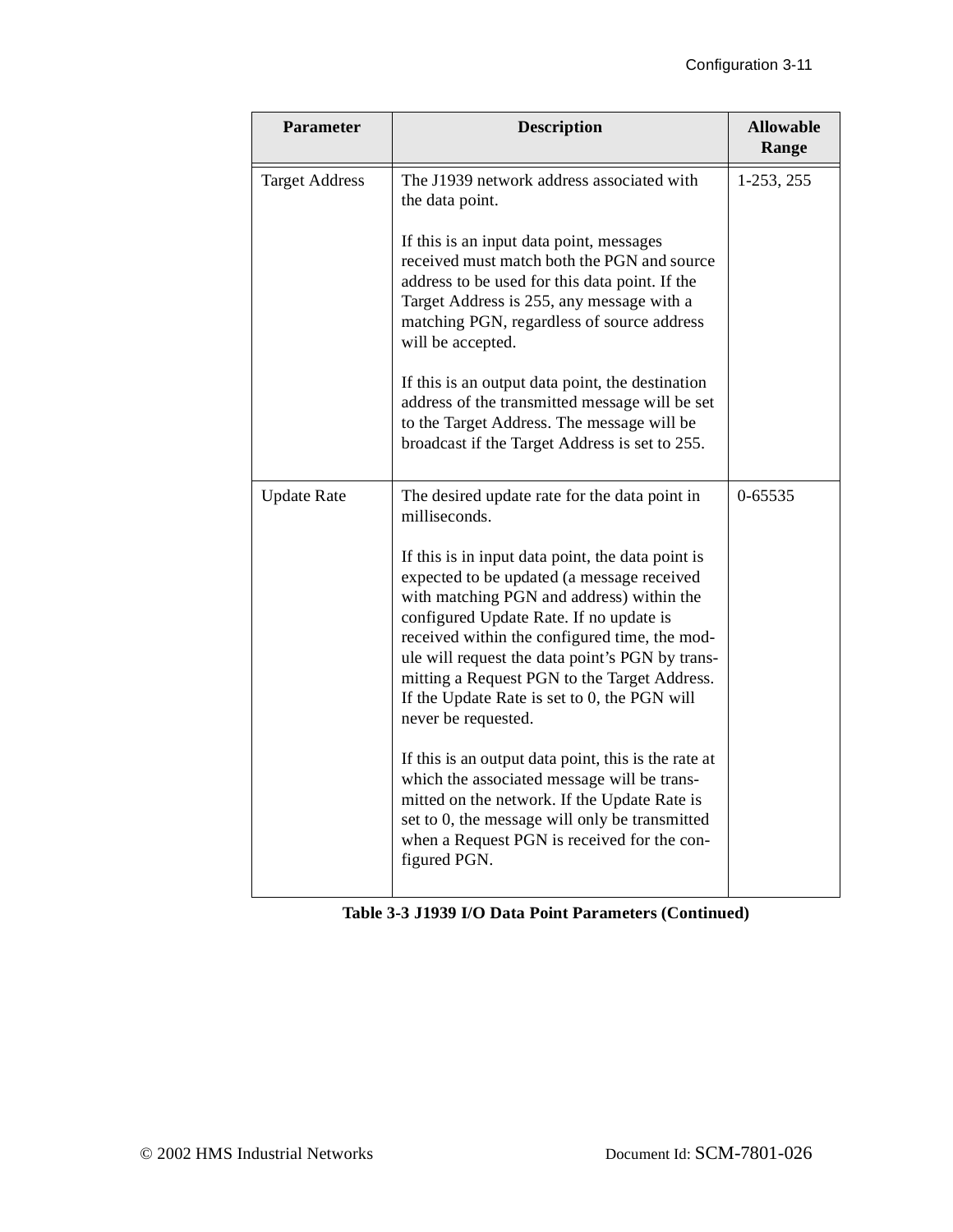| <b>Parameter</b> | <b>Description</b>                                                                                                                                                                                                                                                                                                                                                                                                                                                                                                                                        | <b>Allowable</b><br>Range              |
|------------------|-----------------------------------------------------------------------------------------------------------------------------------------------------------------------------------------------------------------------------------------------------------------------------------------------------------------------------------------------------------------------------------------------------------------------------------------------------------------------------------------------------------------------------------------------------------|----------------------------------------|
| Message Offset   | The offset into the message data where the<br>data associated with the data point begins.<br>This is the location where data will be trans-<br>ferred in and out of the message buffer.<br>The offset is in bits. It is displayed as both bits<br>and the corresponding byte and bit, shown as<br>(byte, bit).<br>When entering this value in the editor: A sin-<br>gle value will be interpreted as bits. 2 values<br>separated by a comma or a period will be<br>interpreted as a byte, bit combination. i.e. '16'<br>and '2,0' are equivalent entries. | $0-14279 \text{ bits}$<br>0-1784 bytes |

**Table 3-3 J1939 I/O Data Point Parameters (Continued)**

**Note:** The J1939 I/O configuration is initialized at module bootup and whenever a new configuration is downloaded to the module from BWConfig. Any changes made to the I/O configuration will take place immediately after the configuration is downloaded to the module.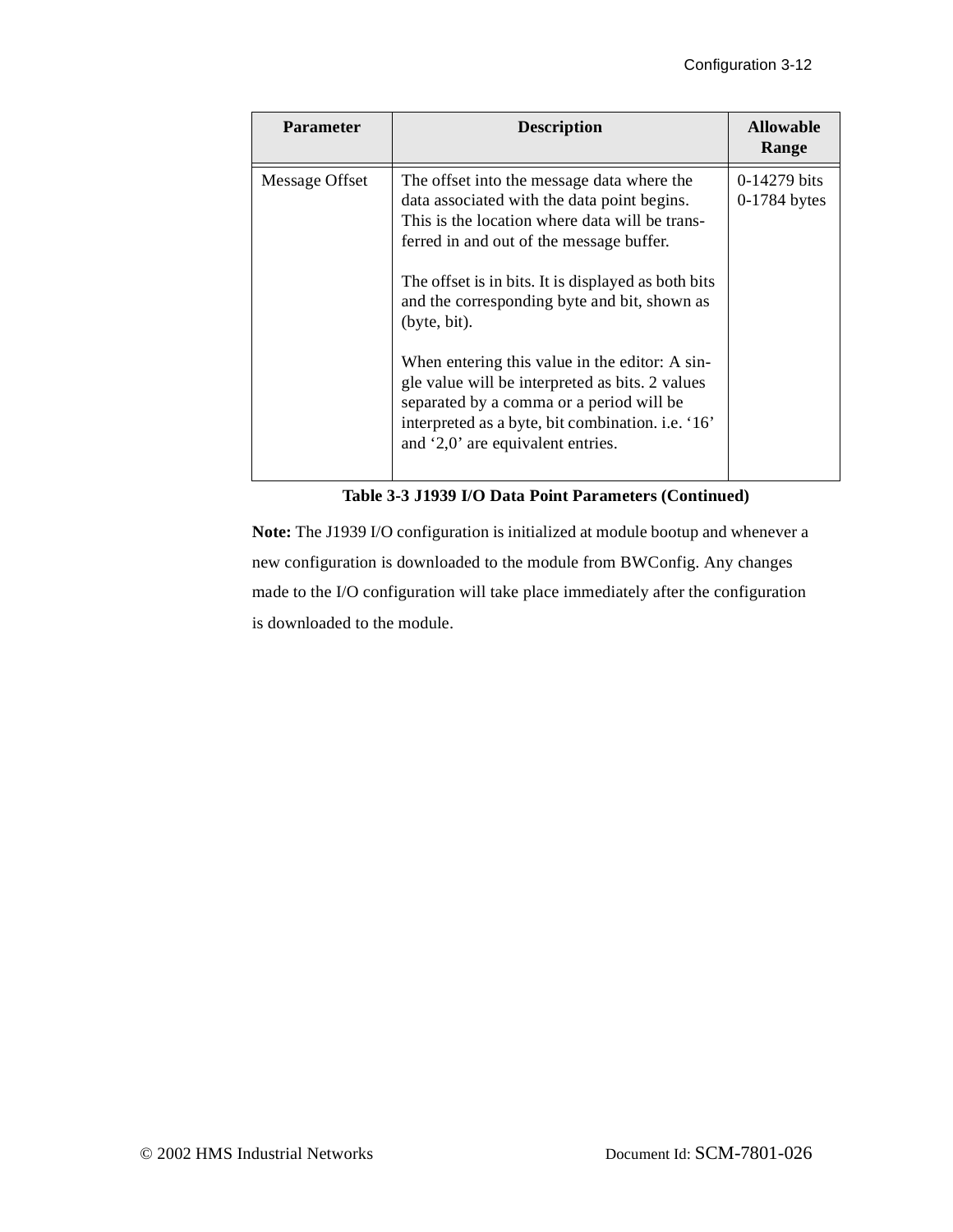## **Example Application**

## <span id="page-25-1"></span><span id="page-25-0"></span>**Scenario**

A system controller (PLC) on Modbus requires some data that is collected by an ECU on J1939. There is also a piece of data that is determined by the system controller that would be beneficial for some of the ECUs that are on the J1939 network.



**Figure 4-1 Example Application Network Diagram**

The data required by the system controller is contained in the PGN 4608 message as 2 12-bit values. The values are packed into the first 3 bytes of the message as shown in [Figure 4-2](#page-25-2) below.

| <b>Bit</b>  |                                               |  |                      |  |  |  |  |
|-------------|-----------------------------------------------|--|----------------------|--|--|--|--|
| <b>Byte</b> |                                               |  |                      |  |  |  |  |
|             | Value #1 bits 0-7                             |  |                      |  |  |  |  |
|             | Value $#2$ bits 0-3<br>Value $#1$ bits $8-11$ |  |                      |  |  |  |  |
|             |                                               |  | Value $#2$ bits 4-11 |  |  |  |  |

**Figure 4-2 Example PGN 4608 Message Data Format**

<span id="page-25-2"></span>The data from the system controller is to be produced using PGN 256. The data is a 16-bit value and will be placed into the first 2 bytes of the message data.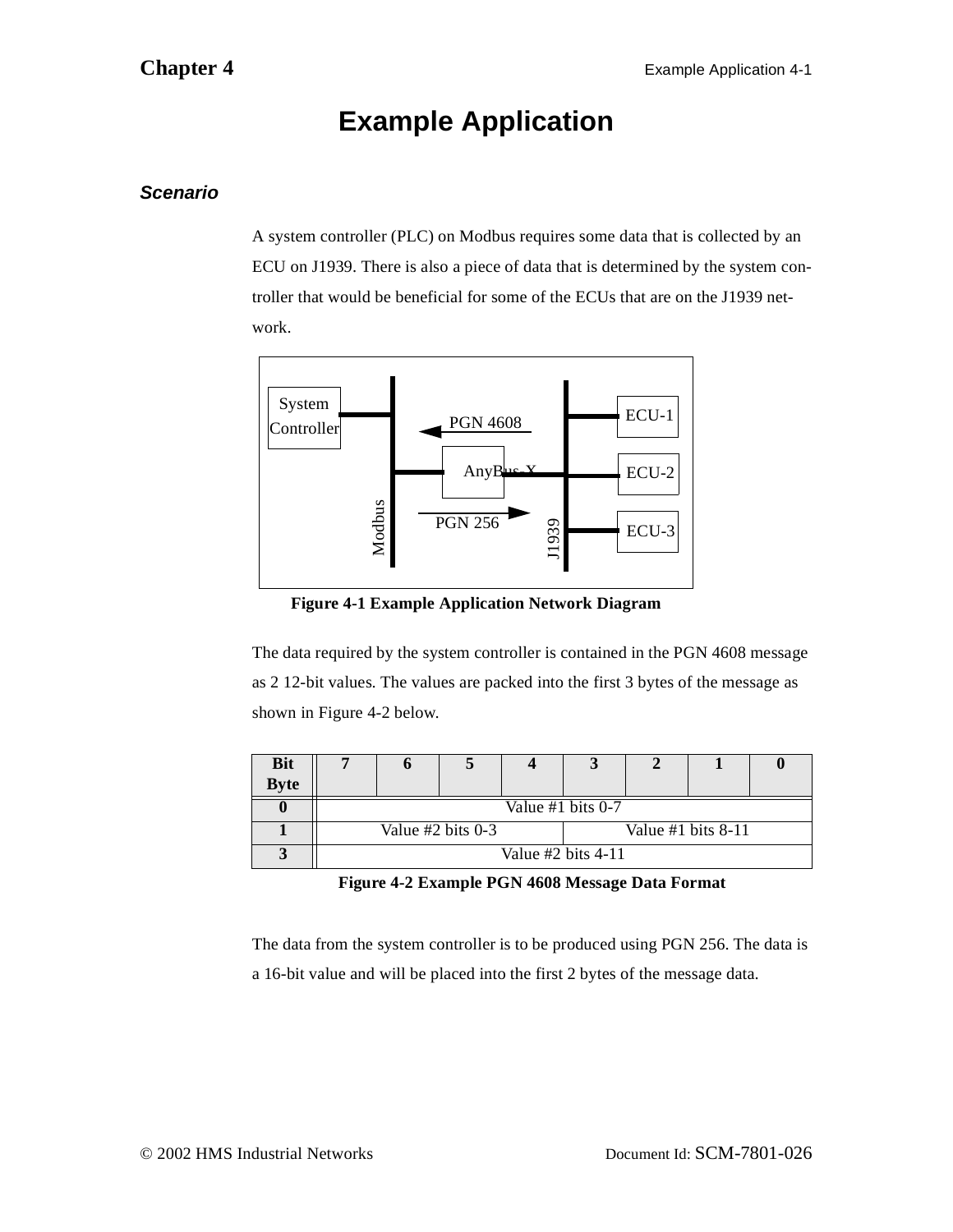### <span id="page-26-0"></span>**Modbus Network Configuration**

The Modbus network configuration must be set so that the serial communication parameters match those of the system controller and the rest of the Modbus network. The system controller is running the network at 19200 baud with no parity and 1 stop bit. The Modbus network configuration dialog from BWConfig is shown in [Figure 4-3.](#page-26-2)Refer to ["Configuration" on page 3-1](#page-13-2) for more details on BWConfig.

<span id="page-26-2"></span>

| Modbus Configuration-<br>Offline<br>Status: | Network<br>Address:             | 10   | Error:     | No Error |                      |      |
|---------------------------------------------|---------------------------------|------|------------|----------|----------------------|------|
| 19200<br>Baud Rate:                         | $\blacktriangleright$   Parity: | None | Stop Bits: |          | Watchdog<br>Timeout: | 5000 |

**Figure 4-3 Example Modbus Network Configuration**

The AnyBus-X's Modbus network address must be set to an unused address on the Modbus network. The master connection time-out has been set to 5 seconds.

## <span id="page-26-1"></span>**J1939 Network Configuration**

The J1939 network configuration dialog from BWConfig is shown in [Figure 4-4](#page-26-3). Refer to ["Configuration" on page 3-1](#page-13-2) for more details on BWConfig.

<span id="page-26-3"></span>

| Online<br>Status:<br>No Error<br>Error:<br>128<br><b>CAN Reset</b><br>Add<br>Address:<br>Network<br>Device<br>128<br>0000000000000000<br>Edit<br>Remove<br>Address:<br>NAME: | $\mathop{-} \mathsf{J1939}$ Configuration : | <del>⊢</del> Network Address List <sup>.</sup><br>Enable Bus-Off |  |
|------------------------------------------------------------------------------------------------------------------------------------------------------------------------------|---------------------------------------------|------------------------------------------------------------------|--|
|------------------------------------------------------------------------------------------------------------------------------------------------------------------------------|---------------------------------------------|------------------------------------------------------------------|--|

#### **Figure 4-4 Example J1939 Network Configuration**

The J1939 device NAME has been set to an arbitrary value for the purpose of this example. The NAME should be set according to the vendor and application where the module is being used based on the J1939 specification.

The network address list is set to a single address of 128.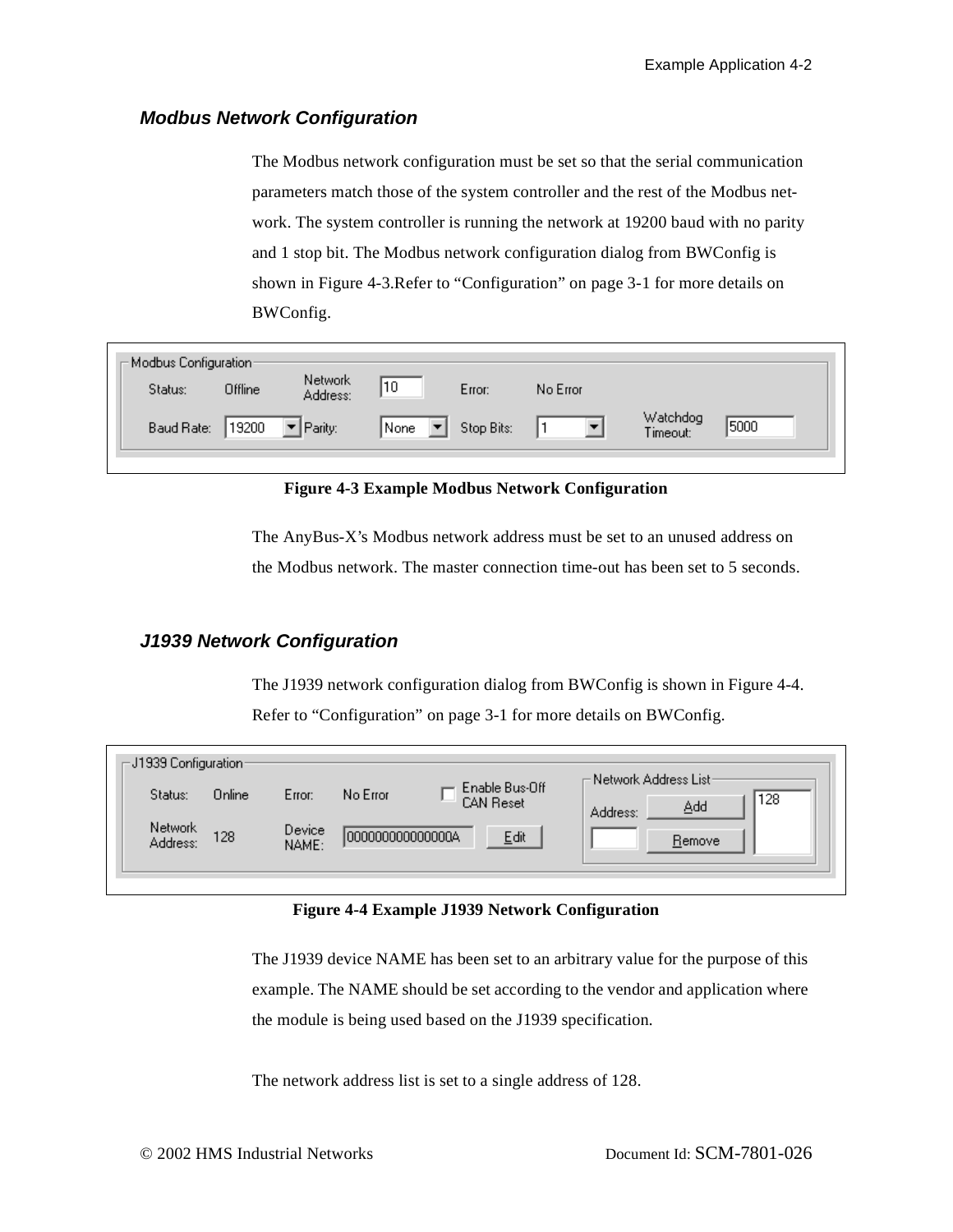## <span id="page-27-0"></span>**J1939 I/O Configuration**

#### **Input Data Points**

The input data points are responsible for determining where in the Input table the J1939 data is to be placed. It is desirable to be able to address the 2 values in our example as individual registers in Modbus. Since the values are packed into 3 bytes in the J1939 message, they need to be parsed out into 2 register locations in the Input table.

Since Modbus registers are addressed as16-bit words, each Modbus register occupies 2 bytes in the Input table. Placing values into Modbus registers requires that values be placed on even byte boundaries in the Input table (0, 2, 4,...).

| $_\Box$ J1939 Input I/O Table : |                |            |                          |                |                   |
|---------------------------------|----------------|------------|--------------------------|----------------|-------------------|
| Table<br>Offset                 | Data<br>Length | <b>PGN</b> | Target<br><b>Address</b> | Update<br>Rate | Message<br>Offset |
| 0(0,0)                          | 12(1,4)        | 4608       | 255                      |                | 0(0,0)            |
| 16(2,0)                         | 12(1,4)        | 4608       | 255                      | 0              | 12(1,4)           |
|                                 |                |            |                          |                |                   |
|                                 |                |            |                          |                |                   |

The resulting J1939 input configuration from BWConfig is shown below.

### **Figure 4-5 Example J1939 Input Configuration**

2 data points have been defined, 1 for each value in the message. The first data point copies the first value (12 bits starting at the beginning of the message) into the first word of the Input table. The second data point copies the second value (12 bits starting 12 bits into the message) into the second word of the Input table.

Both data points monitor the network for messages with PGN 4608 and any source address (Target Address 255 specifies "don't care" source address).

The resulting Input table provides the following Modbus register addresses: 30001 Value #1 30002Value #2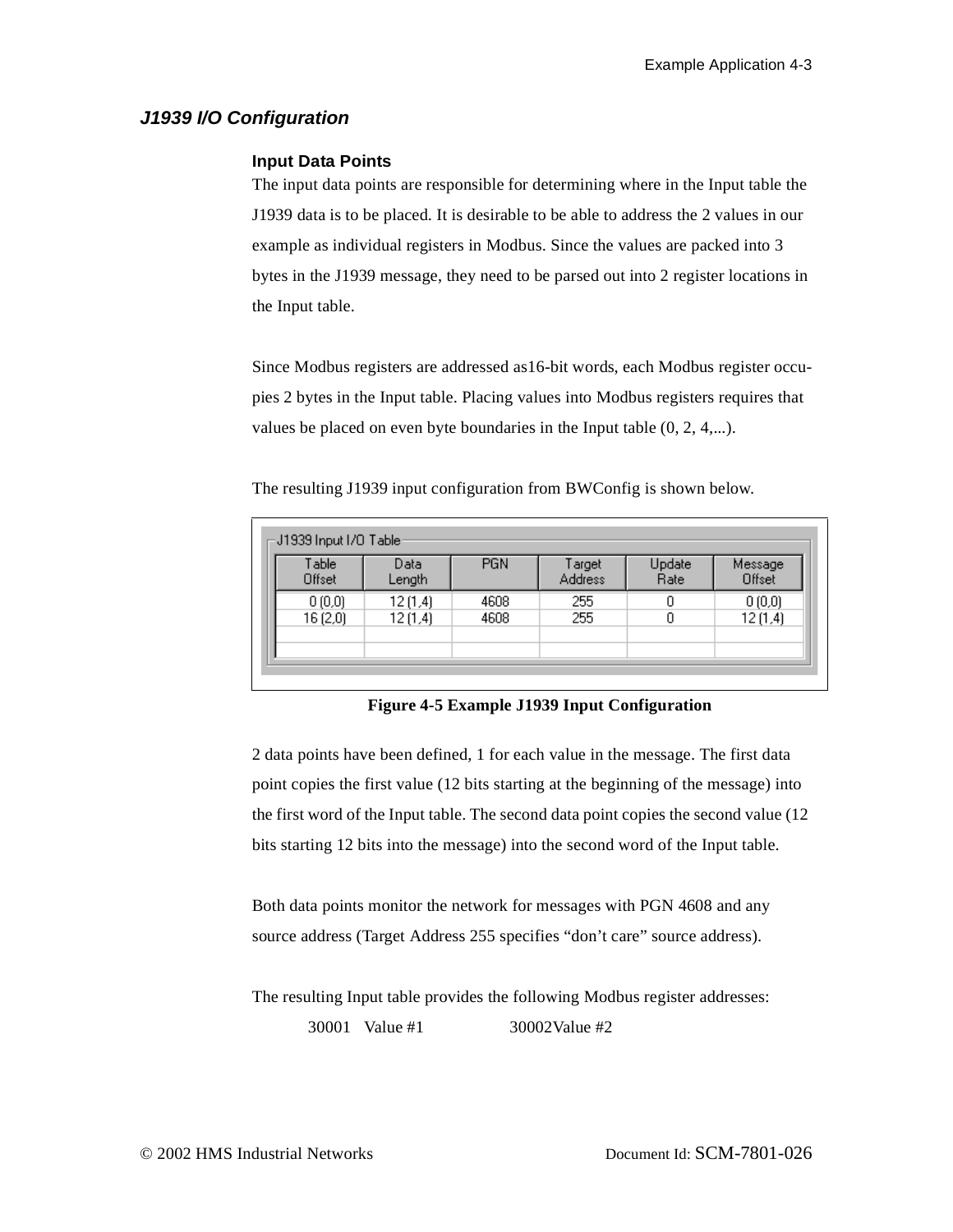#### **Output Data Points**

The output data points determine what PGNs are going to be produced by the AnyBus-X on J1939, and what the content of those PGN messages is going to be.

Since the example application only needs to produce 16 bits of data in a single PGN message, the resulting configuration is quite simple. It is shown in [Figure 4-](#page-28-0) [6.](#page-28-0)

| Table<br>Offset | Data<br>Length | <b>PGN</b> | Target<br>Address | Update<br><b>Rate</b> | Message<br>Offset |
|-----------------|----------------|------------|-------------------|-----------------------|-------------------|
| 0(0,0)          | 16(2,0)        | 256        | 255               | 100                   | 0(0,0)            |

**Figure 4-6 Example J1939 Output Configuration**

<span id="page-28-0"></span>The single data point specifies that 2 bytes of data from the first word of the Output table is going to be copied into the first 2 bytes of the message. The message will be transmitted with a PGN of 256 every 100ms. The message will be broadcast (Target Address 255) so that it can be seen by everyone on the network.

The Modbus register address 40001 will be used by the system controller to set the data for the message.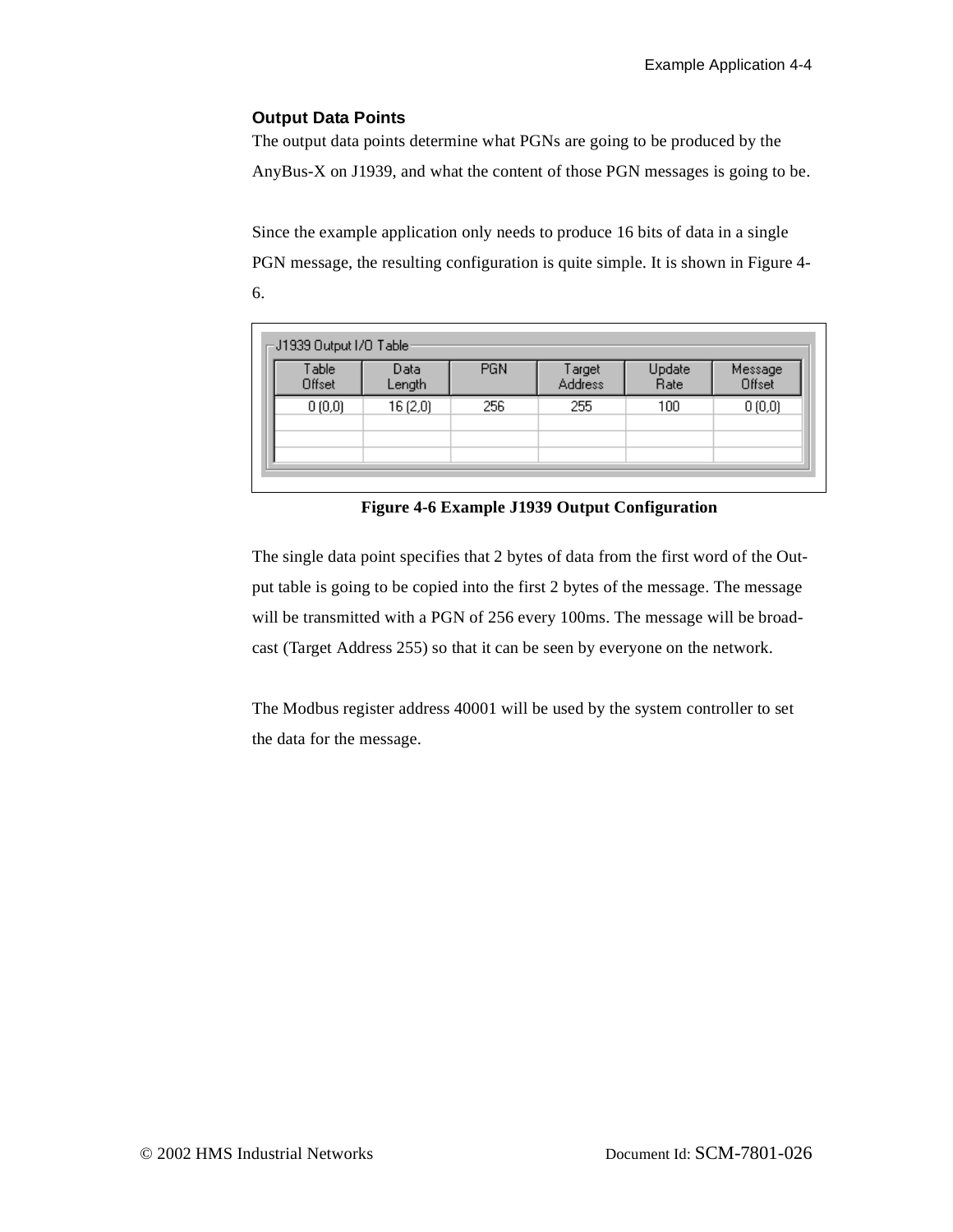## **Modbus Interface**

## <span id="page-29-1"></span><span id="page-29-0"></span>**Network Communication**

#### **Protocol**

The AnyBus-X J1939 to Modbus Interface supports the Modbus RTU serial protocol. The module acts as a Modbus slave on the network. i.e. The module does not transmit any messages on the network unless they have been requested by the Modbus master.

#### **Serial Communication Parameters**

The AnyBus-X supports the following serial communication parameters:

| <b>Baud Rates:</b> | 4800, 9600, or 19200 |
|--------------------|----------------------|
| Parity:            | None, Even, or Odd   |
| Stop Bits:         | $1 \text{ or } 2$    |

### **Modbus Frame Delimiting**

The AnyBus-X's Modbus interface utilizes quiet bus time to delimit Modbus frames. In accordance to the Modbus RTU specification, a quiet time of at least 3.5 character times indicates the end of a frame.

**Note:** This has been know to cause some issues with some Modbus scanners that do not adhere to this rule, especially PC based scanners. If the Modbus scanner does not insert adequate quiet time between messages, it is possible that the Any-Bus-X may miss frames, causing a response time-out at the master.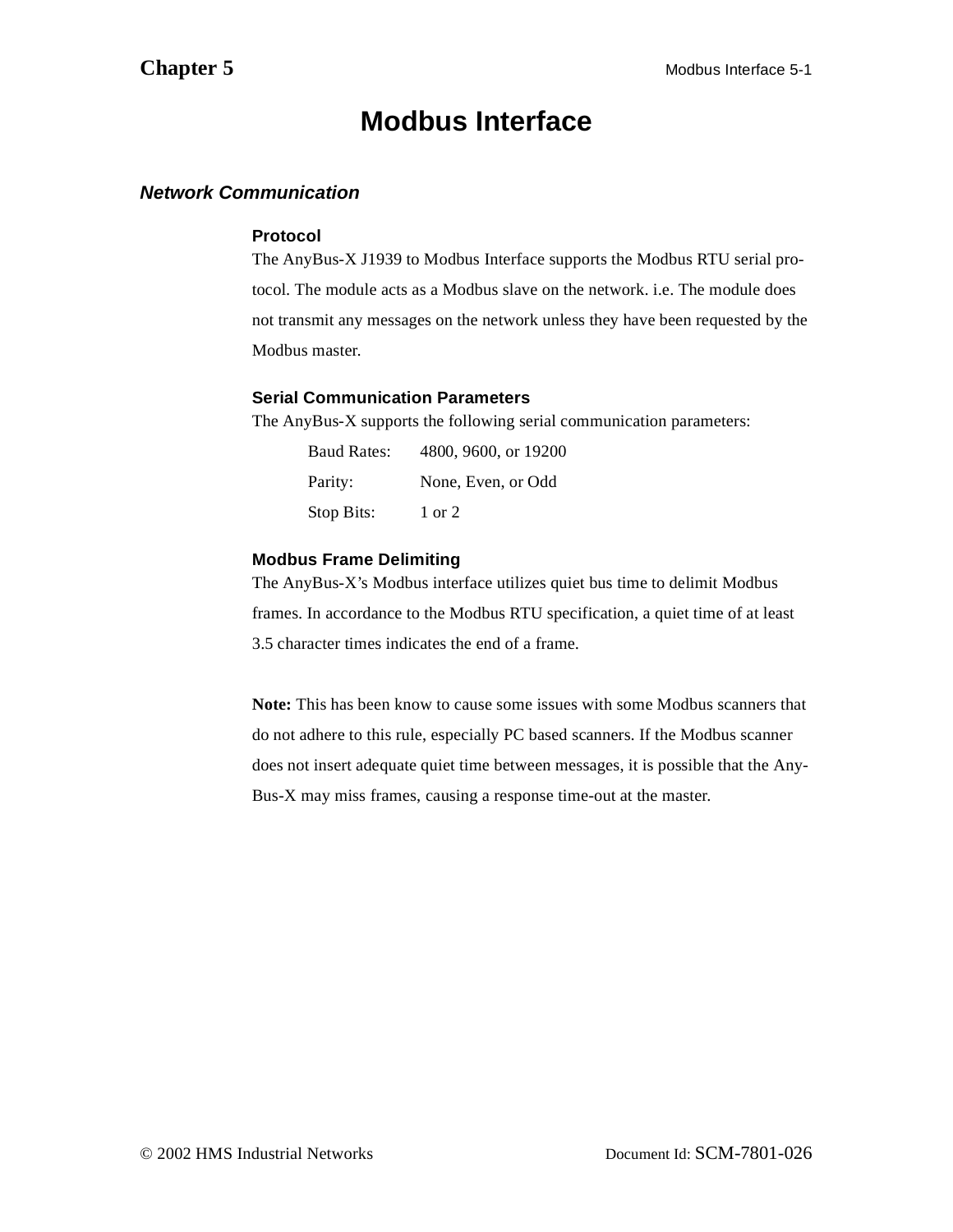## <span id="page-30-0"></span>**Supported Modbus Functions**

The Modbus function codes supported by the Modbus interface are listed in the table below.

| <b>Function</b><br>Code | <b>Name</b>                     | <b>Description</b>                                                                                      |
|-------------------------|---------------------------------|---------------------------------------------------------------------------------------------------------|
| 1                       | <b>Read Coil Status</b>         | Read the state of 1 or more bits in the Output<br>table.                                                |
| $\overline{2}$          | Read Input<br><b>Status</b>     | Read the state of 1 or more bits in the Input<br>table.                                                 |
| 3                       | Read Holding<br>Registers       | Read the value of 1 or more words from the<br>Output table.                                             |
| $\overline{4}$          | Read Input<br>Registers         | Read the value of 1 or more words from the<br>Input table.                                              |
| 5                       | Force Single<br>Coil            | Set the state of a single bit in the Output table.                                                      |
| 6                       | Preset Single<br>Register       | Set the value of a single word in the Output<br>table.                                                  |
| $\overline{7}$          | Read Exception<br><b>Status</b> | Read the exception status register. See "Excep-<br>tion Status Register" on page 5-3.                   |
| 8                       | Diagnostics                     | Diagnostic functions. See "Diagnostic Sub-<br>functions" on page 5-3.                                   |
| 15                      | Force Multiple<br>Coils         | Set the state of 1 or more bits in the Output<br>table.                                                 |
| 16                      | Preset Multiple<br>Registers    | Set the value of 1 or more words in the Output<br>table.                                                |
| 22                      | Mask Write<br>Register          | Set the value of a word in the Output table<br>based on the AND and OR Mask provided.                   |
|                         |                                 | The register is set using the following formula:<br>$(Reg \wedge ANDMask) \vee (ORMask \wedge ANDMask)$ |

**Table 5-1 Supported Modbus Function Codes**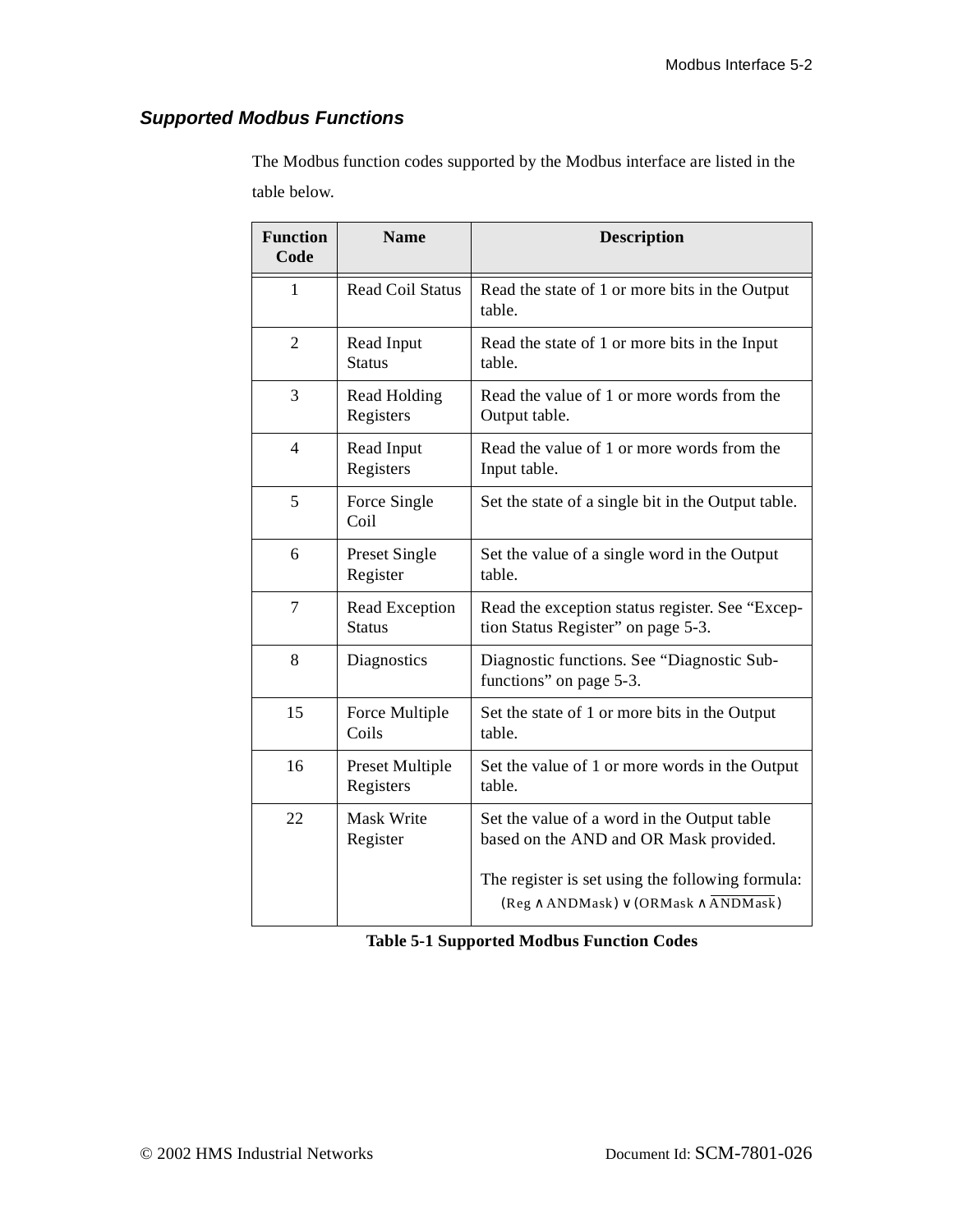## <span id="page-31-1"></span>**Exception Status Register**

The exception status register returned in response to Modbus function 7 is a bit string with the following bit definition.

| <b>Bit</b> | <b>Description</b>                                                     |
|------------|------------------------------------------------------------------------|
| $\Omega$   | The AnyBus-X has been initialized and is active in network activities. |
|            | The AnyBus-X is in Run mode. (The bit cleared indicates Idle mode)     |
| $2 - 7$    | Not used.                                                              |

#### **Table 5-2 Modbus Exception Status Register Bit Definitions**

## <span id="page-31-0"></span>**Diagnostic Subfunctions**

The Modbus diagnostic function (function 8) in the AnyBus-X supports the following subfunctions.

| <b>Subfunction</b> | <b>Description</b>                                                                                                                                                                         |
|--------------------|--------------------------------------------------------------------------------------------------------------------------------------------------------------------------------------------|
| $\Omega$           | Echo.                                                                                                                                                                                      |
| $\mathfrak{D}$     | Read Modbus diagnostic register.<br>See "Modbus Diagnostic Register" on page 5-5 for details on<br>this register.                                                                          |
| 10                 | Clear diagnostic registers and counters, and reset module<br>faults.                                                                                                                       |
| 11                 | Read Modbus bus message counter.<br>This is the number of messages that the module has detected on<br>the Modbus network since bootup or the last counter reset.                           |
| 12                 | Read Modbus communication error counter.<br>This is the number of CRC errors that have occurred in Mod-<br>bus messages addressed to the module since bootup or the last<br>counter reset. |
| 13                 | Read Modbus exception response counter.<br>This is the number of Modbus exception responses that the<br>module has sent since bootup or the last counter reset.                            |
| 14                 | Read Modbus slave message counter.<br>This is the number of Modbus messages that have been<br>addressed to the AnyBus-X since bootup or the last counter<br>reset.                         |

|  |  | <b>Table 5-3 Supported Modbus Diagnostic Subfunctions</b> |
|--|--|-----------------------------------------------------------|
|  |  |                                                           |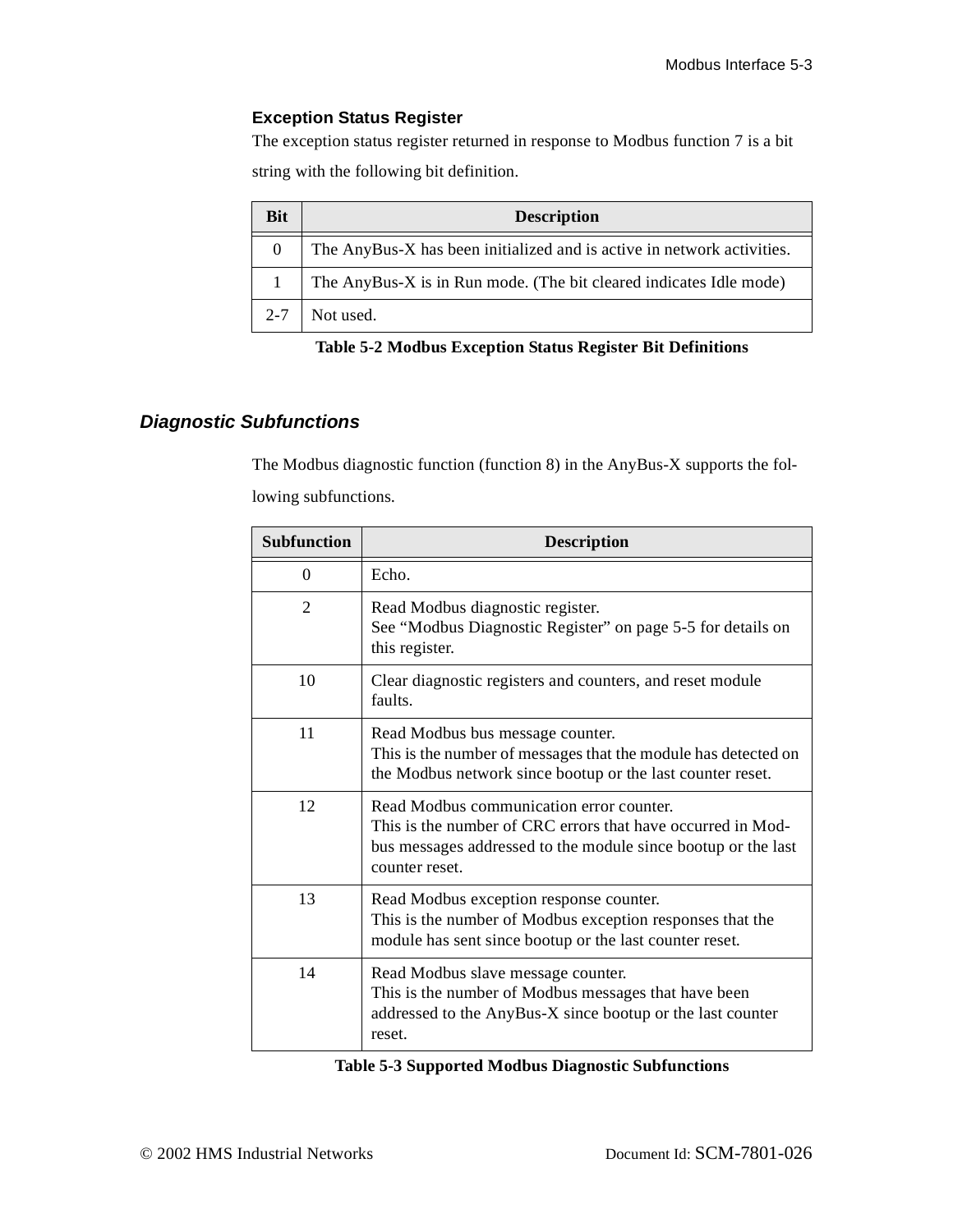| <b>Subfunction</b> | <b>Description</b>                                                                                                                                                                                                       |
|--------------------|--------------------------------------------------------------------------------------------------------------------------------------------------------------------------------------------------------------------------|
| 15                 | Read Modbus no response counter.<br>This is the number of Modbus requests that have been received<br>and have not had responses sent since bootup or the last<br>counter reset.                                          |
| 18                 | Read Modbus receive overrun counter.<br>This is the number of times that a character has been received<br>on the serial port before the previous character has been han-<br>dled since bootup or the last counter reset. |
| 31                 | Read J1939 status register.<br>See "J1939 Status Register" on page 5-5 for details on this<br>value.                                                                                                                     |
| 32                 | Read J1939 fault register.<br>See "J1939 Fault Register" on page 5-6 for details on this<br>value.                                                                                                                       |
| 33                 | Read the J1939 CAN error counter.<br>This is the number of times the CAN controller error counter<br>has exceeded the warning limit since bootup or the last counter<br>reset.                                           |
| 34                 | Read the J1939 CAN bus-off counter.<br>This is the number of times the CAN controller has reported<br>that it is in the bus-off condition since bootup or the last<br>counter reset.                                     |
| 35                 | Read the J1939 CAN receive overrun counter.<br>This is the number of times a CAN frame has been received<br>before the previous CAN frame has been handled since bootup<br>or the last counter reset.                    |

**Table 5-3 Supported Modbus Diagnostic Subfunctions (Continued)**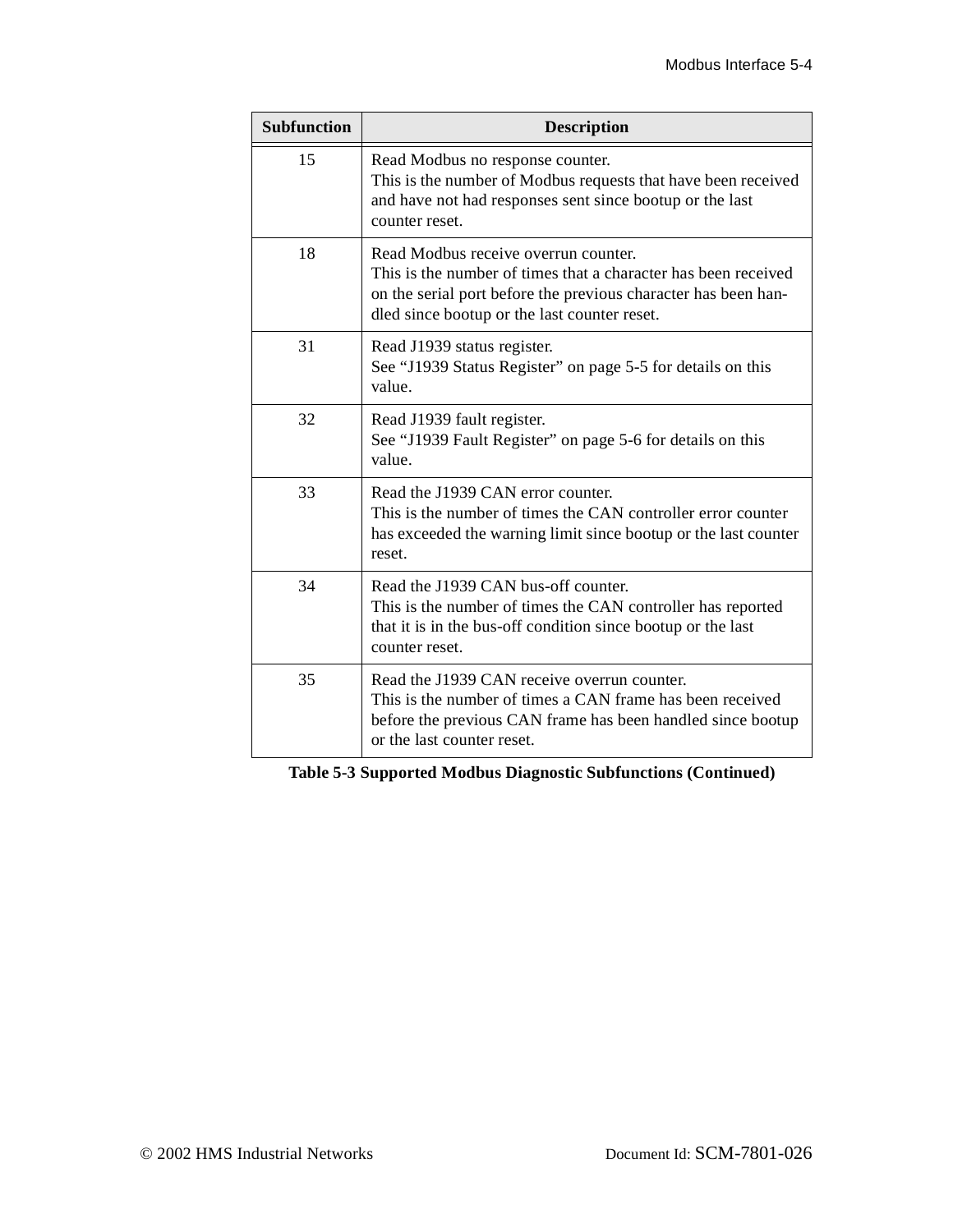## <span id="page-33-0"></span>**Modbus Diagnostic Register**

The Modbus diagnostic register is a bit string that indicates the current status of the Modbus network interface and any faults that may have occurred.

| <b>Bit</b>     | <b>Description</b>                                                     |
|----------------|------------------------------------------------------------------------|
| $\Omega$       | The AnyBus-X has been initialized and is active in network activities. |
| 1              | The connection with the Modbus master is active.                       |
| $\overline{2}$ | The AnyBus-X is in Run mode. (The bit cleared indicates Idle mode)     |
| 3              | A serial communication receive overrun error has been detected.        |
| $\overline{4}$ | A serial communication parity error has been detected.                 |
| 5              | A serial communication framing error has been detected.                |
| 6              | A CRC error on a Modbus message has been detected.                     |
| $7 - 15$       | Not used.                                                              |

## **Table 5-4 Modbus Diagnostic Register Bit Definitions**

#### <span id="page-33-1"></span>**J1939 Status Register**

The J1939 status register is an enumerated value that indicates the current status

of the J1939 interface.

| Value            | <b>Description</b>                                                                   |
|------------------|--------------------------------------------------------------------------------------|
| $\boldsymbol{0}$ | The AnyBus-X is offline. It is not participating in any J1939 network<br>activity.   |
| 1                | The AnyBus-X is online and is actively participating in J1939 net-<br>work activity. |
| 2                | The J1939 network interface is initializing and has not yet joined the<br>network.   |

#### **Table 5-5 J1939 Status Register Values**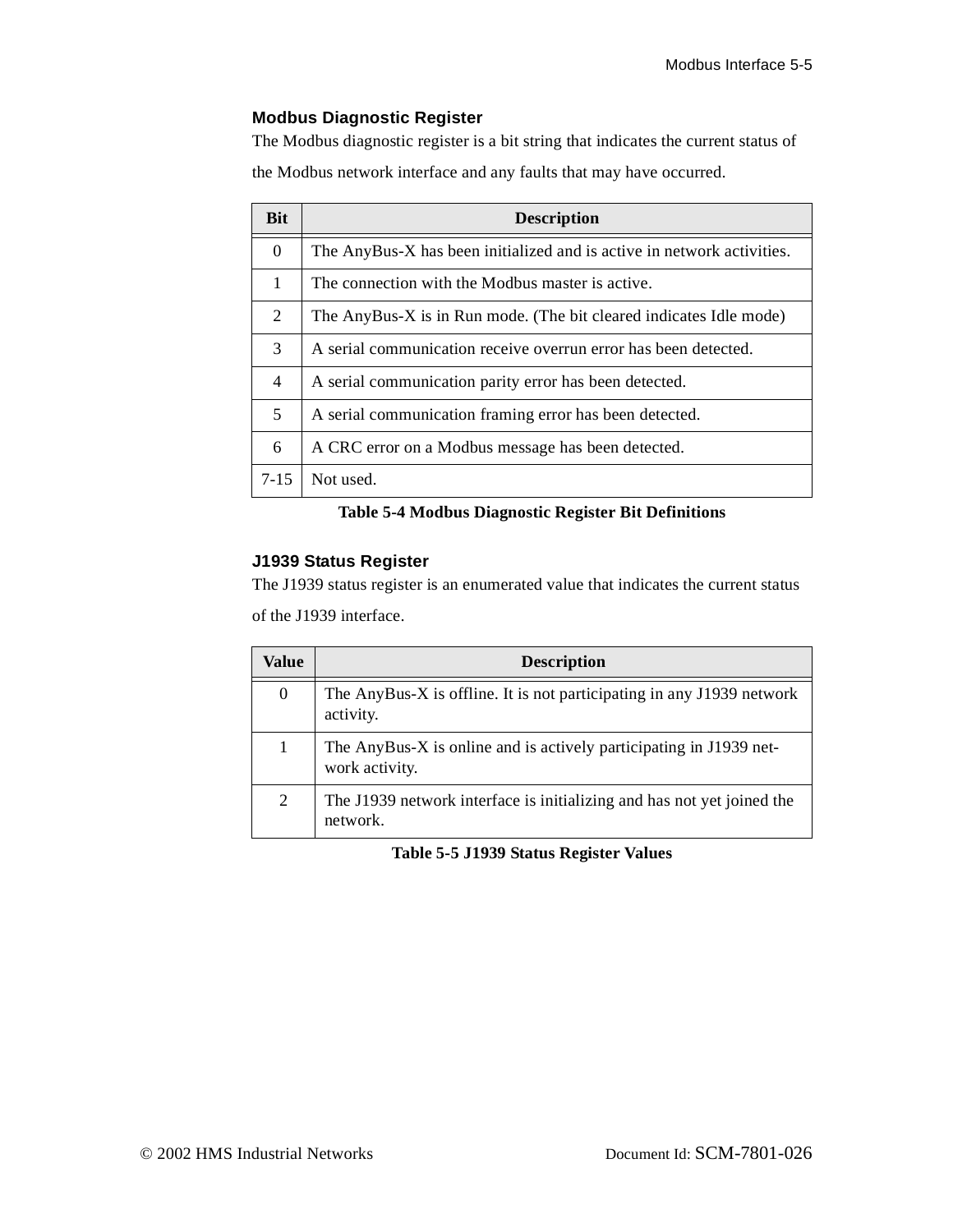## <span id="page-34-0"></span>**J1939 Fault Register**

The J1939 fault register is a bit string that indicates the faults that have been

detected in the J1939 network interface.

| <b>Bit</b>               | <b>Description</b>                                                                                                          |
|--------------------------|-----------------------------------------------------------------------------------------------------------------------------|
| $\Omega$                 | The address claim has failed. The AnyBus-X was unable to claim a<br>unique J1939 network address and join network activity. |
| 1                        | The CAN error counter has exceeded its warning limits at least one time<br>since bootup or the last fault reset.            |
| 2                        | The CAN controller has reported a bus-off condition at least one time<br>since bootup or the last fault reset.              |
| 3                        | A CAN receive overrun condition was detected at least one time since<br>bootup or the last fault reset.                     |
| $\overline{\mathcal{A}}$ | A J1939 transport protocol error has occurred at least one time since<br>bootup or the last fault reset.                    |
| 5                        | A receive message queue has overflowed at least one time since bootup<br>or the last fault reset.                           |
| 6                        | A transmit message queue has overflowed at least one time since<br>bootup or the last fault reset.                          |
| $7 - 15$                 | Not used.                                                                                                                   |

**Table 5-6 J1939 Fault Register Bit Definitions**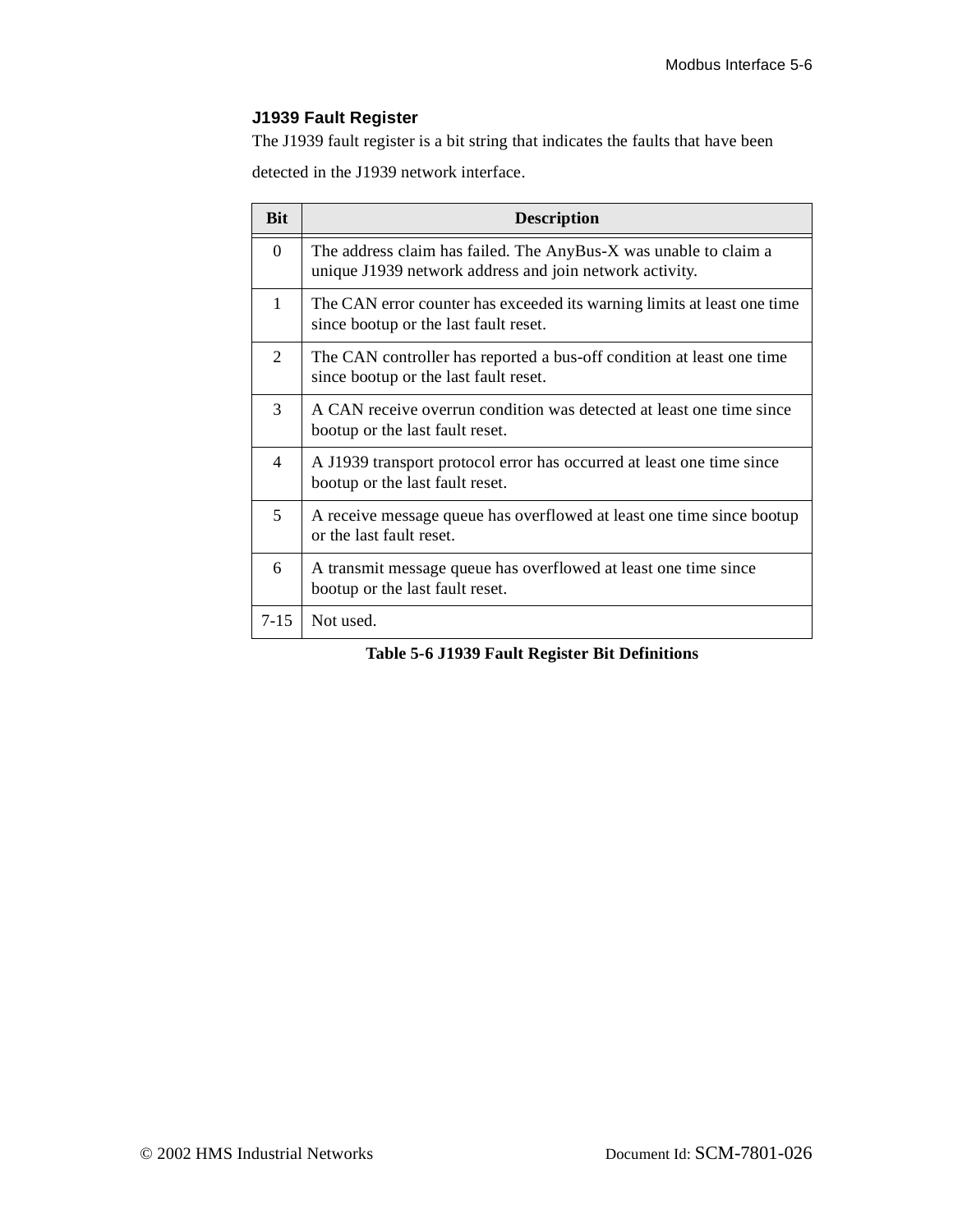## <span id="page-35-0"></span>**Modbus Addressing**

The I/O data tables are addressed directly using standard Modbus addressing. Modbus functions that reference outputs (coils and holding registers) will address the Output table. Modbus functions that reference inputs (inputs and input registers) will address the Input table.

Only the areas of the I/O tables that are configured with J1939 I/O data points are addressable. If a Modbus request is made to an address outside of the configured I/O table space, an exception response will be returned to the Modbus master.

### **Register Functions**

Modbus functions that use Word addressing address the I/O tables using 16-bit words. The first byte of the table is addressed as one, word address two accesses the third byte of the table, and so on.

| Input<br><b>Register</b> | Input<br><b>Table Offset</b> |
|--------------------------|------------------------------|
| 30001                    |                              |
| 30002                    | $\mathfrak{D}$               |
|                          |                              |
| 31024                    | 2046                         |

| <b>Holding</b><br><b>Register</b> | Output<br><b>Table Offset</b> |
|-----------------------------------|-------------------------------|
| 40001                             |                               |
| 40002                             | $\mathfrak{D}$                |
|                                   |                               |
| 41024                             | 2046                          |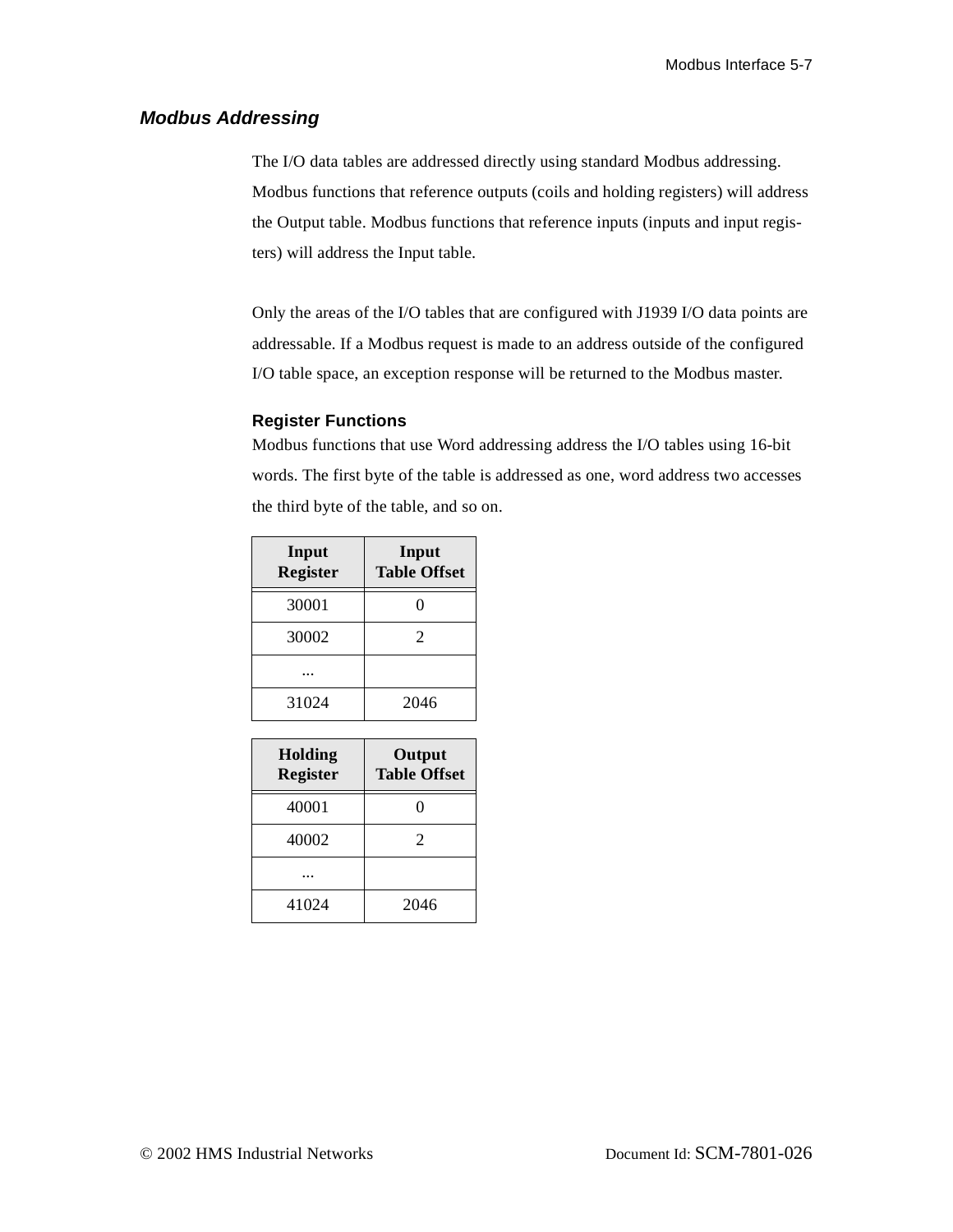## **Bit Functions**

Modbus functions that use Bit addressing will address the I/O tables by bits. Bits

1-8 address the first byte of the table, bits 9-16 the second byte, and so on.

| Input | Input<br><b>Table Offset</b><br>(byte, bit) |
|-------|---------------------------------------------|
| 10001 | 0,0                                         |
| 10002 | 0,1                                         |
|       |                                             |
| 19999 | 1249,7                                      |

| Coil  | Output<br><b>Table Offset</b><br>(byte, bit) |
|-------|----------------------------------------------|
| 00001 | $_{0,0}$                                     |
| 00002 | 0,1                                          |
|       |                                              |
| 09999 | 1249,7                                       |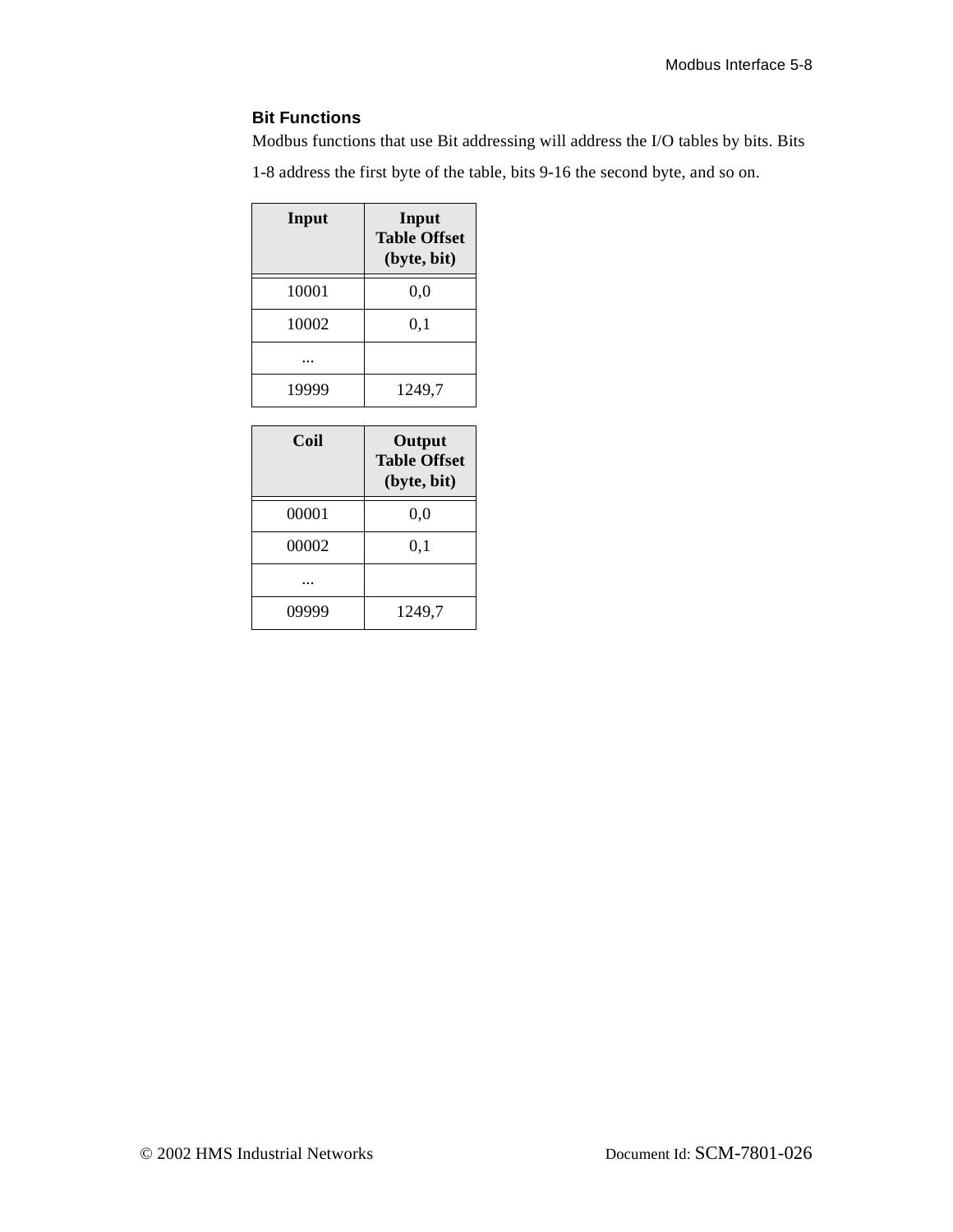### <span id="page-37-0"></span>**Diagnostic Registers**

Due to the fact that many Modbus devices do not support the diagnostic functions (function 8), the diagnostic information has been made available at a special range of register addresses to allow it to be accessed using the register read and write functions. Every operation that is available through the function 8 interface is also available using common register functions.

The following register addresses are defined to retrieve diagnostic information from the AnyBus-X. They can be read using Modbus function 4. See ["Diagnos](#page-31-0)[tic Subfunctions" on page 5-3](#page-31-0) for an explanation of each diagnostic value.

| <b>Register</b> | <b>Description</b>                  |
|-----------------|-------------------------------------|
| 32001           | Modbus diagnostic register.         |
| 32002           | Modbus bus message counter.         |
| 32003           | Modbus communication error counter. |
| 32004           | Modbus exception response counter.  |
| 32005           | Modbus slave message counter.       |
| 32006           | Modbus no response counter.         |
| 32007           | Modbus receive overrun counter.     |
| 32008           | J1939 status register.              |
| 32009           | J1939 fault register.               |
| 32010           | J1939 CAN error counter.            |
| 32011           | J1939 CAN bus-off counter.          |
| 32012           | J1939 CAN receive overrun counter.  |

**Table 5-7 Input Register Addresses for Diagnostics** 

The following register address is defined to reset diagnostic information and faults in the AnyBus-X. It can be written using Modbus functions 6 and 16.

| <b>Register</b> | <b>Description</b>                                                   |
|-----------------|----------------------------------------------------------------------|
| 42001           | Clear diagnostic registers and counters, and reset module<br>faults. |

**Table 5-8 Holding Register Addresses for Diagnostics**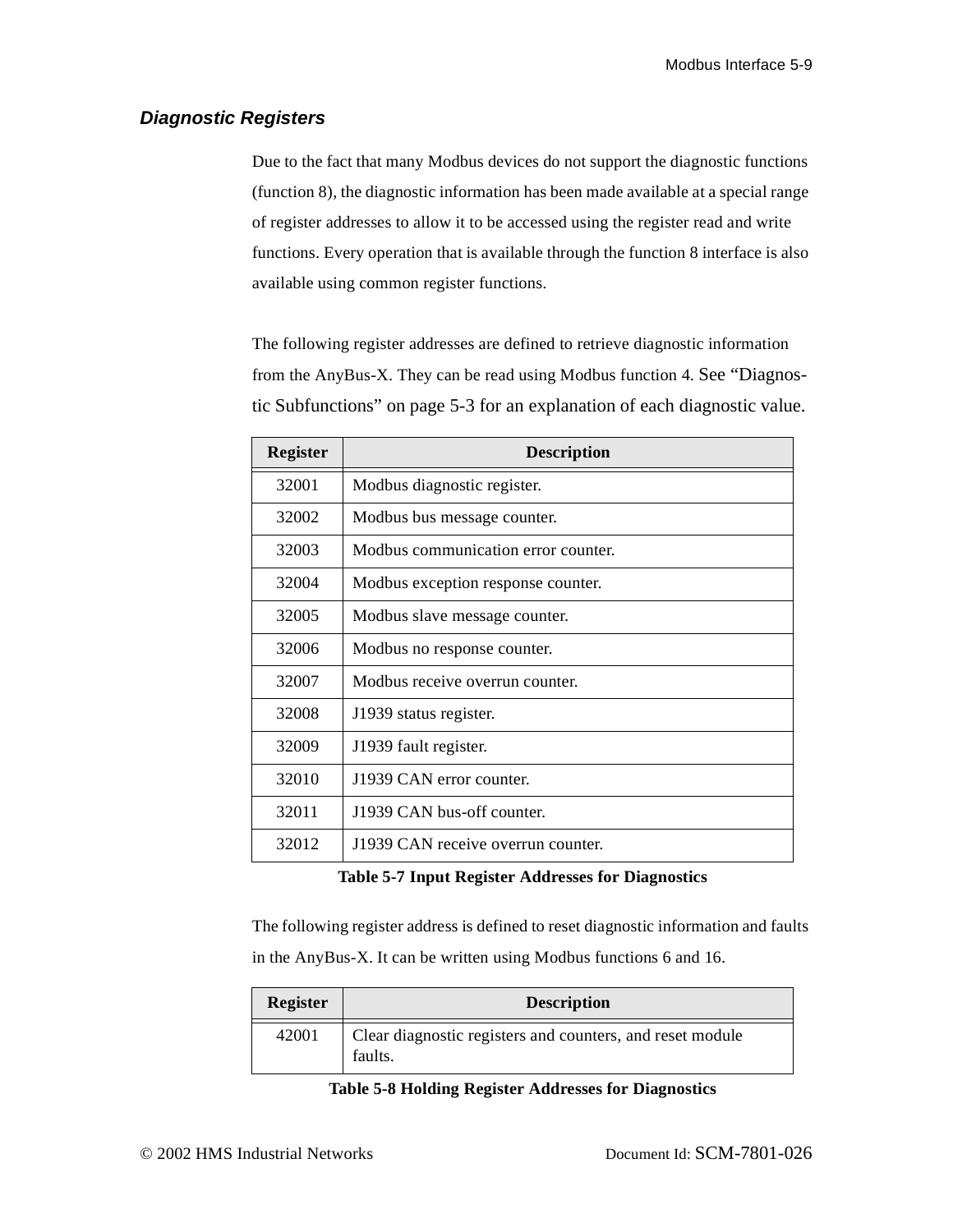#### <span id="page-38-0"></span>**Interaction with I/O Tables**

#### **I/O Table Updates**

The Modbus interface in the AnyBus-X accesses the I/O tables as Modbus requests are processed; there is no buffering or timed updates of the I/O within the module. Safeguards are in place to ensure data integrity by prohibiting simultaneous access by the J1939 and Modbus interfaces. There is no synchronization between the 2 network interfaces.

When a Modbus request to read data from the Input or Output table is received, the module will retrieve the data that is currently at the location in the table specified by the requested address. This data will be the value that was placed there by the last write to the location by either network interface.

When a Modbus request to write data to the Output table is received, the module will copy the data to the location in the Output table specified by the requested address. This data is available to be read by either network interface as soon as it has been written.

#### **Data Endian-ness**

Modbus is a big endian network protocol. i.e. All values are sent most significant byte first. J1939 is a little endian protocol; values are transmitted least significant byte first. In an attempt to alleviate most of the frustration that can occur trying to translate data in the controller used as the Modbus master, the AnyBus-X automatically swaps word (register) data as it is transferred between the I/O tables and the Modbus network.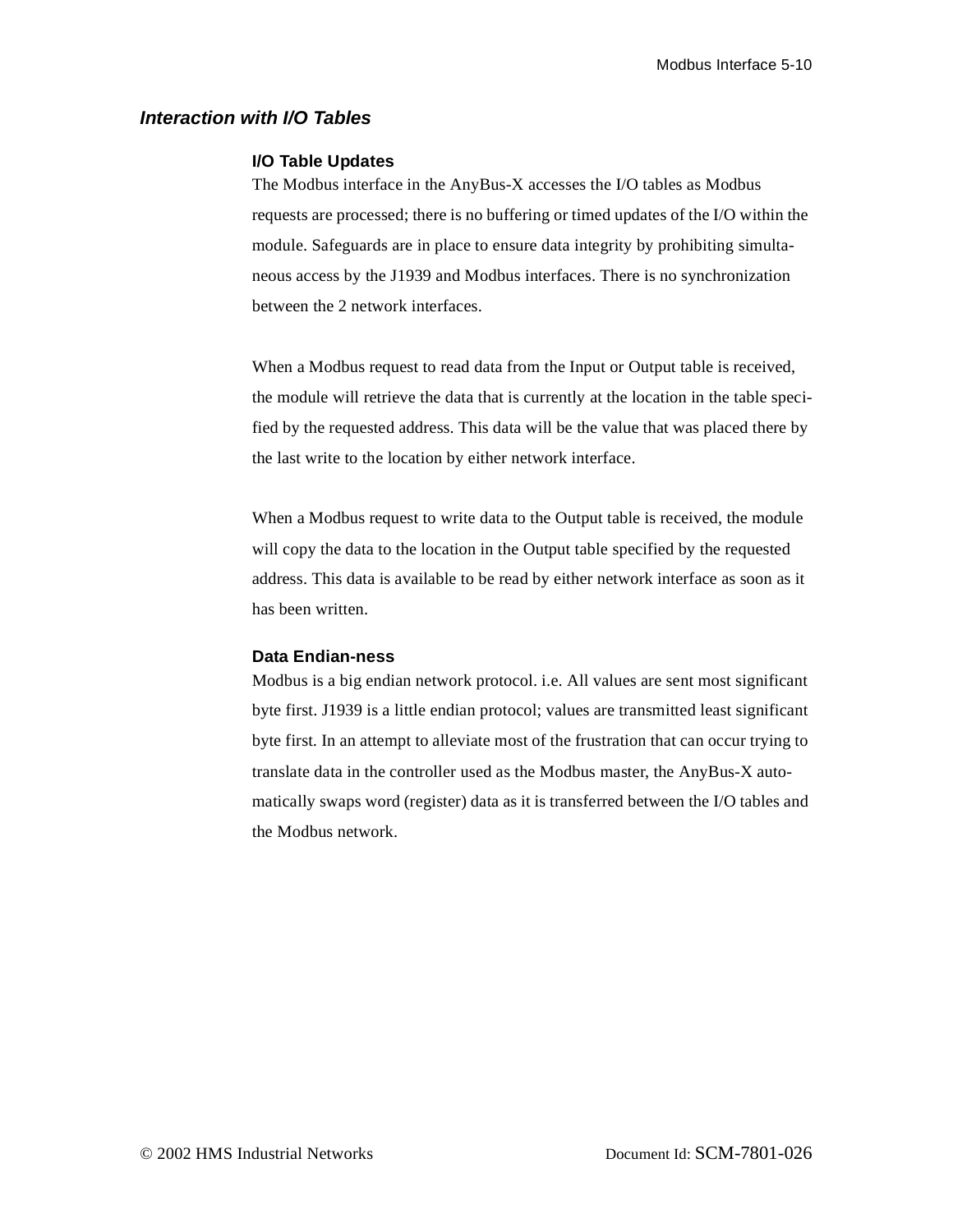## **J1939 Interface**

### <span id="page-39-2"></span><span id="page-39-1"></span><span id="page-39-0"></span>**Address Management**

The AnyBus-X address management is responsible for bringing the module online on the J1939 network with a unique network address in accordance to the J1939- 81 specification. The address management will claim a configured address, if possible, and protect it against lower priority contending address claims. If a configured address is unable to be uniquely claimed, or is lost due to a higher priority contending claim, the module will be taken offline.

This manual will not discuss the address management protocol in detail; readers should reference the J1939-81 specification for complete details. The scope of this section is to explain how the configuration of the address list affects address management.

#### **Single Configured Address**

If a single address is configured in the address list, the module will attempt to claim that address. If the configured address is successfully claimed, the module will join the J1939 network using that address. If the address cannot be claimed, the module remains offline.

#### **Multiple Configured Addresses**

If more than one address is configured in the address list, the module will attempt to claim addresses in the order they appear in the list until it is either successful, or it runs out of addresses. Once an address is successfully claimed, the module will join the J1939 network using that address. If an address cannot be claimed, the module moves to the next address in the list and attempts to claim that address. If no addresses in the list can be claimed, the module remains offline.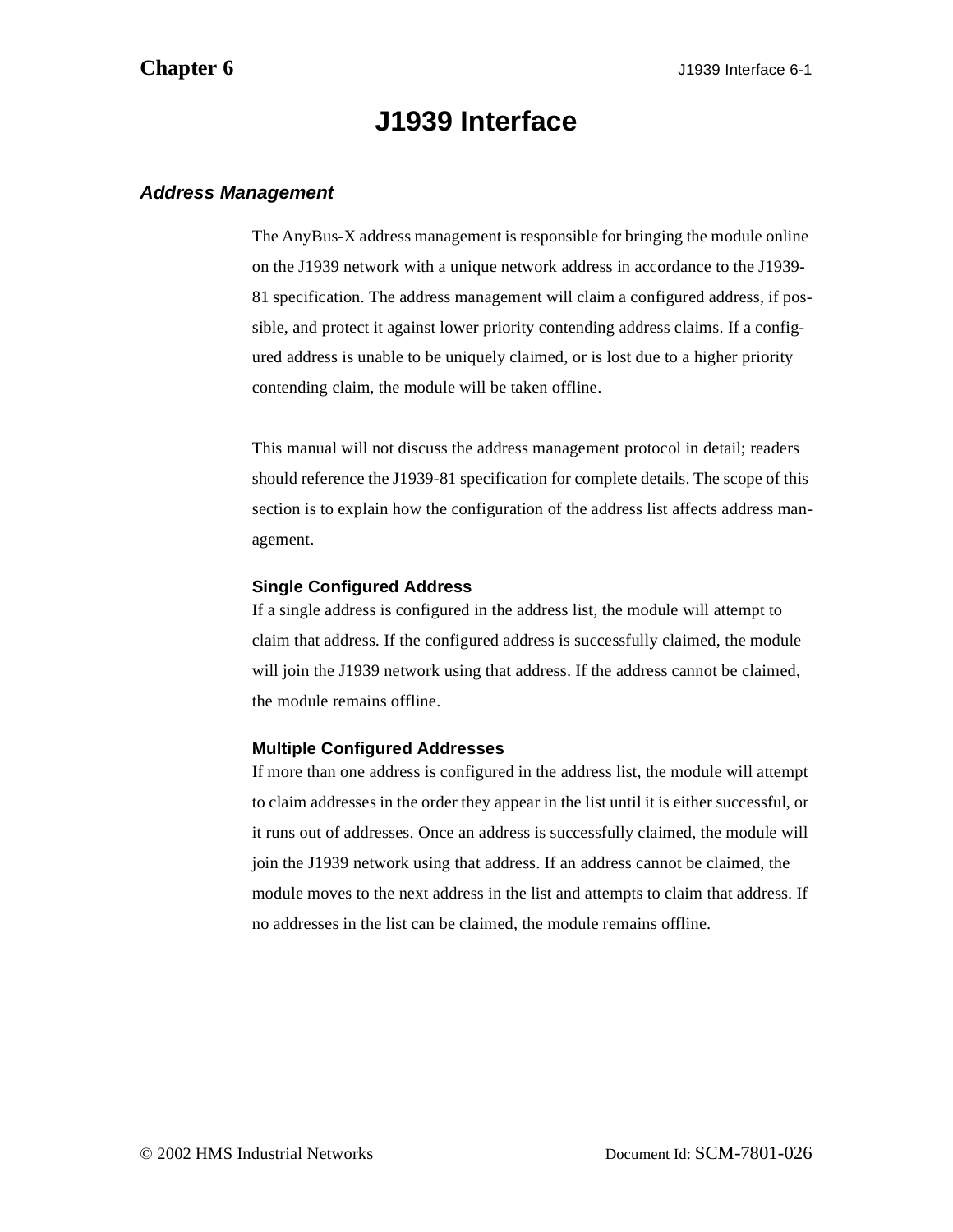#### **Address Loss**

If the module loses its current network address to a higher priority contending address claim, it will cease all network activity using that address. If the address list is configured with a single address, the module will remain offline after an address loss. If the address list has multiple addresses, the module will attempt to claim the next address on the list. If no addresses in the list can be successfully claimed, the module will remain offline.

#### **Invalid Addresses**

If the address configured is invalid (outside of the range 1-253), the module will remain offline and not attempt an address claim.

#### **Request for Address Claimed**

The AnyBus-X will respond to a Request for the Address Claimed PGN (0x00EE00) sent both destination specific and broadcast. The response is dependent on the current address management state, and is discussed below.

- If the module has successfully claimed an address and is online, the response will be an Address Claimed message with the current address.
- If the module is offline because it has lost its address to a higher priority claim and cannot successfully claim another address, the response will be a Cannot Claim Address message.
- If the module is in the process of attempting to claim an address, it will not respond to the request.
- If the module is offline because it has not yet attempted to claim an address, or the configured address is invalid, it will not respond to the request.

### <span id="page-40-0"></span>**Communications Methods**

The J1939 network interface supports reception and transmission of the following J1939 message types in accordance to the J1939-21 specification.

> •PDU1 destination specific •PDU1 broadcast •PDU2 (broadcast)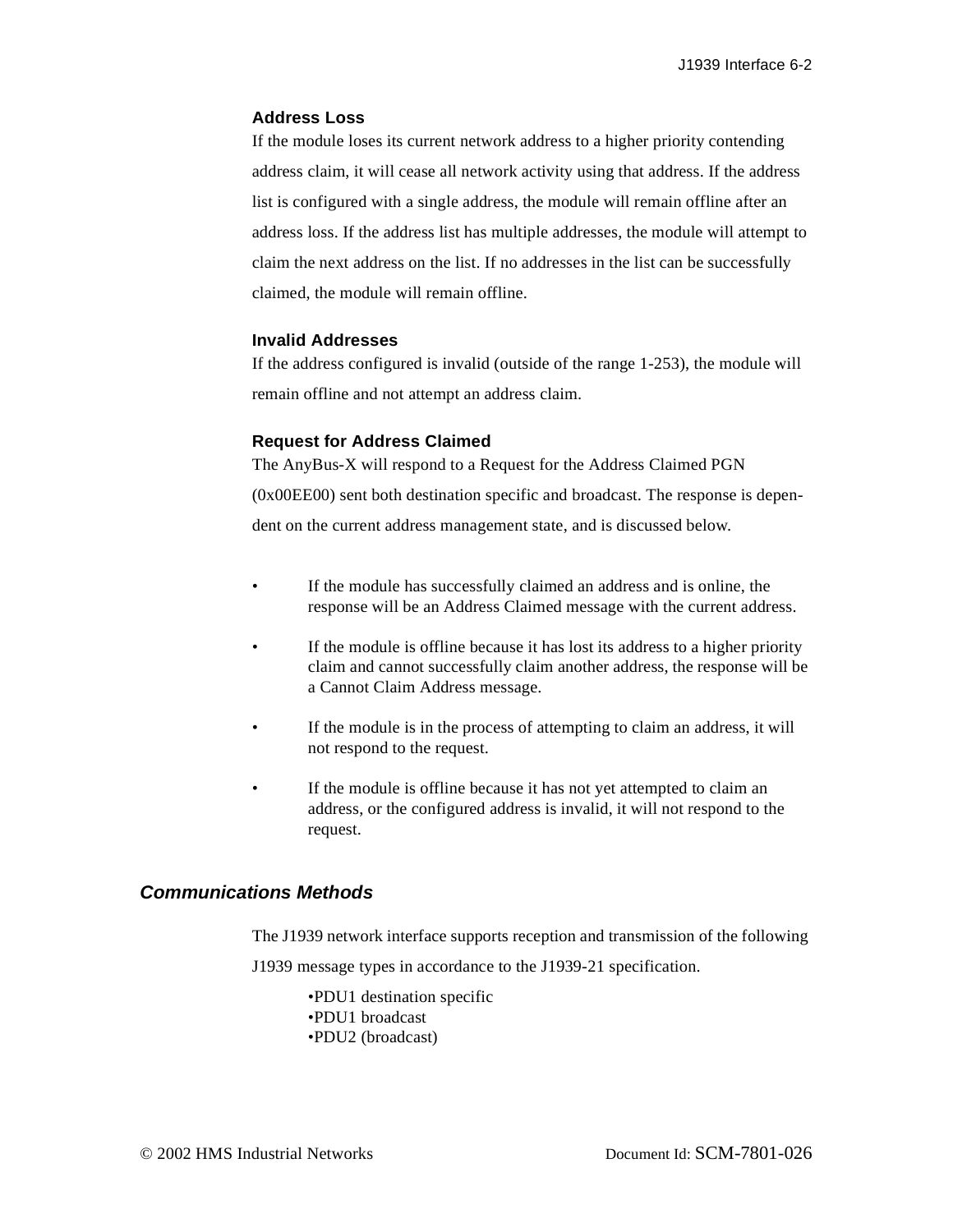#### <span id="page-41-0"></span>**Message Transmission**

Messages are transmitted on the J1939 network according to the J1939 output configuration. Messages are assembled from data in the Output table and transmitted on a cyclic time basis, or in response to a request for the associated PGN.

#### **Data Point to Message Relationship**

Output data points with the same PGN and Target Address collectively define a single message to be transmitted on the network.

#### **Message Assembly**

Messages are assembled according to the output data points configured for the associated PGN and Target Address. Data is copied from the Output table to the message buffer based on the sizes and offsets of all output data points configured with the PGN and Target Address.

All bits in the message buffer that are not set from the Output table (ranges in the buffer that are not referenced by output data points) are set to 1.

The message length is set according to the size of the data point with the largest message offset. The length is rounded out to the nearest byte.

#### **Automatic Transmission**

Messages are transmitted automatically based on the Update Time parameter in the output data points associated with the message. The smallest, non-zero Update Time of all data points associated with the message will be used.

If the Update Time is configured as 0, no automatic transmission will occur for the message. The only way that a message configured in this way will be transmitted is if a request is received for the associated PGN.

Automatic transmission for a message will occur Update Time milliseconds after the last transmission of the message, regardless of whether the last transmission was automatic or a response to a request PGN.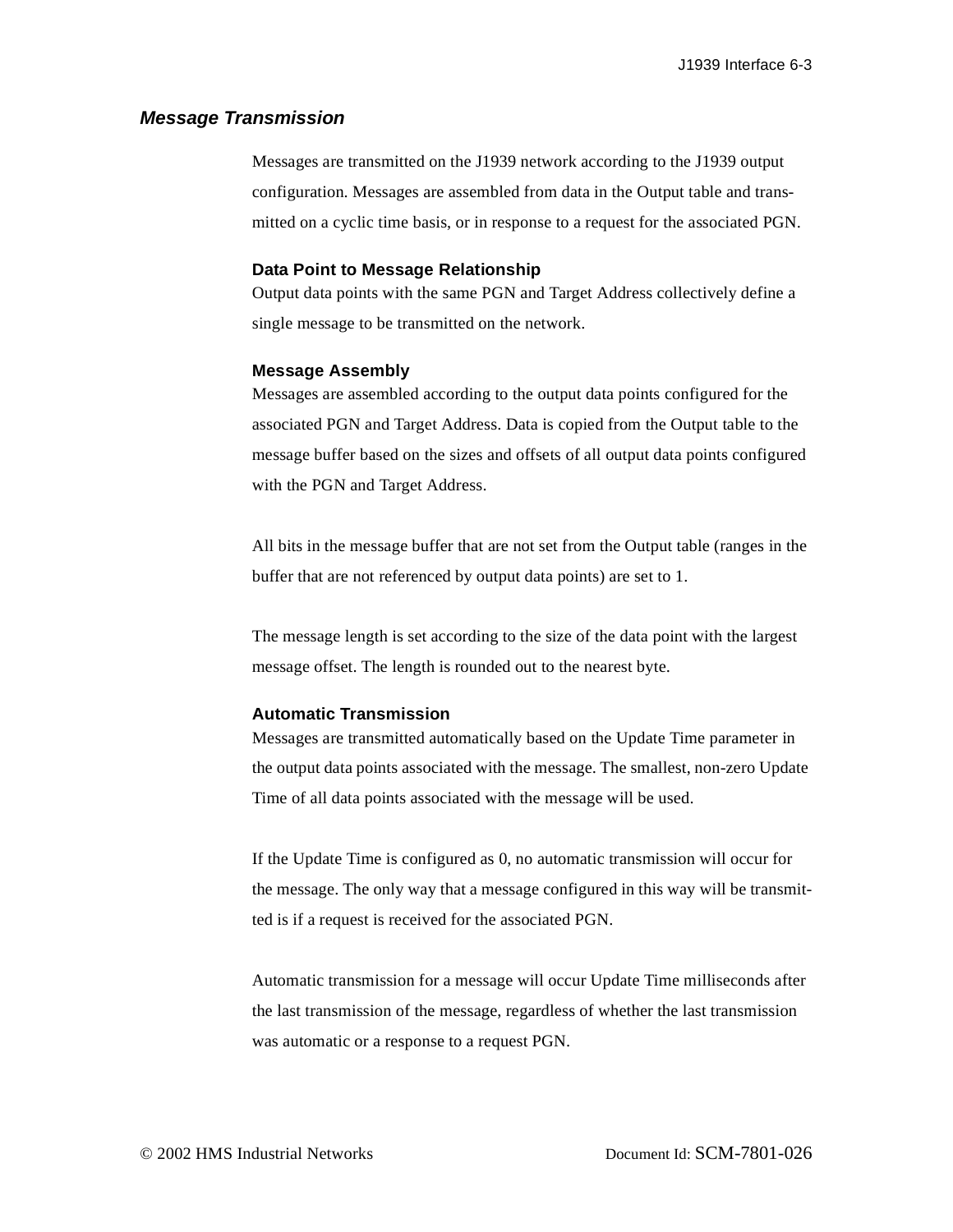#### **Handling Request PGNs**

Requests referencing a PGN in an output data point will cause a message transmission of that message. The message will be assembled and transmitted immediately in response to the request, regardless of the timing of the automatic transmission.

Requests received that reference a PGN not configured in an output data point will cause a NAK response if the request was destination specific. Broadcast requests for non-configured PGNs will be ignored.

#### **Destination Addresses**

The destination address used for message transmission is dependant on the associated output data point configuration or the request message, whichever caused the transmission. The rules for destination addressing follow.

- If the message PGN is a PDU2 type, all PDU2 messages are broadcast by definition.
- If the transmission is automatic and the Target Address set to 255, the message will be broadcast.
- If the transmission is automatic and the Target Address is not 255, the message will be destination specific to the Target Address.
- If the transmission is due to a request and the request was destination specific, the message will be destination specific to the source address of the request.
- If the transmission is due to a request and the request was broadcast, the message will be broadcast.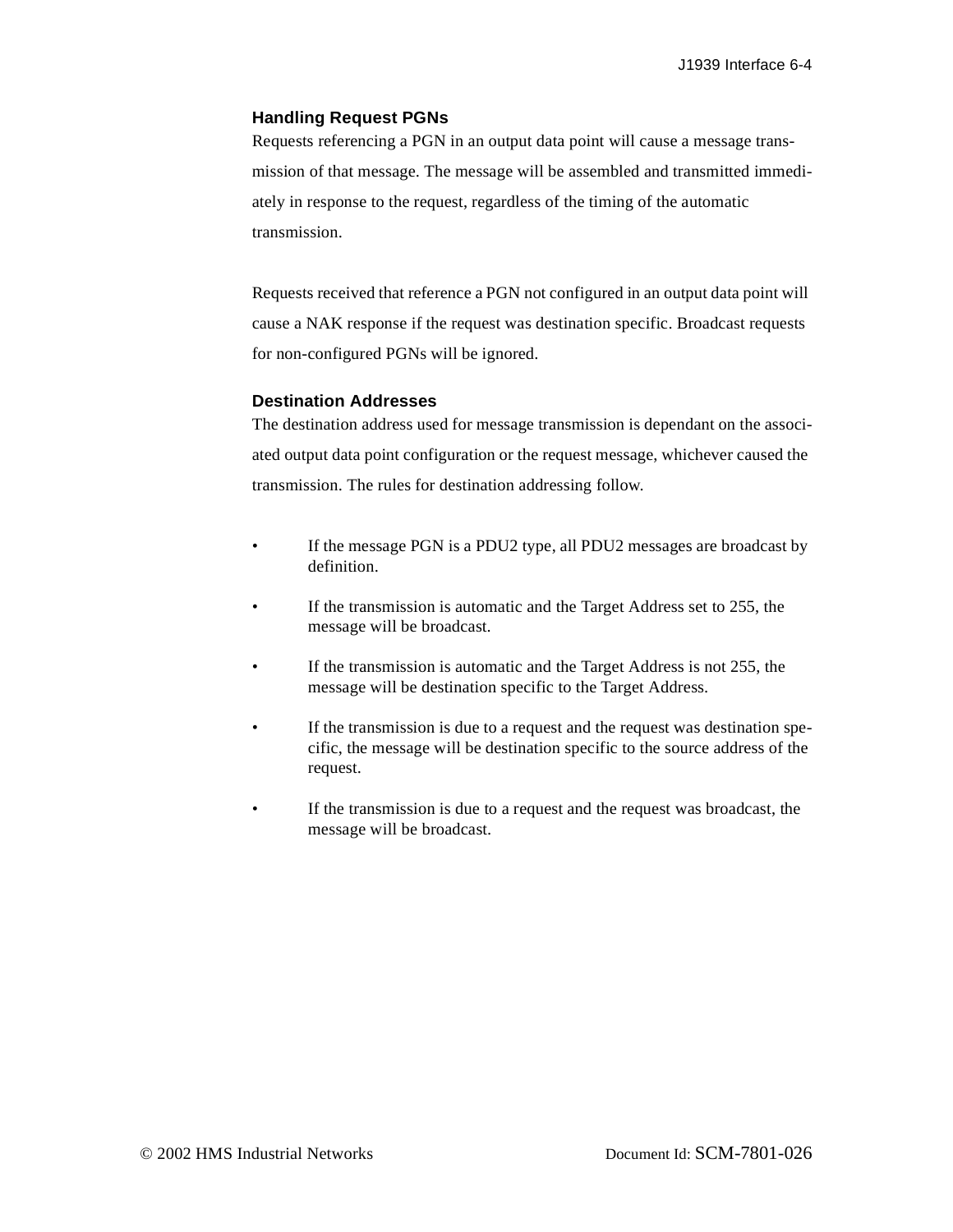#### <span id="page-43-0"></span>**Receiving Messages**

#### **Handled Messages**

The following J1939 messages are handled by the AnyBus-X when they are

received from the network.

- Address Claimed messages are handled by address management. See ["Address Management" on page 6-1.](#page-39-1)
- Request for Address Claimed messages are handled by address management. See ["Address Management" on page 6-1.](#page-39-1)
- Request messages referencing a PGNs configured in output data points trigger message transmission for the associated message. See ["Message](#page-41-0)  [Transmission" on page 6-3](#page-41-0).
- Messages with PGNs and source addresses matching configured input data points trigger an Input table update. See "Input Table Update" below.

#### **Input Table Update**

Messages received with a PGN and source address matching that configured for an input data point will be parsed according to the configured data points.

Input data points are combined according to PGN and Target Address. All input data points with matching PGN and Target Address are combined to define the handling for a given message.

If the Target Address is configured as 255, all messages with a matching PGN will be parsed using the data point, regardless of source address. If the Target Address is not 255, received messages must match both the PGN and source address in order to be handled by the input data point. Received messages are handled by all input data points that meet these rules; a given message may be processed by more than one input data point.

If a received message passes an input data point's matching test, the data from its message buffer is copied to the Input table according to the data point configuration. Data of the configured length is copied from the configured message buffer offset to the configured Input table offset.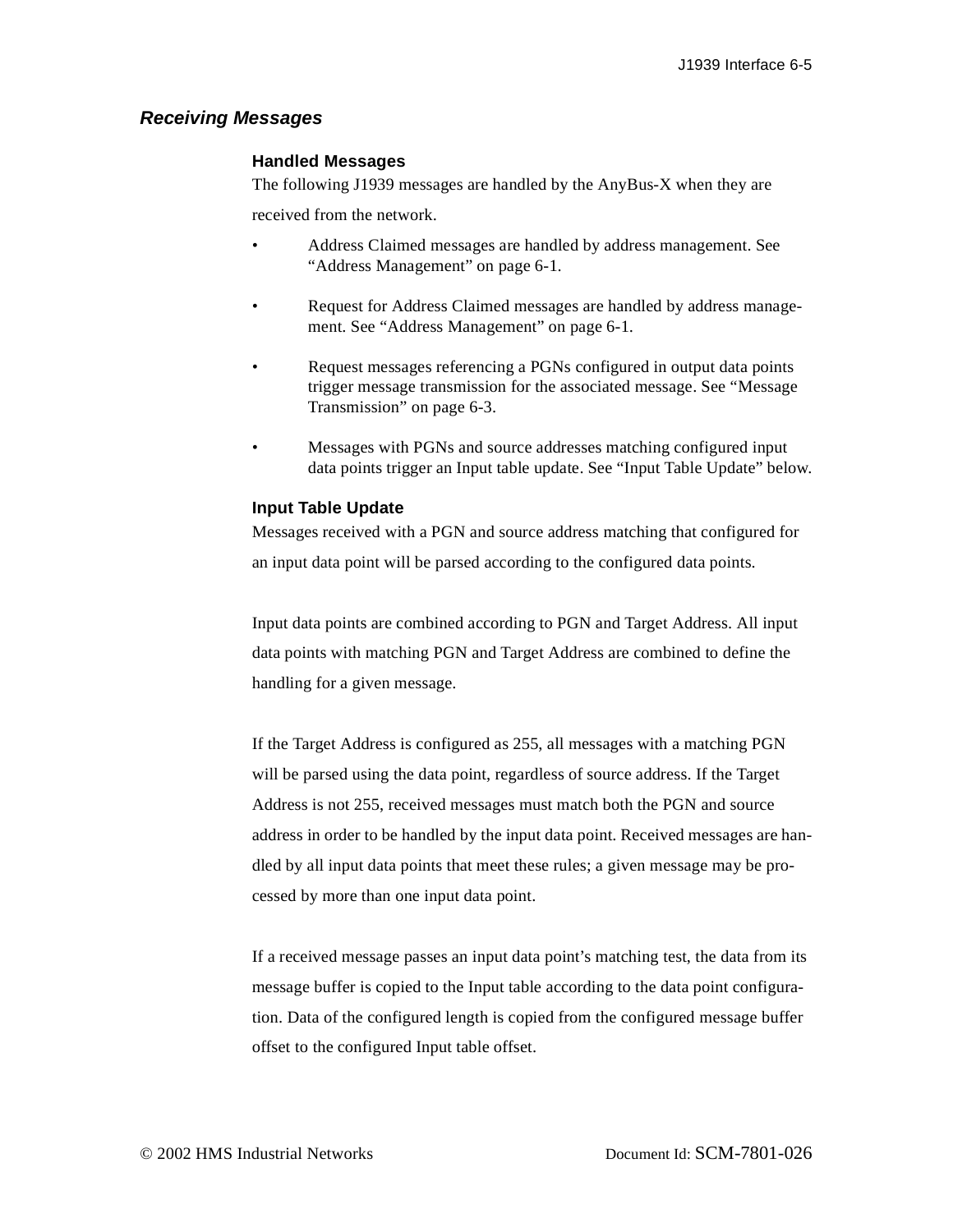#### <span id="page-44-0"></span>**Transport Protocol for Large Messages**

The previous sections discussed message handling generically, ignoring message sizes. Messages with buffer sizes of 8 bytes or less can be directly sent and received on J1939. However, messages with buffer sizes greater than 8 bytes must be fragmented, transmitted, and reassembled using the J1939 transport protocol. This section will not discuss the details of the transport protocol, readers should reference the J1939-21 specification; it will provide a description of when and how the transport protocol is used by the AnyBus-X.

#### **Transmission of Large Messages**

Messages larger than 8 bytes in length will be sent using transport protocol. If the destination address is 255, the message will be broadcast using BAM (Broadcast Announce Message) mechanisms. If the message is destination specific, a connection will be opened with the destination node and the message sent using RTS/ CTS (Request To Send/Clear To Send) mechanisms. For a complete discussion of BAM and RTS/CTS refer to the J1939-21 specification.

#### **Reception of Large Messages**

The AnyBus-X will receive large messages that are broadcast using BAM or sent to the module using RTS/CTS. Once a complete message is received and reassembled, it is processed generically as described in the previous sections.

#### **Limitations**

The current implementation of the transport protocol in the AnyBus-X is limited as described below.

- Only a single outgoing transport protocol session is active at a time, regardless of whether the message is transmitted using BAM or RTS/ CTS. Large messages are queued for transmission and transmitted in the order in which they are queued.
- The module supports 1 incoming BAM and 1 incoming RTS/CTS session. The BAM and RTS/CTS sessions may be active concurrently. Additional BAM sessions will be ignored as long as the BAM session is active. Additional RTS connection requests will be denied until the current RTS/ CTS session is completed.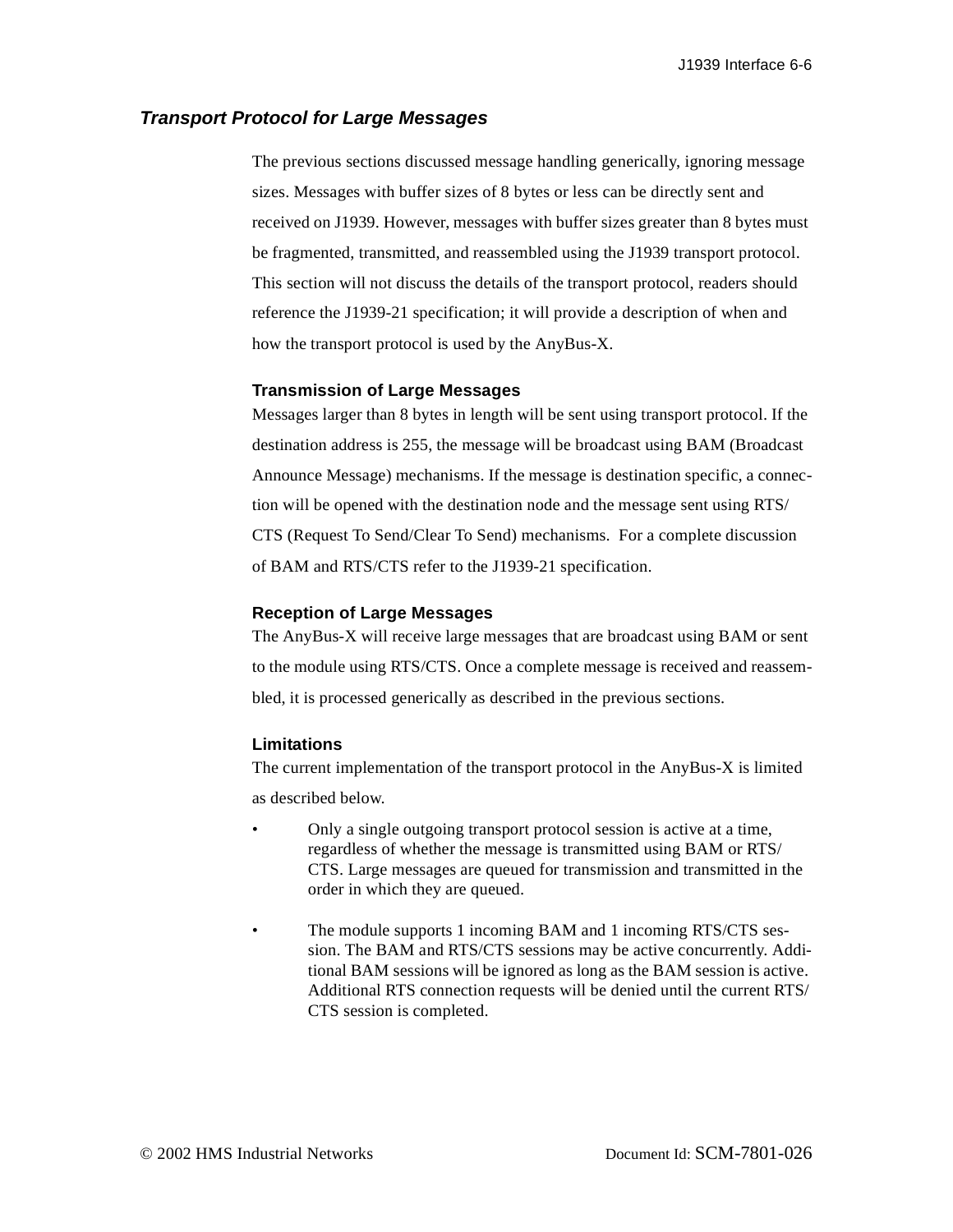### <span id="page-45-0"></span>**Bus-Off Reset Option**

The bus-off reset option allows the AnyBus-X to be configured to attempt to come back online after it has been knocked offline due to excessive CAN errors.

#### **Option Disabled**

If the bus-off reset option is disabled, the AnyBus-X will remain offline after a bus-off condition is detected; it will not participate in any J1939 network activity. The only way to bring the module back online is to power cycle the module.

#### **Option Enabled**

If the bus-off reset option is enabled, the AnyBus-X will re-initialize the CAN controller after a bus-off condition is detected. Once the controller is reinitialized, the module will attempt to go online and resume network activity on the J1939 network.

#### **WARNING**

It is suggested that the bus-off reset option be disabled for most applications. Severe network problems can arise if the option is enabled and the AnyBus-X module is the node that is causing the CAN errors.

THIS OPTION SHOULD NEVER BE ENABLED WHEN THE MODULE IS USED ON A CONTROL NETWORK OF ANY KIND! IT SHOULD BE RESERVED FOR MONITORING NETWORKS.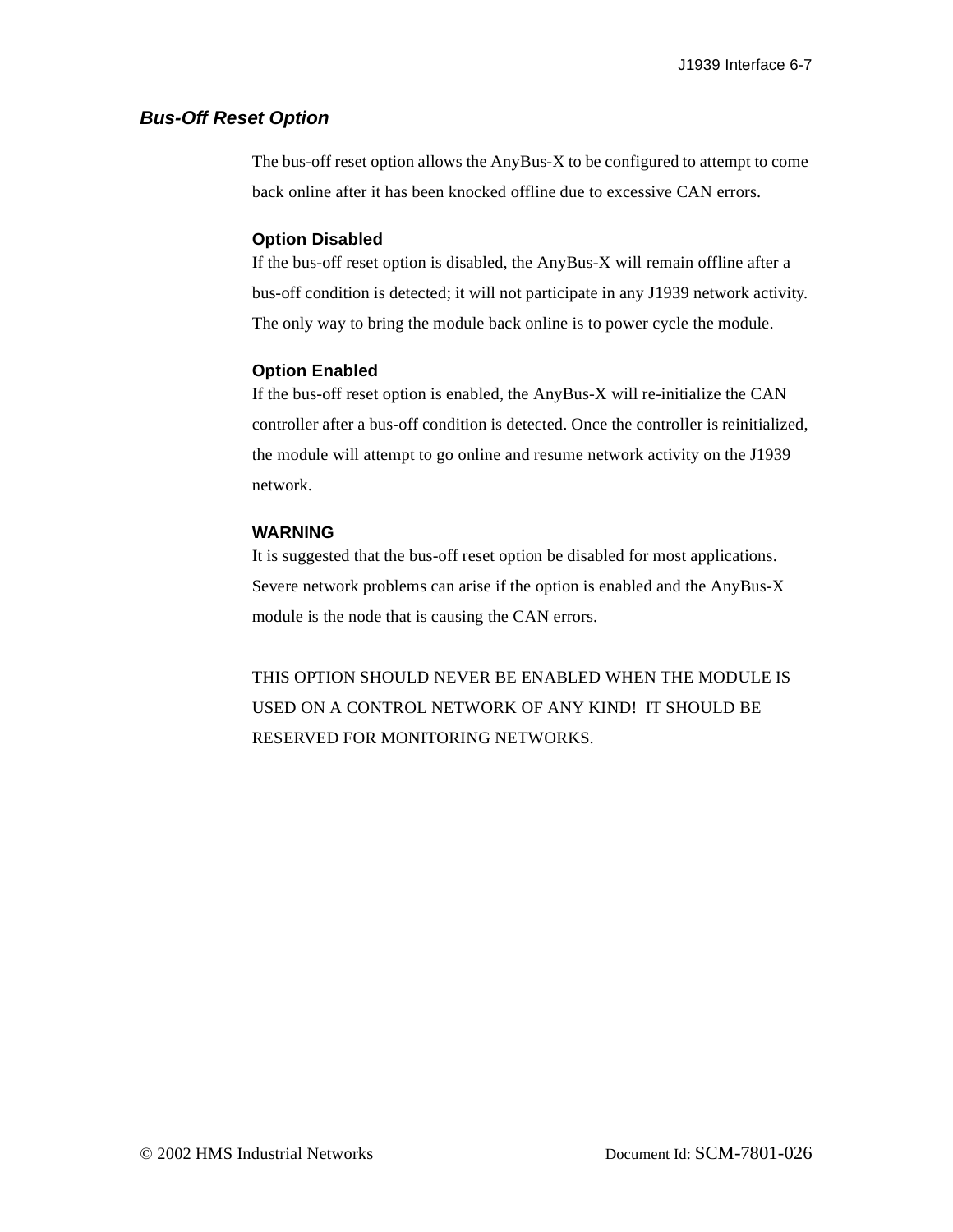## <span id="page-46-2"></span>**Status and Diagnostics**

## <span id="page-46-1"></span><span id="page-46-0"></span>**AnyBus-X LEDs**

There is a group of LED indicators on the front of the AnyBus-X that is used to annunciate the current status of the module and the network interfaces. The layout of the LEDs is shown in [Figure 7-1](#page-46-3).



**Figure 7-1 AnyBus-X LEDs**

## <span id="page-46-3"></span>**AnyBus-X Status LED**

| <b>State</b>          | <b>Summary</b>                                   | <b>Description</b>                                                                                                                                   |  |
|-----------------------|--------------------------------------------------|------------------------------------------------------------------------------------------------------------------------------------------------------|--|
| Off                   | No Power                                         | No power to the module.                                                                                                                              |  |
| <b>Flashing Green</b> | Initializing                                     | Module is initializing.                                                                                                                              |  |
| Solid Green           | Normal                                           | Module is initialized and operational.                                                                                                               |  |
| Solid Orange          | Hardware<br>Initialization<br>or<br>Flash Update | The LED will be in this state immedi-<br>ately after power is applied.<br>This LED state also occurs when non-<br>volatile storage is being updated. |  |
| Flashing Red/Green    | Error                                            | A fault has been detected.                                                                                                                           |  |

**Table 7-1 AnyBus-X Status LED States**

Major, unrecoverable, faults are indicated by a series of green and red flashes. If the AnyBus-X Status LED is flashing red and green for an extended period of time, count the number of red and green flashes and call technical support.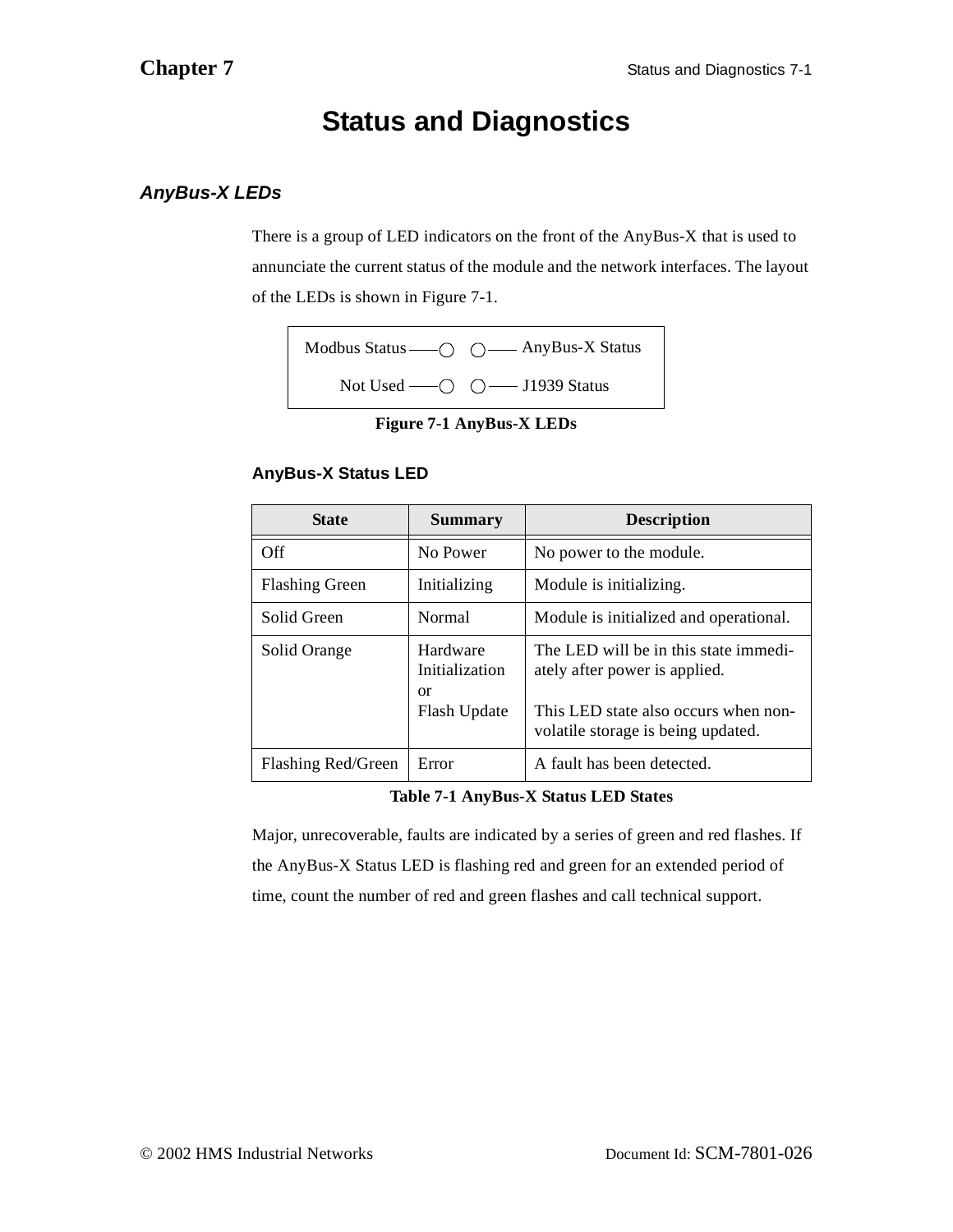## **J1939 Status LED**

| <b>State</b>          | Summary                | <b>Description</b>                                                                                                                                              |  |
|-----------------------|------------------------|-----------------------------------------------------------------------------------------------------------------------------------------------------------------|--|
| <b>Flashing Green</b> | Initializing           | The J1939 network interface is initial-<br>izing and getting ready to come online.                                                                              |  |
| Solid Green           | Online                 | A J1939 network address has been suc-<br>cessfully claimed and the module is<br>online and active.                                                              |  |
| Flashing Red/Green    | Online with<br>Faults  | The module is online and active on the<br>J1939 network, but faults have been<br>detected. Check the J1939 status codes<br>to determine the cause of the fault. |  |
| Solid Red             | Offline                | The module is not participating in the<br>J1939 network.                                                                                                        |  |
| <b>Flashing Red</b>   | Offline with<br>Faults | The module is not participating in the<br>J1939 network and faults have been<br>detected. Check the J1939 status codes<br>to determine the cause of the fault.  |  |

**Table 7-2 J1939 Status LED States**

## **Modbus Status LED**

| <b>State</b>          | <b>Summary</b> | <b>Description</b>                                                                       |  |
|-----------------------|----------------|------------------------------------------------------------------------------------------|--|
| <b>Flashing Green</b> | Waiting        | The Modbus interface is initialized and<br>waiting for requests from a Modbus<br>master. |  |
| Solid Green           | Connected      | The Modbus interface is actively pro-<br>cessing requests from a Modbus mas-<br>ter.     |  |

**Table 7-3 Modbus Status LED States**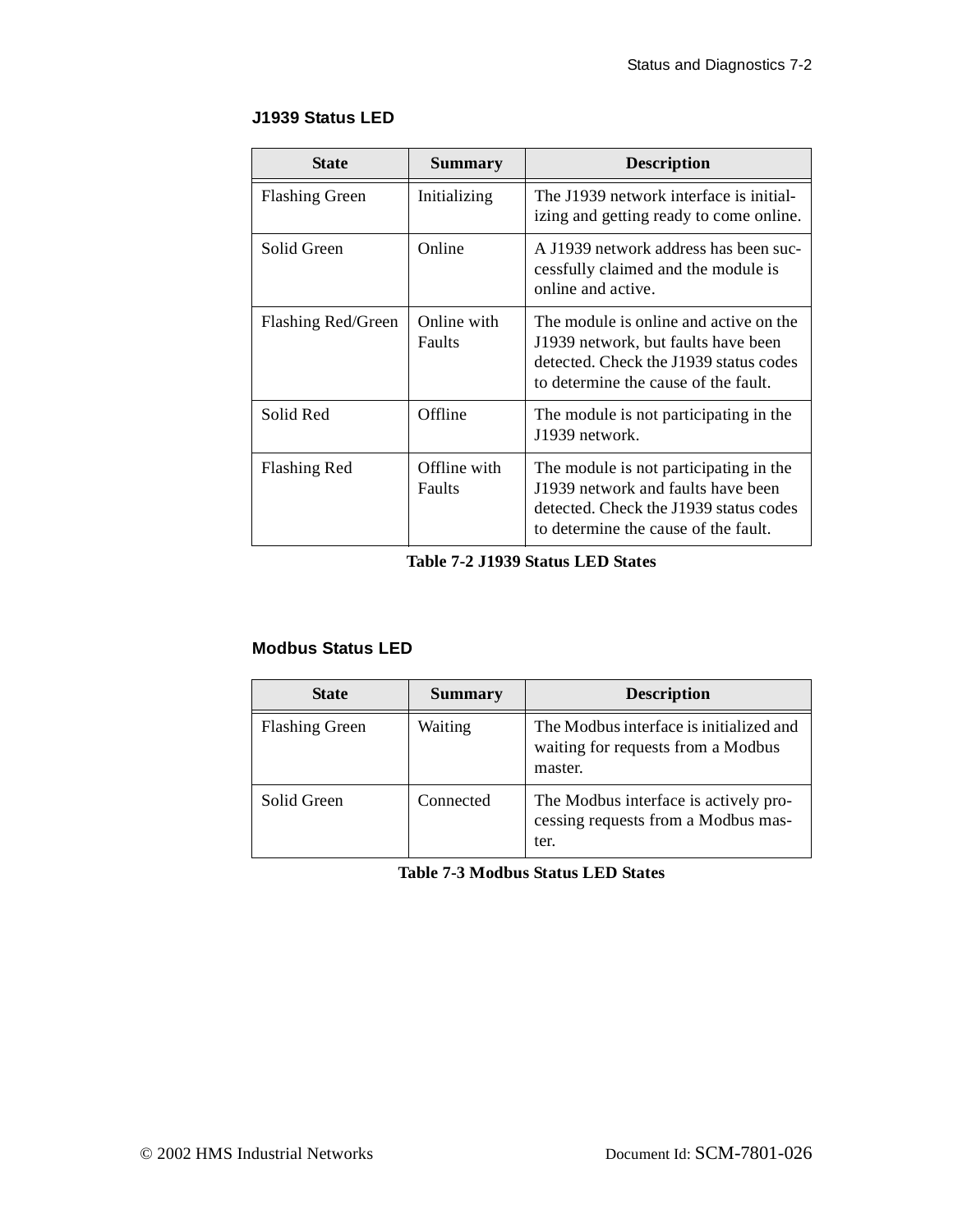## <span id="page-48-0"></span>**Status Codes**

The status codes for the network interfaces are displayed by the AnyBus-X Configuration Tool in the network configuration pane associated with each network. There are 2 status codes for each network interface: a general status, and an error status. The general status is displayed as a textual status. The error status codes are bit strings, so the values are displayed in hexadecimal format to make them easier to decipher.

### **Modbus General Status**

| Value        | <b>Description</b>                                                       |  |  |
|--------------|--------------------------------------------------------------------------|--|--|
| Initializing | The Modbus network interface is initializing.                            |  |  |
| Offline      | The Modbus interface is initialized and waiting for a master<br>request. |  |  |
| Online       | The Modbus interface is processing master requests.                      |  |  |

**Table 7-4 Modbus General Status Values**

### **Modbus Error Status**

| <b>Bit</b>                  | <b>Description</b>                                              |
|-----------------------------|-----------------------------------------------------------------|
| $\Omega$                    | Not Used.                                                       |
| 1                           | Not Used.                                                       |
| $\mathcal{D}_{\mathcal{L}}$ | Not Used.                                                       |
| 3                           | A serial communication receive overrun error has been detected. |
| $\overline{4}$              | A serial communication parity error has been detected.          |
| 5                           | A serial communication framing error has been detected.         |
| 6                           | A CRC error on a Modbus message has been detected.              |
| $7 - 15$                    | Not used.                                                       |

### **Table 7-5 Modbus Error Status Bit Definitions**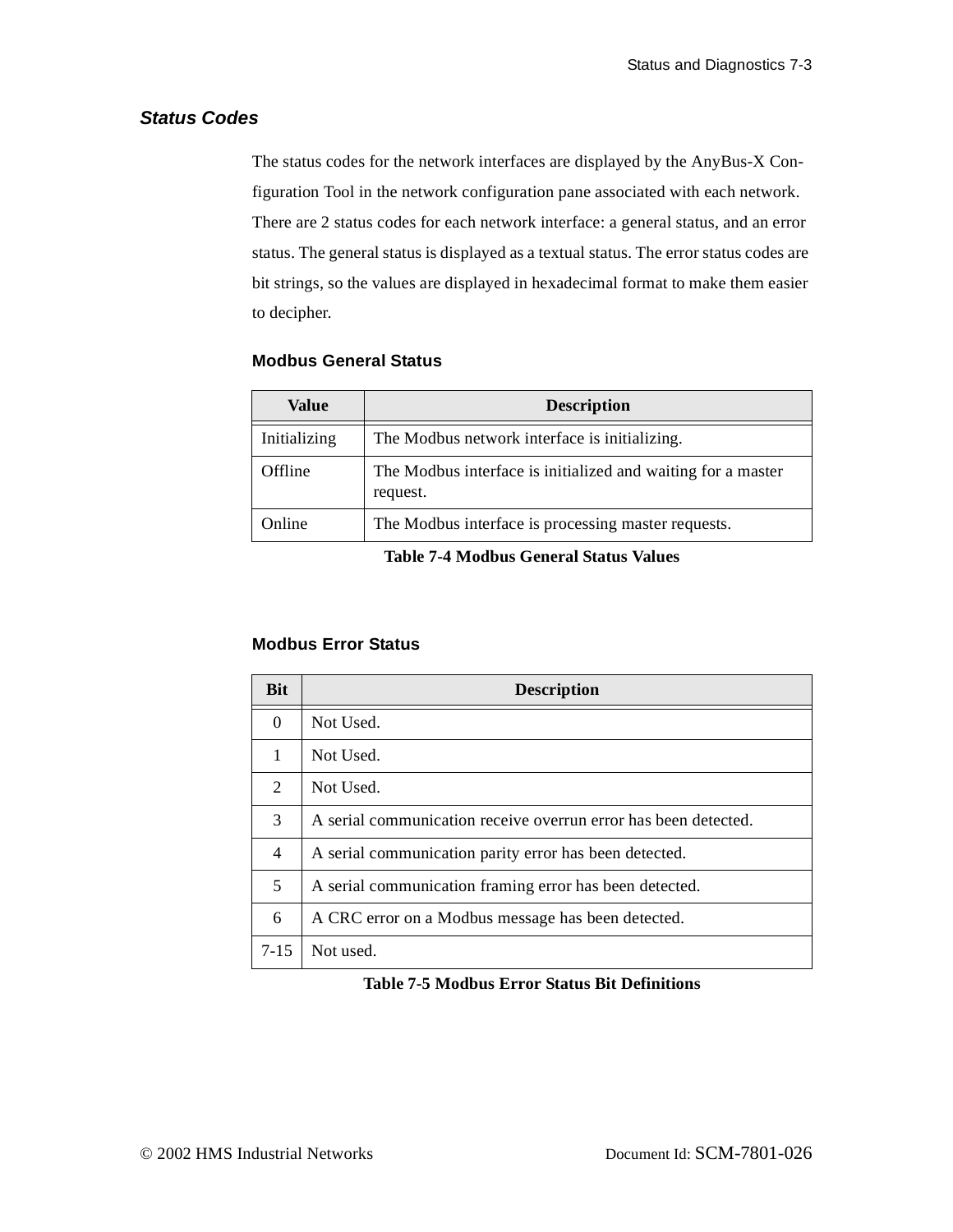#### **J1939 General Status**

| <b>Value</b> | <b>Description</b>                                                     |  |  |
|--------------|------------------------------------------------------------------------|--|--|
| Initializing | The J1939 network interface is initializing.                           |  |  |
| Offline      | The module is not participating in J1939 network activity.             |  |  |
| Online       | The module is online and participating in J1939 network activ-<br>ity. |  |  |

**Table 7-6 J1939 General Status Values**

## **J1939 Error Status**

| <b>Bit</b>               | <b>Description</b>                                                                                                          |
|--------------------------|-----------------------------------------------------------------------------------------------------------------------------|
| $\Omega$                 | The address claim has failed. The AnyBus-X was unable to claim a<br>unique J1939 network address and join network activity. |
| 1                        | The CAN error counter has exceeded its warning limits at least one time<br>since bootup or the last fault reset.            |
| 2                        | The CAN controller has reported a bus-off condition at least one time<br>since bootup or the last fault reset.              |
| 3                        | A CAN receive overrun condition was detected at least one time since<br>bootup or the last fault reset.                     |
| $\overline{\mathcal{A}}$ | A J1939 transport protocol error has occurred at least one time since<br>bootup or the last fault reset.                    |
| 5                        | A receive message queue has overflowed at least one time since bootup<br>or the last fault reset.                           |
| 6                        | A transmit message queue has overflowed at least one time since<br>bootup or the last fault reset.                          |
| $7 - 15$                 | Not used.                                                                                                                   |

**Table 7-7 J1939 Error Status Bit Definitions**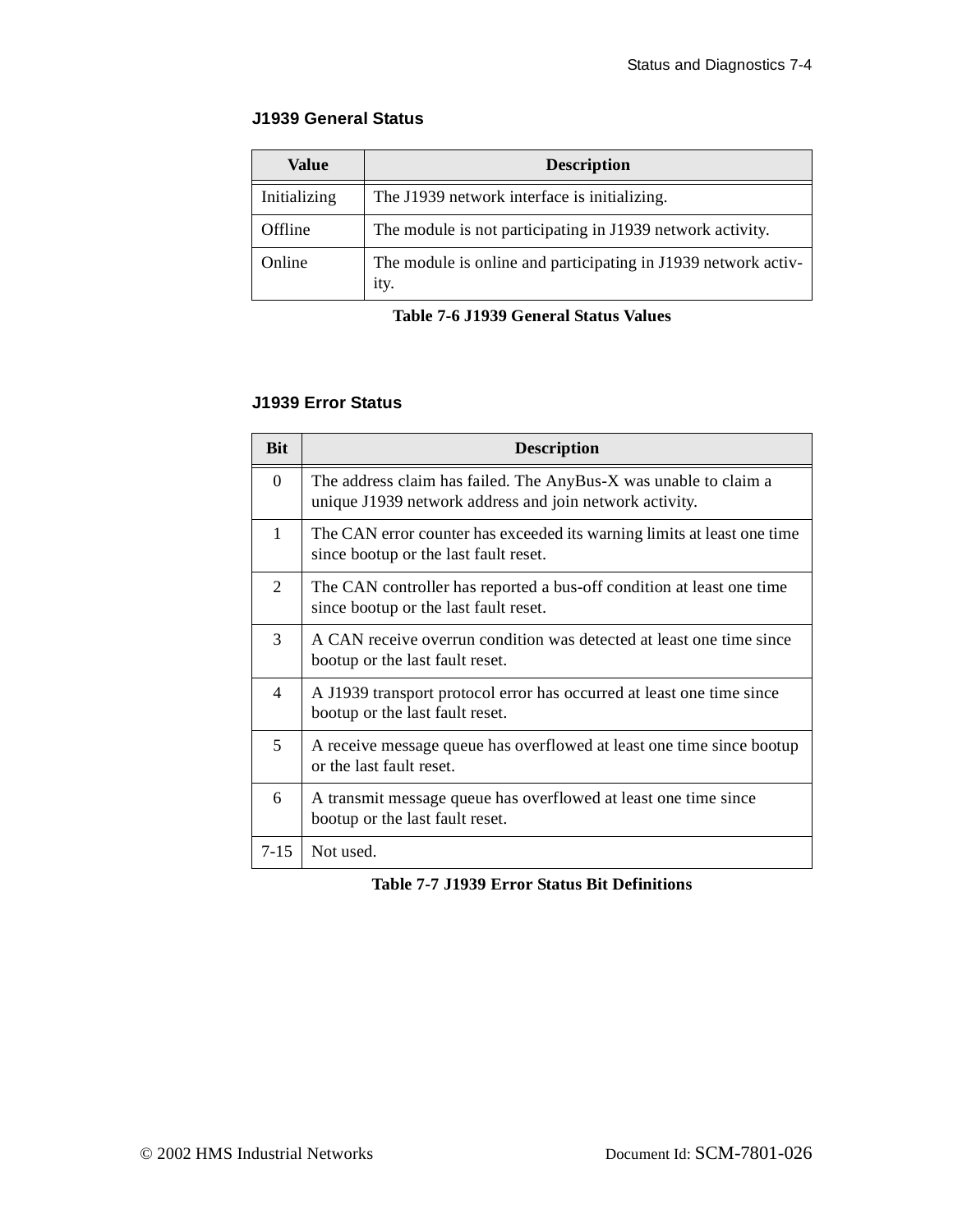## **Specifications**

## <span id="page-50-1"></span><span id="page-50-0"></span>**Environmental Specifications**

#### **Temperature**

Operating: 0 to 70 degrees Celsius Non-Operating: -25 to 85 degrees Celsius

## <span id="page-50-2"></span>**EMC Directive Compliance**

This product is tested to meet the Council Directive 89/336/EC Electromagnetic Compatibility (EMC) by applying the following standards, in whole or in part, documented in a technical construction file:

- EN50081-2-EMC Generic Emission Standard, Part 2 Industrial Environment
- EN50082-2-EMC Generic Immunity Standard, Part 2 Industrial Environment

This product is intended for use in an industrial environment.

## <span id="page-50-3"></span>**Electrical Specifications**

### **DC Power**

Operating voltage: 7-32 VDC.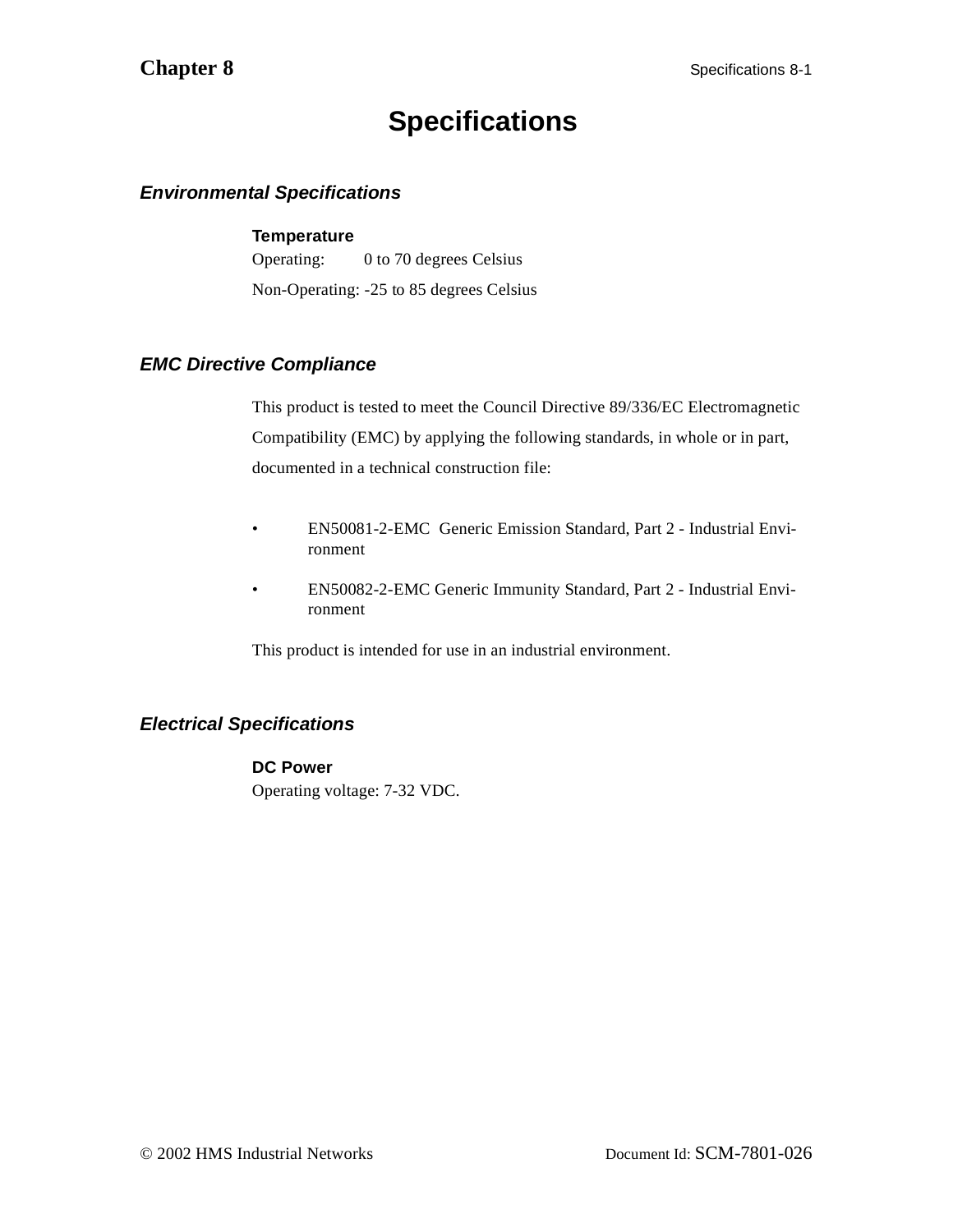## <span id="page-51-0"></span>**Mechanical Specifications**

## **Mechanical Rating**

IP20/NEMA 1

## **Dimensions**



**Figure 8-1 AnyBus-X J1939 to Modbus Interface Mechanical Dimensions**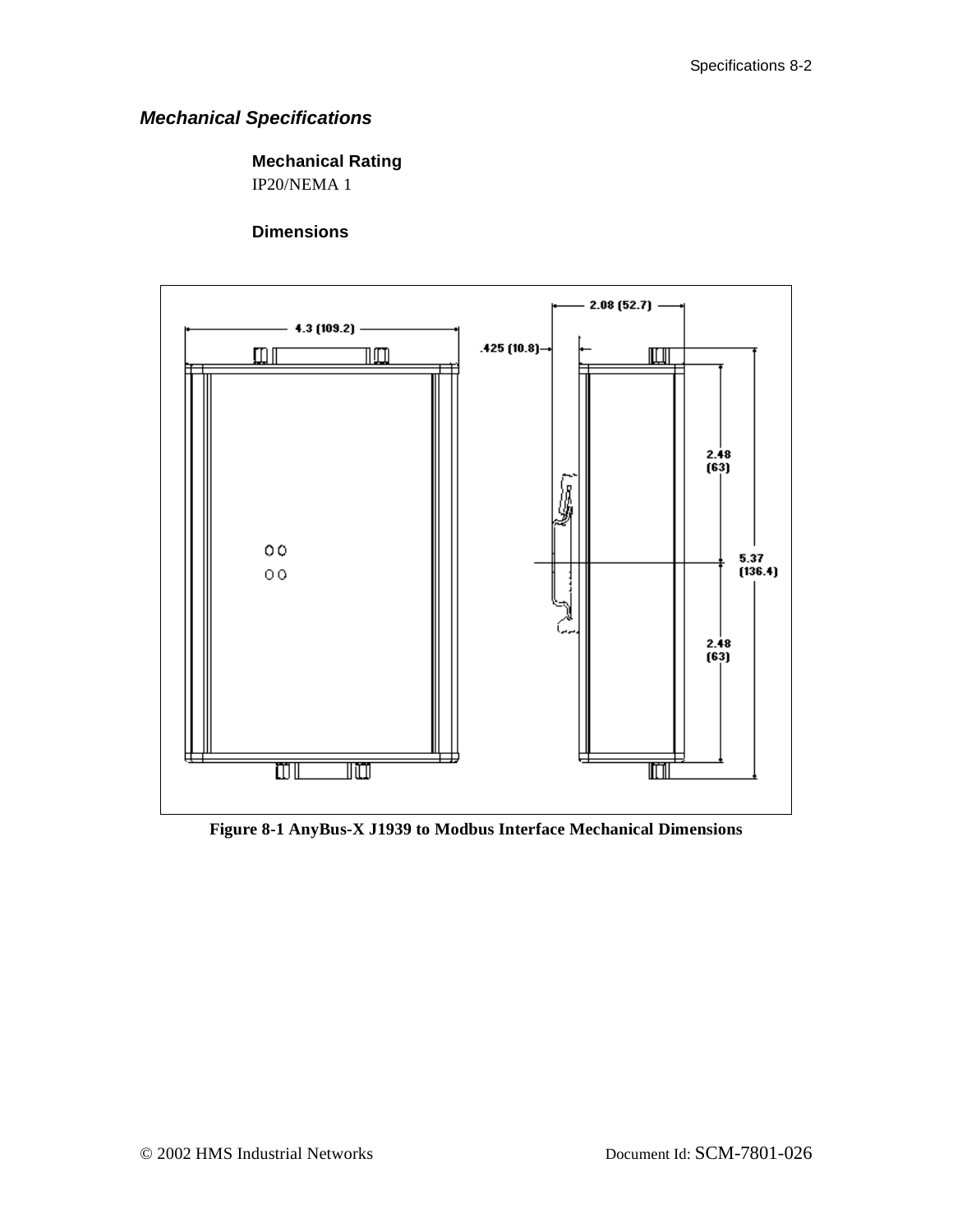## <span id="page-52-0"></span>**I/O Data Sizes**

#### **Input**

Maximum 2048 bytes Input table size.

#### **Output**

Maximum 2048 bytes Output table size.

## <span id="page-52-1"></span>**Modbus Specifications**

#### **Communication Mode**

Modbus RTU slave.

## **Serial Interface**

| Baud rate: | 4800, 9600, or 19200 |
|------------|----------------------|
| Parity:    | None, Even, or Odd   |
| Stop bits: | 1 or 2               |

## <span id="page-52-2"></span>**J1939 Specifications**

### **Message Types**

Supports transmission and reception of the following message types:

•PDU1 destination specific •PDU1 broadcast •PDU2

#### **Addressing**

Claims and protects a single configurable address.

Self-configurable using a list of addresses.

### **Transport Protocol Sessions**

Support of J1939 transport protocol for large messages with the following limita-

tions:

•Single outgoing session (either BAM or RTS/CTS).

•1 incoming BAM and 1 incoming RTS/CTS concurrently.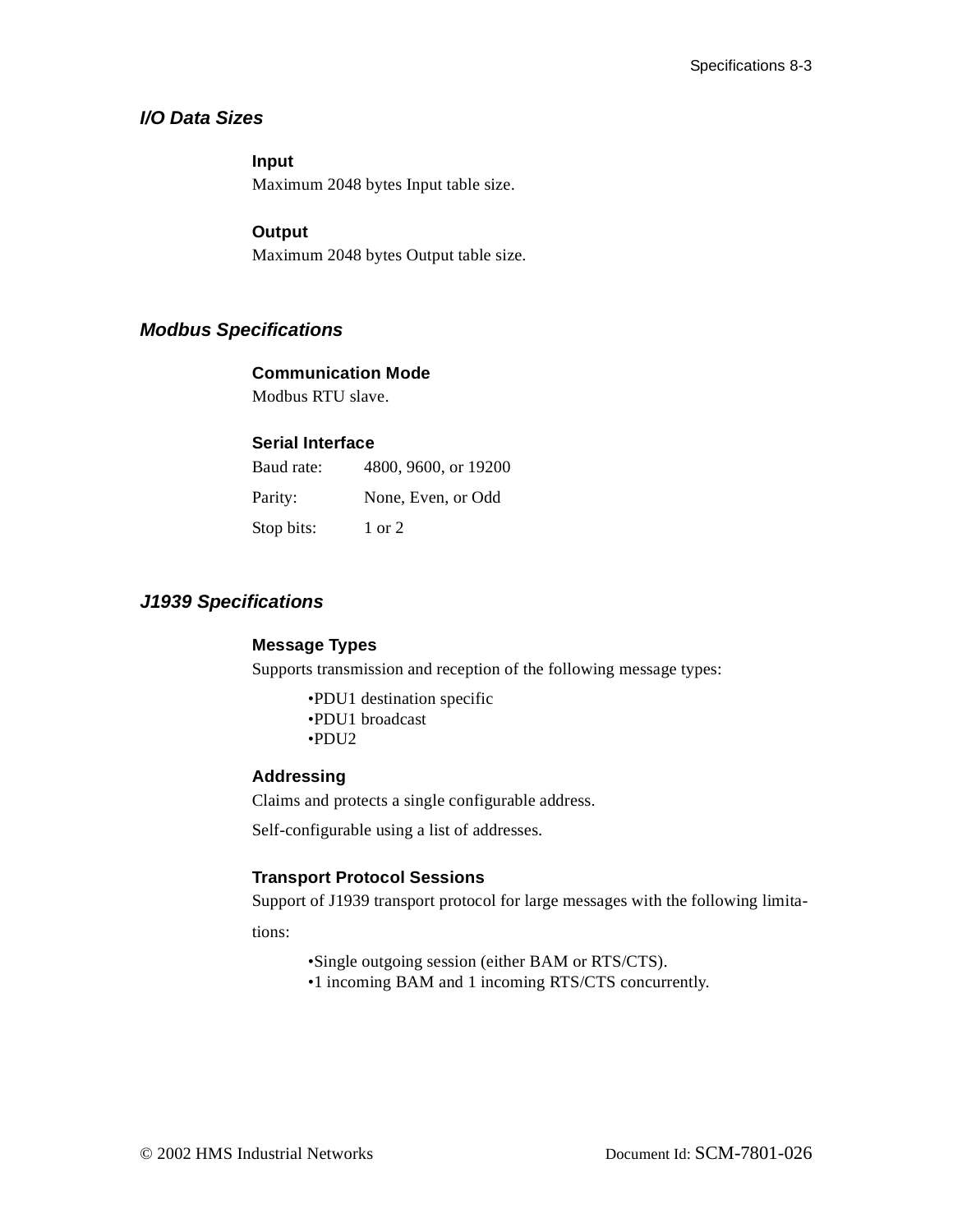## **Connectors**

## <span id="page-53-1"></span><span id="page-53-0"></span>**Power and Network 15-Pin D-Subminiature**



**Figure 9-1 Power and Network 15-Pin D-Sub Connector**

| Pin | <b>Connection</b> | Pin | <b>Connection</b>  |  |
|-----|-------------------|-----|--------------------|--|
|     | Not used          | 9   | 24 VDC Common      |  |
| 2   | Not used          | 10  | $24 \text{ VDC} +$ |  |
| 3   | Not used          | 11  | Modbus RS-485 A    |  |
| 4   | Not used          | 12  | Modbus RS-485 B    |  |
| 5   | Not used          | 13  | J1939 CAN Shield   |  |
| 6   | Not used          | 14  | J1939 CAN Low      |  |
|     | Not used          | 15  | J1939 CAN High     |  |
| 8   | Not used          |     |                    |  |

**Table 9-1 Power and Network Connector Pin Definitions**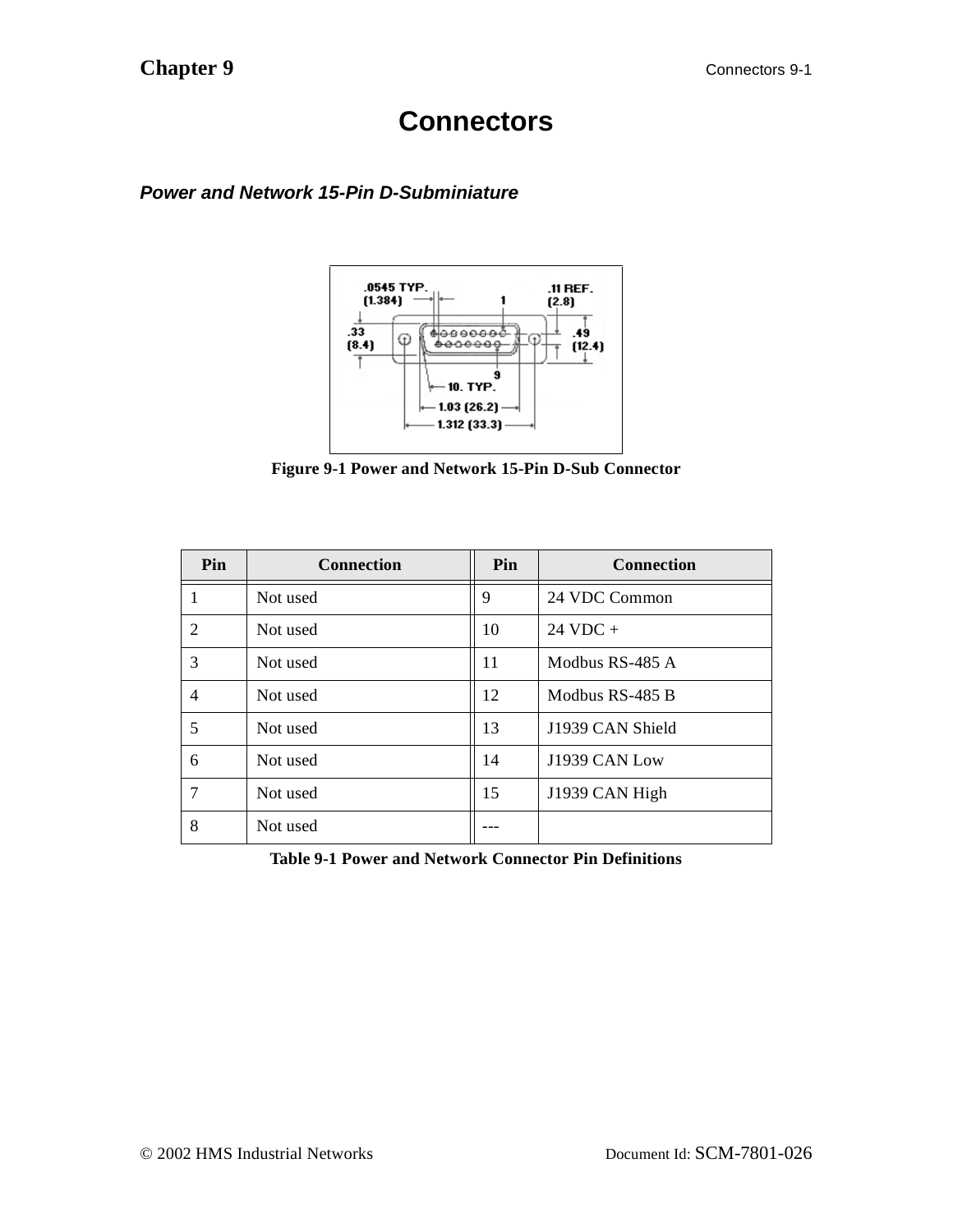## <span id="page-54-0"></span>**Configuration 25-Pin D-Subminiature**



**Figure 9-2 Configuration 25-Pin D-Sub Connector**

| Pin            | <b>Connection</b>    | Pin | <b>Connection</b> |  |
|----------------|----------------------|-----|-------------------|--|
| 1              | Shield               | 14  | Not used          |  |
| $\overline{2}$ | <b>Transmit Data</b> | 15  | Not used          |  |
| 3              | Receive Data         | 16  | Not used          |  |
| 4              | Not used             | 17  | Not used          |  |
| 5              | Not used             | 18  | Not used          |  |
| 6              | Not used             | 19  | Not used          |  |
| 7              | <b>Signal Ground</b> | 20  | Not used          |  |
| 8              | Not used             | 21  | Not used          |  |
| 9              | Not used             | 22  | Not used          |  |
| 10             | Not used             | 23  | Not used          |  |
| 11             | Not used             | 24  | Not used          |  |
| 12             | Not used             | 25  | Not used          |  |
| 13             | Not used             |     |                   |  |

| <b>Table 9-2 Configuration Connection Pin Definitions</b> |  |  |  |
|-----------------------------------------------------------|--|--|--|
|-----------------------------------------------------------|--|--|--|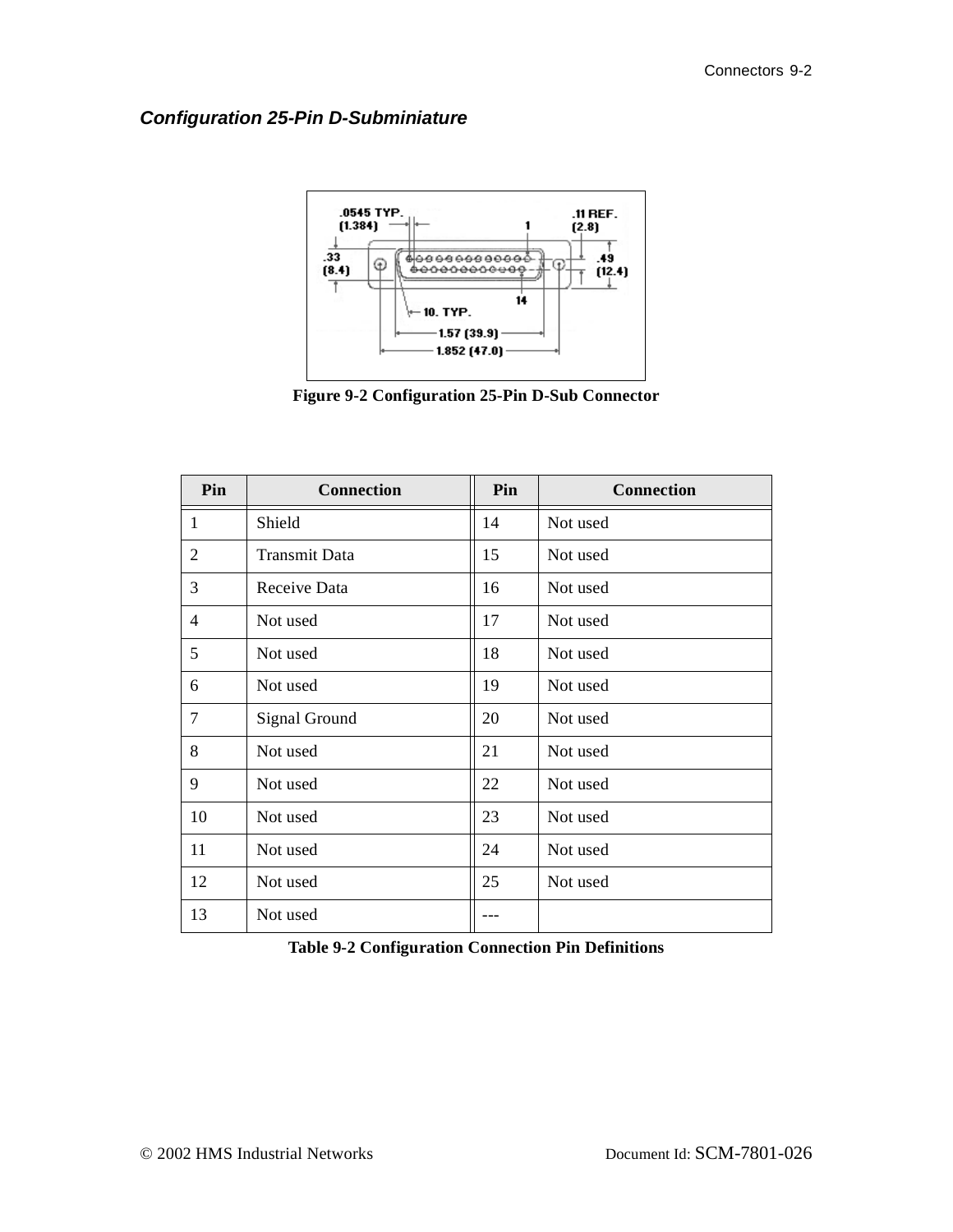## **Warranty**

<span id="page-55-0"></span>HMS Industrial Networks warrants all new products to be free of defects in material and workmanship when applied in the manner for which they were intended and according to HMS Industrial Networks' published information on proper installation. The Warranty period is one year from the date of shipment.

HMS Industrial Networks will repair or replace, at its option, all products returned to it freight prepaid, which prove upon examination to be within the Warranty definitions and time period.

## **Limitation of Liability.**

**EXCEPT AS EXPRESSLY PROVIDED HEREIN, HMS INDUSTRIAL NETWORKS MAKES NO WARRANTY OF ANY KIND, WHETHER EXPRESS, IMPLIED, STATUTORY, OR OTHERWISE. HMS INDUSTRIAL NETWORKS SPECIFICALLY DISCLAIMS ALL IMPLIED WARRANTIES OF DESIGN, MERCHANTIBILITY, FITNESS FOR A PARTICULAR PURPOSE, TITLE AND NONINFRINGMENT. THESE LIMITATIONS SHALL APPLY NOTWITHSTANDING THE FAILURE OF ESSENTIAL PURPOSE OF ANY LIMITED REMEDY PROVIDED IN THIS AGREEMENT. NO AGENT OF HMS INDUSTRIAL NETWORKS IS AUTHORIZED TO INCUR WARRANTY OBLIGATIONS ON BEHALF OF HMS INDUSTRIAL NETWORKS OR TO EXPAND OR MODIFY THE LIMITATIONS SET FORTH HEREIN.** 

**IN NO EVENT WILL HMS INDUSTRIAL NETWORKS OR ITS SUPPLIERS HAVE ANY LIABILITY TO BUYER FOR ANY INDIRECT, SPECIAL, INCIDENTAL, PUNITIVE OR CONSEQUENTIAL DAMAGES HOWEVER CAUSED AND UNDER ANY THEORY OF LIABILITY (WHETHER IN CONTRACT, TORT (INCLUDING NEGLIGENCE), INDEMNITY OR OTHERWISE) WHETHER OR NOT THE HMS INDUSTRIAL NETWORKS HAS BEEN ADVISED OF THE POSSIBILITY OF SUCH DAMAGE.** 

**IN NO EVENT WILL HMS INDUSTRIAL NETWORKS OR ITS SUPPLIERS HAVE ANY LIABILITY TO THE BUYER FOR ANY LOST PROFITS, LOSS OF DATA, LOSS OF USE, OR COSTS OF PROCUREMENT OF SUBSTITUTE GOODS OR SERVICES, EXCEPT IN CASES OF WILLFUL MISCONDUCT BY THE HMS INDUSTRIAL NETWORKS.**